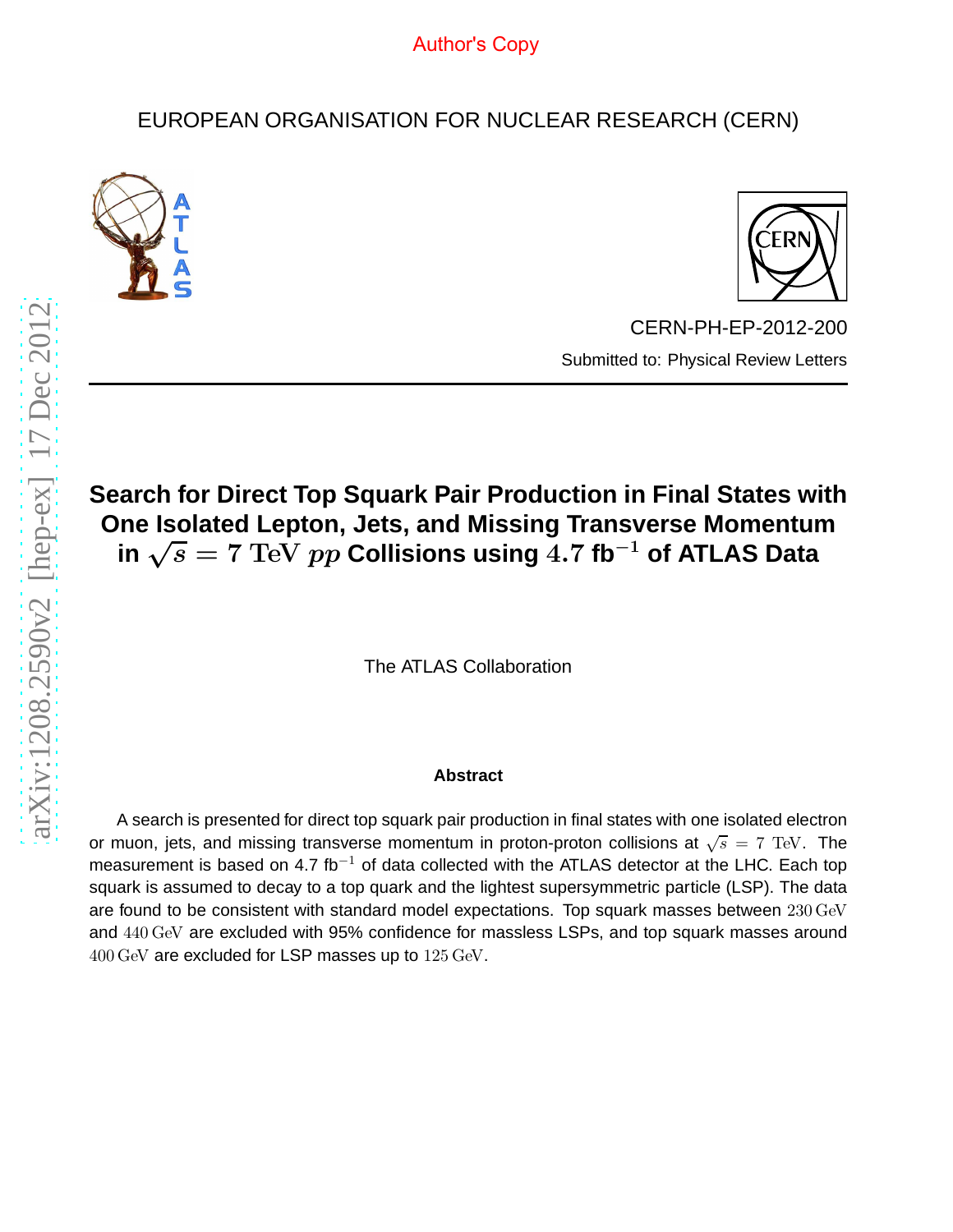#### Search for Direct Top Squark Pair Production in Final States with One Isolated Lepton, Jets, and Missing Transverse Momentum in  $\sqrt{s} = 7$  TeV pp Collisions using 4.7 fb<sup>−</sup><sup>1</sup> of ATLAS Data

The ATLAS Collaboration

A search is presented for direct top squark pair production in final states with one isolated electron or muon, jets, and missing transverse momentum in proton-proton collisions at  $\sqrt{s} = 7$  TeV. The measurement is based on  $\overline{4.7}$  fb<sup>-1</sup> of data collected with the ATLAS detector at the LHC. Each top squark is assumed to decay to a top quark and the lightest supersymmetric particle (LSP). The data are found to be consistent with standard model expectations. Top squark masses between 230 GeV and 440 GeV are excluded with 95% confidence for massless LSPs, and top squark masses around 400 GeV are excluded for LSP masses up to 125 GeV.

PACS numbers: 14.80.Ly

Weak scale supersymmetry (SUSY) [\[1](#page-5-0)[–9\]](#page-5-1) is an extension to the standard model (SM) that provides a solution to the hierarchy problem by introducing supersymmetric partners of all SM particles. In the framework of a generic R-parity conserving minimal supersymmetric extension of the SM (MSSM) [\[10](#page-5-2)[–14\]](#page-5-3), SUSY particles are produced in pairs, and the lightest supersymmetric particle (LSP) is stable and can be a dark matter candidate. In a large variety of models, the LSP is the lightest neutralino,  $\tilde{\chi}_1^0$ , which only interacts weakly and thus escapes detection.

Light top squarks (stop) are suggested by naturalness arguments [\[15,](#page-5-4) [16](#page-5-5)]. Searches for direct stop pair production have been previously reported by the CDF and D0 experiments [\[17,](#page-5-6) [18](#page-5-7)]. Searches for stops via  $\tilde{g}\tilde{g}$  production have been reported by the ATLAS [\[19](#page-5-8)[–21](#page-5-9)] and CMS [\[22,](#page-5-10) [23](#page-5-11)] collaborations. In this Letter, one stop mass eigenstate  $(\tilde{t}_1)$  is assumed to be significantly lighter than the other squarks. A search is presented for directly pair-produced stops, which are each assumed to decay to a top quark and the LSP. The signature for such a signal is characterized by a top quark pair  $(t\bar{t})$  produced in association with possibly large missing transverse momentum, the magnitude of which is referred to as  $E_{\rm T}^{\rm miss}$ , from the undetected LSPs. The analysis targets final states where one top quark decays hadronically and the other semileptonically.

The ATLAS detector [\[24\]](#page-5-12) has a solenoid, surrounding the inner tracking detector (ID), a calorimeter, as well as a barrel and two endcap toroidal magnets supporting the muon spectrometer. The ID consists of silicon pixel, silicon microstrip, and transition radiation detectors and provides precision tracking of charged particles for pseudorapidity  $|\eta| < 2.5$  [\[25\]](#page-5-13). The calorimeter, placed outside the solenoid, covers  $|\eta| < 4.9$  and is composed of sampling electromagnetic and hadronic calorimeters with either liquid argon or scintillating tiles as the active media. The muon spectrometer surrounds the calorimeters and consists of a system of precision tracking chambers in  $|\eta|$  < 2.7, and detectors for triggering in  $|\eta|$  < 2.4.

The analysis is based on data recorded by the ATLAS detector in 2011 corresponding to 4.7 fb<sup>-1</sup> of integrated luminosity with the LHC operating at a pp center-of-mass energy of 7 TeV. The data were collected requiring either a single-lepton (electron or muon) or an  $E_{\rm T}^{\rm miss}$  trigger. The combined trigger efficiency is  $> 98\%$  for the chosen selection criteria on leptons and  $E_{\rm T}^{\rm miss}$ . Requirements that ensure the quality of beam conditions, detector performance and data are imposed.

Monte Carlo (MC) event samples using the full AT-LAS detector simulation [\[26\]](#page-5-14) based on the Geant4 program [\[27\]](#page-5-15) are used to aid in the description of the background and to model the SUSY signal. The effect of multiple pp interactions per bunch crossing is also simulated [\[28](#page-5-16)]. Production of top quark pairs is simulated with MC@NLO 4.01 [\[29](#page-5-17), [30\]](#page-5-18), alternatively us-ing ALPGEN 2.14 [\[31\]](#page-5-19) and PowHeg HVQ patch 4 [\[32](#page-5-20)– [34](#page-5-21)]. The data modeling is improved for high jet multiplicities by reweighting the MC@NLO sample to match the jet multiplicity distribution in ALPGEN. Uncertainties associated with initial- and final-state radiation  $(ISR/FSR)$  [\[35](#page-5-22)] are assessed using AcerMC 3.7 [\[36\]](#page-5-23) samples. A top quark mass of 172.5 GeV is used consistently. W and  $Z/\gamma^*$  production in association with jets are each modeled with ALPGEN. Diboson  $VV$  ( $WW$ ,  $WZ$  and  $ZZ$ ) production is simulated with ALPGEN and cross-checked with HERWIG 6.520 [\[37\]](#page-5-24). Single top production is modeled with MC@NLO, and  $t\bar{t}$  events produced in association with Z, W or WW  $(t\bar{t} + V)$ are generated with MADGRAPH 5 [\[38\]](#page-5-25). Next-to-leadingorder (NLO) PDFs CT10 [\[39\]](#page-5-26) are used with all NLO MC samples. For all other samples, LO PDFs are used: MRSTmcal [\[40\]](#page-5-27) with HERWIG, and CTEQ6L1 [\[41](#page-5-28)] with ALPGEN and MADGRAPH. Fragmentation and hadronization for the ALPGEN and MC@NLO samples are performed with HERWIG, using JIMMY 4.31 [\[42\]](#page-5-29) for the underlying event, and for the MADGRAPH samples PYTHIA 6.425 [\[43](#page-5-30)] is used. The  $t\bar{t}$ , single top and  $t\bar{t} + V$  production cross sections are normalized to approximate next-to-next-to-leading order (NNLO) [\[44\]](#page-5-31), next-to-next-to-leading-logarithmic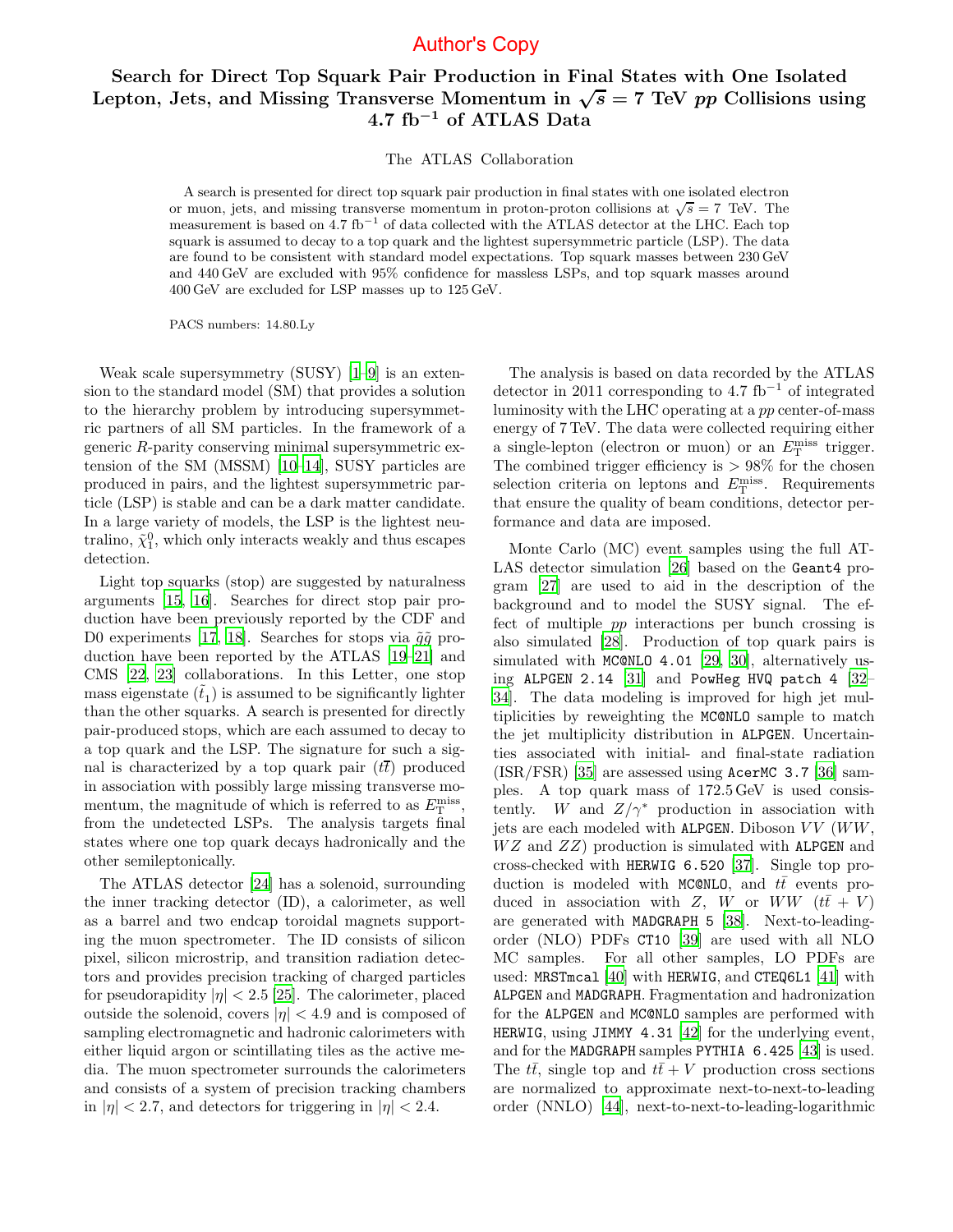accuracy (NLO+NNLL) [\[45](#page-5-32)[–47\]](#page-5-33) and NLO [\[48\]](#page-5-34) calcula-tions, respectively. QCD NNLO FEWZ [\[49](#page-5-35)] inclusive  $W$ and Z cross sections are used for the normalization of the  $W + \text{jets}$  and  $Z + \text{jets}$  processes. Expected diboson yields are normalized using NLO QCD predictions obtained with MCFM [\[50](#page-5-36), [51](#page-5-37)].

Stop pair production is modeled using Herwig++ 2.5.2 [\[52](#page-5-38)]. The  $\tilde{t}_1$  is chosen to be mostly the partner of the right-handed top quark, and the  $\tilde{\chi}_1^0$  to be almost a pure bino. A signal grid is generated with a step size of 50 GeV both for the stop and LSP mass values. Signal cross sections are calculated to NLO in the strong coupling constant, including the resummation of soft gluon emission at next-to-leading-logarithmic accuracy (NLO+NLL) [\[53](#page-5-39)[–55\]](#page-5-40). The nominal cross section and the uncertainty are taken from an envelope of cross section predictions using different PDF sets and factorization and renormalization scales [\[56\]](#page-5-41). The  $\tilde{t}_1 \tilde{t}_1$ cross section for  $m_{\tilde{t}_1} = 400$  GeV is  $(0.21 \pm 0.03)$  pb.

Events must pass basic quality criteria to reject detector noise and non-collision backgrounds [\[57,](#page-5-42) [58\]](#page-5-43) and are required to have  $\geq 1$  reconstructed primary vertex associated with five or more tracks with transverse momentum  $p_T > 0.4$  GeV. Events are retained if they contain exactly one muon [\[59\]](#page-5-44) with  $|\eta| < 2.4$  and  $p_T > 20$  GeV or one electron passing 'tight' [\[60](#page-5-45)] selection criteria with  $|\eta|$  < 2.47 and  $p_T > 25$  GeV. Leptons are required to be isolated from other particles. The scalar sum of the transverse momenta of tracks above 1 GeV within a cone of size  $\Delta R = 0.2$  around the lepton candidate is required to be  $\langle 10\%$  of the electron  $p_T$ , and  $\langle 1.8 \text{ GeV} \rangle$  for the muon. Events are rejected if they contain additional leptons passing looser selection criteria [\[61\]](#page-5-46). Jets are reconstructed from three-dimensional calorimeter energy clusters using the anti- $k_t$  jet clustering algorithm [\[62\]](#page-5-47) with a radius parameter of 0.4. The jet energy is corrected for the effects of calorimeter non-compensation and inhomogeneities using  $p_T$ - and  $\eta$ -dependent calibration factors based on MC simulations and validated with extensive test-beam and collision-data studies [\[63\]](#page-5-48). To suppress jet background originating from uncorrelated soft collisions,  $\geq$  75% of the summed  $p_T$  of all tracks associated to a jet must come from tracks associated to the selected primary vertex. Events with four or more jets with  $|\eta| < 2.5$ and  $p_T > 80, 60, 40,$  and  $25 \,\text{GeV}$  are selected. At least one jet needs to be identified as a b-jet, which is a jet containing a b-hadron decay. These are identified using the 'MV1' b-tagging algorithm [\[64\]](#page-5-49) which exploits both impact parameter and secondary vertex information. An operating point is employed corresponding to an average 75% b-tagging efficiency and to  $a < 2\%$  misidentification rate for light-quark/gluon jets for jets with  $p_T > 20$  GeV and  $|\eta| < 2.5$  in  $t\bar{t}$  MC events.

Ambiguities between overlapping leptons and jets are resolved by discarding either the jet or lepton candi-dates [\[61](#page-5-46)] based on their separation  $\Delta R$ . The measure-

ment of  $E_{\rm T}^{\rm miss}$  is based on the transverse momenta of all electron and muon candidates, all jets after overlap removal, and all calorimeter energy clusters not associated to such objects. The background is reduced by requiring  $\Delta\phi_{\rm min} > 0.8$ , where  $\Delta\phi_{\rm min}$  is the minimum azimuthal separation between the two highest  $p<sub>T</sub>$  jets and the missing transverse momentum direction. A requirement on the three-jet mass  $m_{jjj}$  of the hadronically decaying top quark specifically rejects the dileptonic  $t\bar{t}$  background, where both  $W$  bosons from the top quarks decay leptonically. The jet-jet pair having invariant mass  $> 60 \,\text{GeV}$ and the smallest  $\Delta R$  is selected to form the hadronically decaying W boson. The mass  $m_{ijj}$  is reconstructed including a third jet closest in  $\Delta R$  to the hadronic W boson momentum vector and  $130 \,\text{GeV} < m_{jj} < 205 \,\text{GeV}$  is required.

Five signal regions (SR A–E) are defined in order to optimize the sensitivity for different stop and LSP masses. For increasing stop mass and increasing mass difference between stop and LSP the requirements are tightened on  $E_T^{\text{miss}}$ , on the ratio  $E_T^{\text{miss}}/\sqrt{H_T}$ , where  $H_T$  is the scalar sum of the momenta of the four selected jets with highest  $p_{\rm T}$ , and on the transverse mass  $m_{\rm T}$  [\[65\]](#page-5-50), as shown in Table [I.](#page-2-0) The number of observed events in each SR after applying all selection criteria are given in Table [II.](#page-4-0)

<span id="page-2-0"></span>TABLE I. Selection requirements defining the SR A–E.

| Requirement                                                     |      | SR A SR B SR C SR D SR E |      |     |  |
|-----------------------------------------------------------------|------|--------------------------|------|-----|--|
| $E_{\rm T}^{\rm miss}$ [GeV] >                                  |      | 150 150 150 225 275      |      |     |  |
| $E_{\rm T}^{\rm miss}/\sqrt{H_{\rm T}}$ [GeV <sup>1/2</sup> ] > |      | - 11 - 11                |      |     |  |
| $m_{\rm T}$ [GeV] >                                             | 120. | 120 120                  | -130 | 140 |  |

The product of the kinematic acceptance, detector and reconstruction efficiency  $(A \cdot \epsilon)$  varies between 4\% and 0.3% for SR A and between 3% and 0.01% for SR E as the stop-LSP mass difference varies between 550 GeV and 250 GeV.

The dominant background arises from dileptonic  $t\bar{t}$ events in which one of the leptons is either not identified, is outside the detector acceptance, or is a hadronically decaying  $\tau$  lepton. In all these cases, the  $t\bar{t}$  decay products include two or more high- $p_T$  neutrinos, resulting in large  $E_{\rm T}^{\rm miss}$  and  $m_{\rm T}$ . Three control regions (CRs) enriched in dileptonic  $t\bar{t}$  events (2-lep TR), singleleptonic tt events (1-lep TR), and W+jets events (1-lep WR) are designed to normalize the corresponding backgrounds using data. The 2-lep TR differs from the SRs by selecting events with exactly two leptons, applying no requirements on  $m_T$ ,  $E_T^{\text{miss}} / \sqrt{H_T}$  and  $m_{jjj}$ , and by requiring  $E_{\rm T}^{\rm miss} > 125 \,\text{GeV}$ . The 1-lep TR and 1-lep WR have selection criteria identical to SR A, except the  $m<sub>T</sub>$ requirement is changed to  $60 < m<sub>T</sub> < 90$  GeV and the 1lep WR has a b-jet veto instead of a b-jet requirement.  $t\bar{t}$ production accounts for  $> 90\%$  of events in the top CRs and W+jets production for  $> 60\%$  in the W CR. The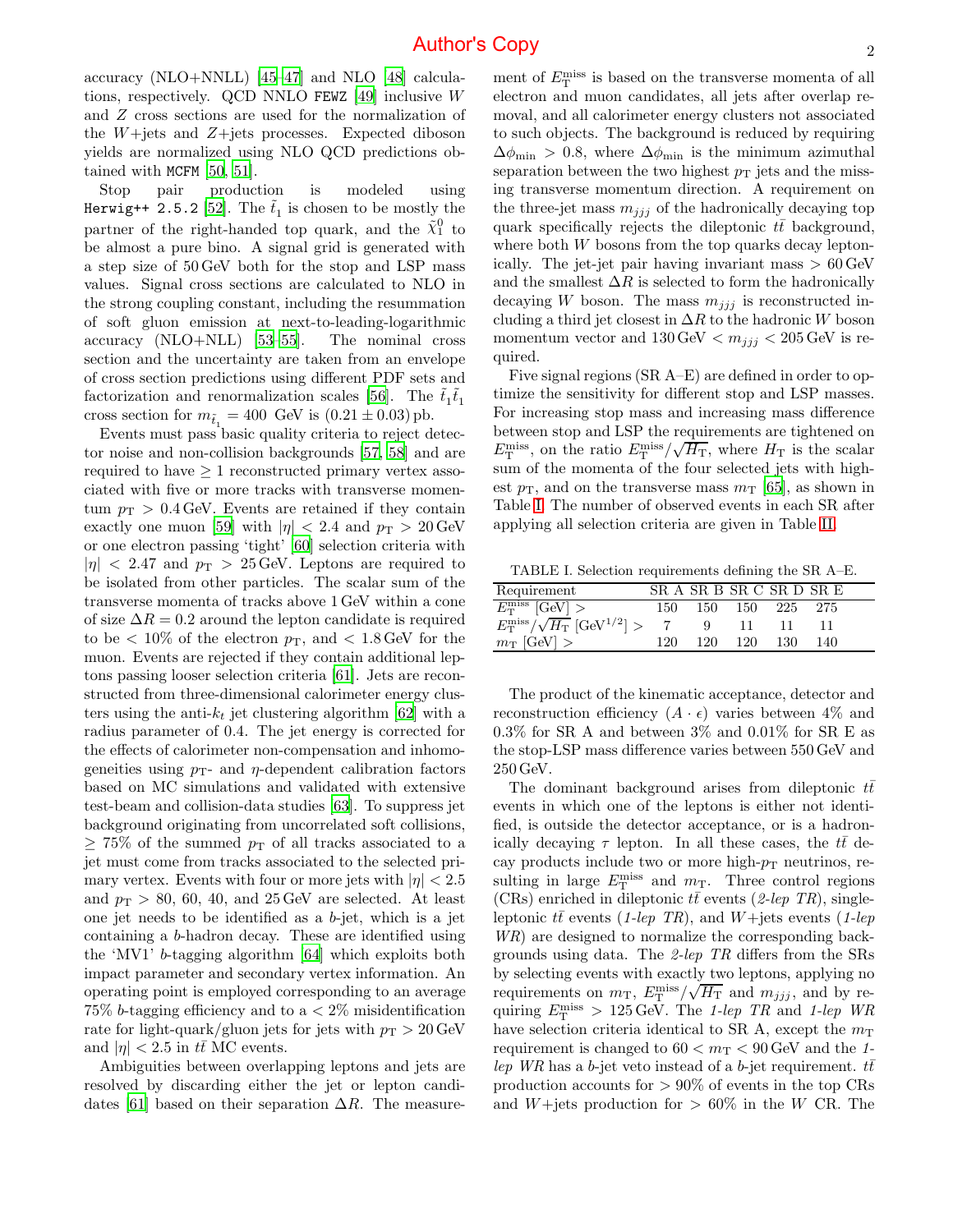signal contamination reaches a maximum of 8% in the 2-lep TR for  $m_{\tilde{t}_1} = 200 \,\text{GeV}$ . The multijet background, which mainly originates from jets misidentified as leptons, is estimated using the matrix method [\[61](#page-5-46)]. Other background contributions  $(VV, t\bar{t}+V$  and single top) are estimated using MC simulation normalized to the theoretical cross sections. The Z+jets background is found to be negligible.

Good agreement is observed between data and the SM prediction before using the CRs to normalize the  $t\bar{t}$  and  $W +$ jets backgrounds. As an example, Fig. [1](#page-3-0) shows the agreement of the  $E_{\rm T}^{\rm miss}$  distributions in the 2-lep TR, and the  $E_{\rm T}^{\rm miss}$  distribution in SR A. In addition, the  $m_{\rm T}$ distribution for a looser requirements region —  $E_{\rm T}^{\rm miss}$  > 40 GeV and no requirements on  $E_{\rm T}^{\rm miss}/\sqrt{H_{\rm T}}$  and  $m_{jjj}$  $(\text{pre-selection})$  — is shown.

Simultaneous fits to the numbers of observed events in the three CRs and one SR at a time are performed to normalize the  $t\bar{t}$  and  $W+$ jets background estimates as well as to search for an excess from a potential signal contribution. The 1-lep and 2-lep TRs have  $t\bar{t}$  normalizations that float independently and that are found to be in good agreement with each other. The  $t\bar{t}$  estimates in the SRs are based on the 2-lep TR, as this minimizes the extrapolation uncertainties in the fit. Systematic uncertainties are treated as nuisance parameters with Gaussian probability density functions.

The dominant systematic uncertainties in the fitted  $t\bar{t}$ background estimate are theoretical and modeling uncertainties, which affect the event kinematics and thus the extrapolation from the CR to the various SRs. They are determined by using different generators (MC@NLO, PowHeg and ALPGEN), different showering models (HERWIG and PYTHIA) and by varying ISR/FSR parameters, and amount to 10–30%. Electroweak single top production is associated with an 8% theoretical uncertainty [\[45](#page-5-32)[–47\]](#page-5-33) and the  $t\bar{t}+V$  background has a 30% uncertainty [\[48\]](#page-5-34). The difference between ALPGEN and HERWIG predictions is used to assess the uncertainty on the diboson background, and the uncertainty on the multijet background is based on the matrix method. Both of these uncertainties are estimated as 100%.

Experimental uncertainties affect the signal and background yields, including those normalized in CRs. They are estimated by aid of MC events and are dominated by uncertainties in the jet energy scale, jet energy resolution and b-tagging. Uncertainties related to the trigger and lepton reconstruction and identification (momentum and energy scales, resolutions and efficiencies) give smaller contributions. Other small uncertainties are due to modeling of multiple pp interactions, the integrated luminosity, and the limited numbers of MC and data events. The uncertainty on  $A \cdot \epsilon$  varies between 9% and 16% as the simulated stop-LSP mass difference varies between 550 GeV (SR E) and 250 GeV (SR A and B).

Table [II](#page-4-0) shows the results of the background fit to the



<span id="page-3-0"></span>FIG. 1. Top:  $E_{\rm T}^{\rm miss}$  distributions for the 2-lep TR. Center:  $E_{\rm T}^{\rm miss}$  distributions for SR A. Bottom:  $m_{\rm T}$  distribution for the pre-selection requirements (see text). All plots show the electron and muon combined channel, before normalization fits. Hatched areas indicate the combined uncertainty due to MC sample size and the jet energy scale.

CRs, extrapolated to the SRs. The fitted numbers of  $t\bar{t}$ and  $W +$ jets events are compatible with the MC predictions, with factors of 1.01 and 0.90 applied, respectively. To assess the agreement between the SM expectation and the observation in the SRs, a second set of simultaneous fits including one SR at a time and all CRs is performed. The  $p_0$ -values (probing the background-only hypothesis) obtained are given in Table [II.](#page-4-0) No significant excess of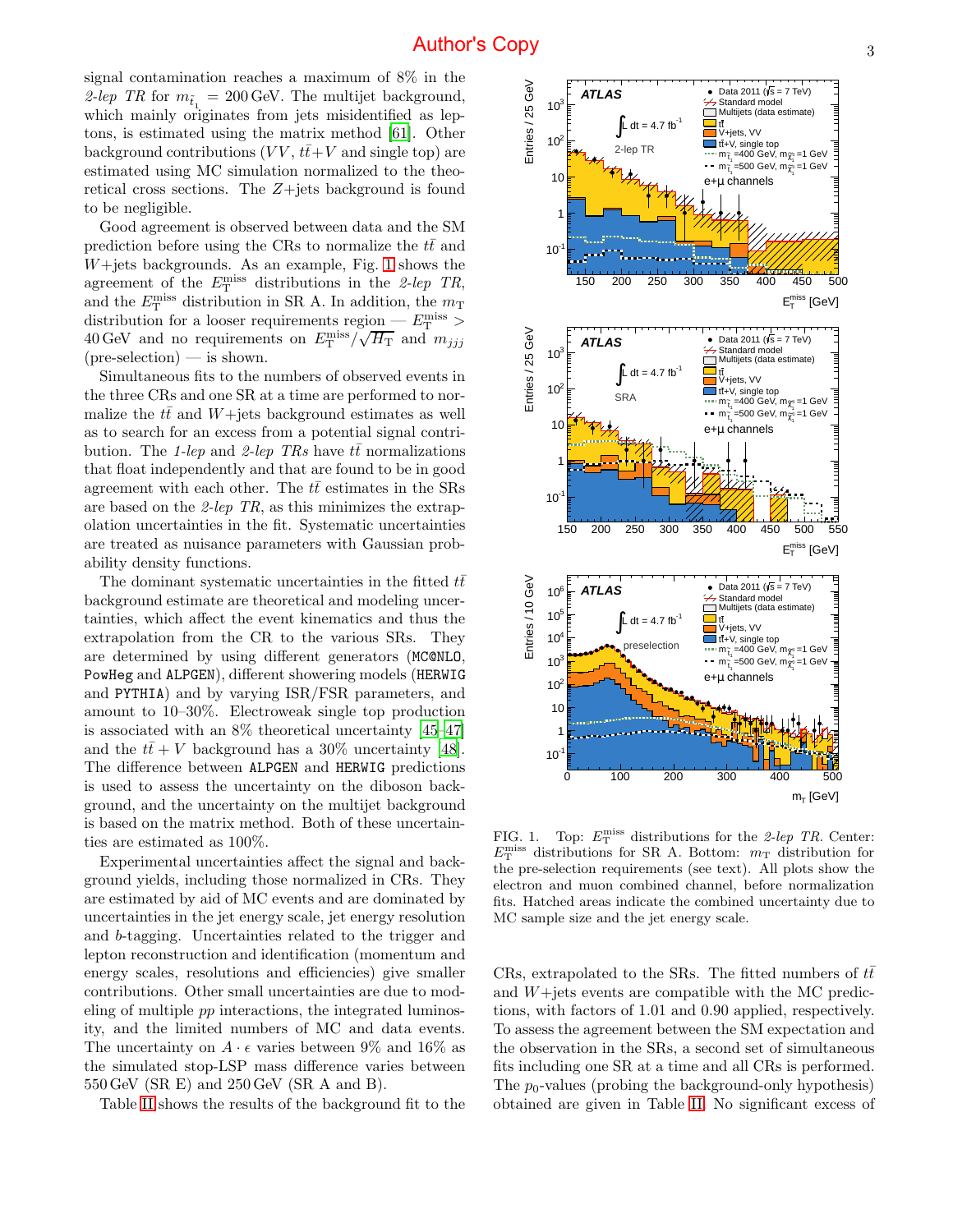<span id="page-4-0"></span>TABLE II. Numbers of observed events in the five signal regions and three background control regions, as well as their estimated values and all (statistical and systematic) uncertainties from a fit to the control regions only, for the electron and muon combined channel. The expected numbers of signal events for  $m_{\tilde{t}_1} = 400\,$  GeV (500 GeV) and  $m_{\tilde{\chi}_1^0} = 1\,$  GeV for benchmark points 1 (2) are listed for comparison. The central values of the fitted sum of backgrounds in the control regions agree with the observations by construction. Furthermore,  $p_0$ -values and 95% CL<sub>s</sub> observed (expected) upper limits on beyond-SM events are given, using simultaneous fits including one SR at a time and all CRs.

| Regions                                                                      | SR A                                                          | SR B                                                        | SR C                                                        | SR D                                                             | SR E                                                                   | $2$ -lep TR                                                         | $1$ -lep TR                                                | $1$ -lep $WR$                                               |
|------------------------------------------------------------------------------|---------------------------------------------------------------|-------------------------------------------------------------|-------------------------------------------------------------|------------------------------------------------------------------|------------------------------------------------------------------------|---------------------------------------------------------------------|------------------------------------------------------------|-------------------------------------------------------------|
| $t\bar{t}$<br>$t\bar{t} + V$ , single top<br>$V+{\rm jets},\,VV$<br>Multijet | $36 \pm 5$<br>$2.9 \pm 0.7$<br>$2.5 \pm 1.3$<br>$0.4 \pm 0.4$ | $27 + 4$<br>$2.5 \pm 0.6$<br>$1.7 \pm 0.8$<br>$0.3 \pm 0.3$ | $11 + 2$<br>$1.6 \pm 0.3$<br>$0.4 \pm 0.1$<br>$0.3 \pm 0.3$ | $4.9 \pm 1.3$<br>$0.9 \pm 0.3$<br>$0.3 \pm 0.1$<br>$0.3 \pm 0.3$ | $1.3 \pm 0.6$<br>$0.4 \pm 0.1$<br>$0.1 \pm 0.1$<br>$0.0^{+0.3}_{-0.0}$ | $109 + 10$<br>$7.2 \pm 1.3$<br>$1.6 \pm 0.8$<br>$0.0^{+0.6}_{-0.0}$ | $364 \pm 23$<br>$18 \pm 3$<br>$38 \pm 11$<br>$1.7 \pm 1.7$ | $59 + 19$<br>$6.1 \pm 1.6$<br>$162 \pm 23$<br>$0.8 \pm 0.8$ |
| Total background<br>Signal benchmark $1(2)$<br>Observed events               | $42 \pm 6$<br>25.6(8.8)<br>38                                 | $31 \pm 4$<br>23.0(8.1)<br>25                               | $13 \pm 2$<br>17.5(6.9)<br>15                               | $6.4 \pm 1.4$<br>13.5(6.2)<br>8                                  | $1.8 \pm 0.7$<br>7.1(4.5)<br>5                                         | $118 \pm 10$<br>1.7(0.6)<br>118                                     | $421 \pm 20$<br>2.3(0.6)<br>421                            | $228 \pm 15$<br>0.4(0.1)<br>228                             |
| $p_0$ -values                                                                | 0.50                                                          | 0.50                                                        | 0.32                                                        | 0.24                                                             | 0.015                                                                  | $\overline{\phantom{0}}$                                            | $\overline{\phantom{a}}$                                   |                                                             |
| Obs. (exp.) $N_{BSM}$ <                                                      | 15.1(17.2)                                                    | 10.1(13.8)                                                  | 10.8(9.2)                                                   | 8.4(7.0)                                                         | 8.2(4.6)                                                               |                                                                     | $\overline{\phantom{a}}$                                   |                                                             |
|                                                                              |                                                               |                                                             |                                                             |                                                                  |                                                                        |                                                                     |                                                            |                                                             |

events is found.

One-sided exclusion limits are derived using the  $CL_s$ method [\[66\]](#page-6-0), based on the same simultaneous fit method but taking the predicted signal contamination in the CRs into account. To obtain the best expected combined exclusion limit, a mapping in the stop-LSP mass plane is constructed by selecting the SR with the lowest expected  $CL<sub>s</sub>$  value for each grid point. The expected and observed  $95\%$  CL<sub>s</sub> exclusion limits are displayed in Fig. [2.](#page-4-1) Stop masses are excluded between 230 GeV and 440 GeV for massless LSPs, and stop masses around 400 GeV are excluded for LSP masses up to 125 GeV. These values are derived from the  $-1 \sigma_{\text{theory}}^{\text{SUSY}}$  observed limit contour. These stop mass limits significantly extend previous results [\[17](#page-5-6), [18\]](#page-5-7). Limits on beyond-SM contributions are derived from the same simultaneous fit but without signal model-dependent inputs (i.e. without signal contamination in the CRs, and without signal systematic uncertainties). The resulting limits are shown at the bottom of Table [II.](#page-4-0)

In summary, a search for stop pair production is presented in final states with one isolated lepton, jets, and missing transverse momentum in  $\sqrt{s}$  = 7 TeV pp collisions corresponding to  $4.7 \text{ fb}^{-1}$  of ATLAS 2011 data. Each stop is assumed to decay to a top quark and a long-lived undetected neutral particle. No significant excess of events above the rate predicted by the standard model is observed and  $95\%$  CL<sub>s</sub> upper limits are set on the stop mass in the stop-LSP mass plane, significantly extending previous stop-mass limits.

#### ACKNOWLEDGEMENTS

We thank CERN for the very successful operation of the LHC, as well as the support staff from our institutions



<span id="page-4-1"></span>FIG. 2. Expected (dashed) and observed (solid curve) 95%  $CL_s$  excluded region (under the curve) in the plane of  $m_{\tilde{\chi}^0_1}$ vs.  $m_{\tilde{t}_1}$ , assuming  $BR(\tilde{t}_1 \to t \tilde{\chi}_1^0) = 100\%$ . All uncertainties except the signal cross-section uncertainties are included. The contours of the shaded band around the expected limit are the  $\pm 1\sigma$  results. The dotted lines around the observed limit illustrate the change in the observed limit as the nominal signal cross section is scaled up and down by the theoretical uncertainty. The overlaid numbers give the  $95\%$  CL<sub>s</sub> upper limit on the signal cross section, in pb.

without whom ATLAS could not be operated efficiently. We acknowledge the support of ANPCyT, Argentina; YerPhI, Armenia; ARC, Australia; BMWF, Austria; ANAS, Azerbaijan; SSTC, Belarus; CNPq and FAPESP, Brazil; NSERC, NRC and CFI, Canada; CERN; CON-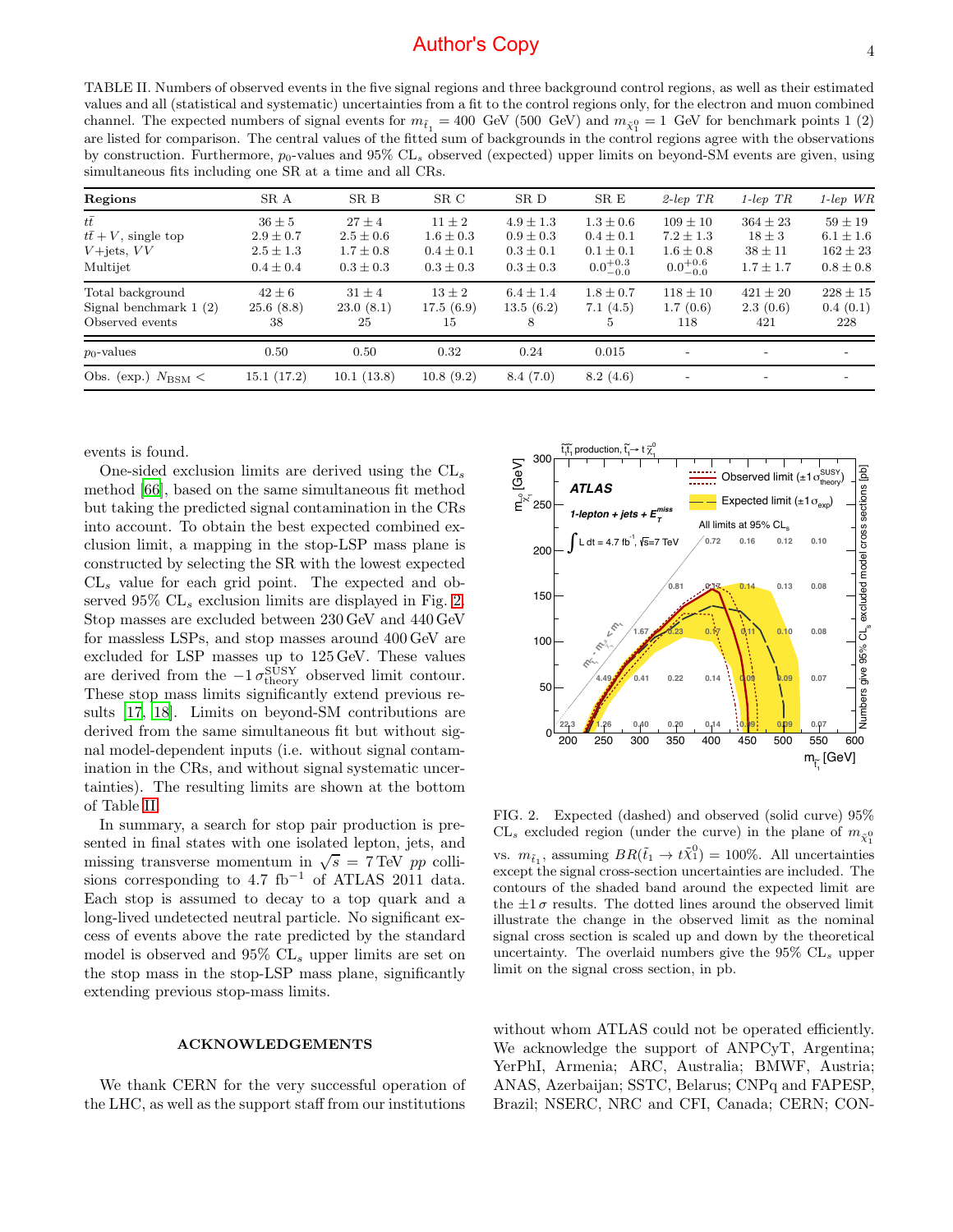ICYT, Chile; CAS, MOST and NSFC, China; COL-CIENCIAS, Colombia; MSMT CR, MPO CR and VSC CR, Czech Republic; DNRF, DNSRC and Lundbeck Foundation, Denmark; EPLANET and ERC, European Union; IN2P3-CNRS, CEA-DSM/IRFU, France; GNSF, Georgia; BMBF, DFG, HGF, MPG and AvH Foundation, Germany; GSRT, Greece; ISF, MINERVA, GIF, DIP and Benoziyo Center, Israel; INFN, Italy; MEXT and JSPS, Japan; CNRST, Morocco; FOM and NWO, Netherlands; RCN, Norway; MNiSW, Poland; GRICES and FCT, Portugal; MERYS (MECTS), Romania; MES of Russia and ROSATOM, Russian Federation; JINR; MSTD, Serbia; MSSR, Slovakia; ARRS and MVZT, Slovenia; DST/NRF, South Africa; MICINN, Spain; SRC and Wallenberg Foundation, Sweden; SER, SNSF and Cantons of Bern and Geneva, Switzerland; NSC, Taiwan; TAEK, Turkey; STFC, the Royal Society and Leverhulme Trust, United Kingdom; DOE and NSF, United States of America. The crucial computing support from all WLCG partners is acknowledged gratefully, in particular from CERN and the ATLAS Tier-1 facilities at TRIUMF (Canada), NDGF (Denmark, Norway, Sweden), CC-IN2P3 (France), KIT/GridKA (Germany), INFN-CNAF (Italy), NL-T1 (Netherlands), PIC (Spain), ASGC (Taiwan), RAL (UK) and BNL (USA) and in the Tier-2 facilities worldwide.

- <span id="page-5-0"></span>[1] H. Miyazawa, [Prog. Theor. Phys.](http://dx.doi.org/10.1143/PTP.36.1266) 36, 1266 (1966).
- [2] R. Ramond, [Phys. Rev. D](http://dx.doi.org/10.1103/PhysRevD.3.2415) 3, 2415 (1971).
- [3] Y. Golfand and E. Likhtman, JETP Lett. 13, 323 (1971).
- [4] A. Neveu and J. Schwarz, [Nucl. Phys. B](http://dx.doi.org/10.1016/0550-3213(71)90448-2) **31**, 86 (1971).
- [5] A. Neveu and J. Schwarz, [Phys. Rev. D](http://dx.doi.org/10.1103/PhysRevD.4.1109) 4, 1109 (1971).
- [6] J. Gervais and B. Sakita, [Nucl. Phys. B](http://dx.doi.org/10.1016/0550-3213(71)90351-8) 34, 632 (1971).
- [7] D. Volkov and V. Akulov, [Phys. Lett. B](http://dx.doi.org/10.1016/0370-2693(73)90490-5) 46, 109 (1973).
- [8] J. Wess and B. Zumino, [Phys. Lett. B](http://dx.doi.org/10.1016/0370-2693(74)90578-4) 49, 52 (1974).
- <span id="page-5-1"></span>[9] J. Wess and B. Zumino, [Nucl. Phys. B](http://dx.doi.org/10.1016/0550-3213(74)90355-1) 70, 39 (1974).
- <span id="page-5-2"></span>[10] P. Fayet, [Phys. Lett. B](http://dx.doi.org/10.1016/0370-2693(76)90319-1) **64**, 159 (1976).
- [11] P. Fayet, [Phys. Lett. B](http://dx.doi.org/10.1016/0370-2693(77)90852-8) **69**, 489 (1977).
- [12] G. R. Farrar and P. Fayet, [Phys. Lett. B](http://dx.doi.org/10.1016/0370-2693(78)90858-4) 76, 575 (1978).
- [13] P. Fayet, [Phys. Lett. B](http://dx.doi.org/10.1016/0370-2693(79)91229-2) **84**, 416 (1979).
- <span id="page-5-3"></span>[14] S. Dimopoulos and H. Georgi, Nucl. Phys. B 193, 150 (1981).
- <span id="page-5-4"></span>[15] R. Barbieri and G. Giudice, Nucl. Phys. B 306, 63 (1988).
- <span id="page-5-5"></span>[16] B. de Carlos and J. Casas, [Phys. Lett. B](http://dx.doi.org/10.1016/0370-2693(93)90940-J) **309**, 320 (1993).
- <span id="page-5-6"></span>[17] CDF Collaboration, [Phys. Rev. Lett.](http://dx.doi.org/10.1103/PhysRevLett.104.251801) **104**, 251801 (2010).
- <span id="page-5-7"></span>[18] D0 Collaboration, [Phys. Lett. B](http://dx.doi.org/10.1016/j.physletb.2009.04.039) **675**, 289 (2009).
- <span id="page-5-8"></span>[19] ATLAS Collaboration, Phys. Rev. D 85[, 112006 \(2012\).](http://dx.doi.org/10.1103/PhysRevD.85.112006)
- [20] ATLAS Collaboration, Phys. Rev. Lett. 108, 241802 (2012).
- <span id="page-5-9"></span>[21] ATLAS Collaboration, [arXiv:1206.1760 \[hep-ex\].](http://arxiv.org/abs/1206.1760)
- <span id="page-5-10"></span>[22] CMS Collaboration, JHEP 1107[, 113 \(2011\).](http://dx.doi.org/10.1007/JHEP07(2011)113)
- <span id="page-5-11"></span>[23] CMS Collaboration, [arXiv:1205.3933 \[hep-ex\].](http://arxiv.org/abs/1205.3933)
- <span id="page-5-12"></span>[24] ATLAS Collaboration, JINST 3[, S08003 \(2008\).](http://dx.doi.org/10.1088/1748-0221/3/08/S08003)
- <span id="page-5-13"></span>[25] ATLAS uses a right-handed coordinate system with its origin at the nominal interaction point in the centre of the detector and the z-axis along the beam pipe. Cylin-

drical coordinates  $(r, \phi)$  are used in the transverse plane,  $\phi$  being the azimuthal angle around the beam pipe. The pseudorapidity  $\eta$  is defined in terms of the polar angle  $\theta$ by  $\eta = -\ln \tan(\theta/2)$ , and  $\Delta R = \sqrt{(\Delta \eta)^2 + (\Delta \phi)^2}$ .

- <span id="page-5-14"></span>[26] ATLAS Collaboration, [Eur. Phys. J. C](http://dx.doi.org/10.1140/epjc/s10052-010-1429-9) **70**, 823 (2010).
- <span id="page-5-15"></span>[27] S. Agostinelli et al. (GEANT4), Nucl. Instrum. Meth. A 506, 250 (2003).
- <span id="page-5-16"></span>[28] ATLAS Collaboration, [ATLAS-CONF-2012-064.](https://cdsweb.cern.ch/record/1459529)
- <span id="page-5-17"></span>[29] S. Frixione, E. Laenen, P. Motylinski, and B. R. Webber, JHEP 03[, 092 \(2006\).](http://dx.doi.org/10.1088/1126-6708/2006/03/092)
- <span id="page-5-18"></span>[30] S. Frixione, E. Laenen, P. Motylinski, B. R. Webber, and C. D. White, JHEP 07[, 029 \(2008\).](http://dx.doi.org/ 10.1088/1126-6708/2008/07/029)
- <span id="page-5-19"></span>[31] M. L. Mangano, M. Moretti, F. Piccinini, R. Pittau, and A. D. Polosa, JHEP 07[, 001 \(2003\).](http://dx.doi.org/ 10.1088/1126-6708/2003/07/001)
- <span id="page-5-20"></span>[32] P. Nason, JHEP 0411[, 040 \(2004\).](http://dx.doi.org/10.1088/1126-6708/2004/11/040)
- [33] S. Frixione, P. Nason, and C. Oleari, JHEP 0711, 070 (2007).
- <span id="page-5-21"></span>[34] S. Alioli, P. Nason, C. Oleari, and E. Re, JHEP 1006, 043 (2010).
- <span id="page-5-22"></span>[35] ATLAS Collaboration, [Eur. Phys. J. C](http://dx.doi.org/10.1140/epjc/s10052-012-2043-9) **72**, 1 (2012).
- <span id="page-5-23"></span>[36] B. P. Kersevan and E. Richter-Was, [arXiv:hep-ph/0405247 \[hep-ph\].](http://arxiv.org/abs/hep-ph/0405247)
- <span id="page-5-24"></span>[37] G. Corcella et al., JHEP 01[, 010 \(2001\).](http://dx.doi.org/10.1088/1126-6708/2001/01/010)
- <span id="page-5-25"></span>[38] J. Alwall et al., JHEP 09[, 028 \(2007\).](http://dx.doi.org/10.1088/1126-6708/2007/09/028)
- <span id="page-5-26"></span>[39] H.-L. Lai et al., Phys. Rev. D 82[, 074024 \(2010\).](http://dx.doi.org/10.1103/PhysRevD.82.074024)
- <span id="page-5-27"></span>[40] A. D. Martin, W. J. Stirling, R. S. Thorne, and G. Watt, [Eur. Phys. J. C](http://dx.doi.org/10.1140/epjc/s10052-009-1072-5) 63, 189 (2009).
- <span id="page-5-28"></span>[41] J. Pumplin *et al.*, JHEP **07**[, 012 \(2002\).](http://dx.doi.org/10.1088/1126-6708/2002/07/012)
- <span id="page-5-29"></span>[42] J. M. Butterworth, J. R. Forshaw, and M. H. Seymour, Z. Phys. C 72[, 637 \(1996\).](http://dx.doi.org/10.1007/s002880050286)
- <span id="page-5-30"></span>[43] T. Sjostrand, S. Mrenna, and P. Z. Skands, JHEP 0605, 026 (2006).
- <span id="page-5-31"></span>[44] M. Aliev et al., Comput. Phys. Commun. **182**, 1034 (2011).
- <span id="page-5-32"></span>[45] N. Kidonakis, Phys. Rev. D 83[, 091503 \(2011\).](http://dx.doi.org/10.1103/PhysRevD.83.091503)
- [46] N. Kidonakis, Phys. Rev. D **82**[, 054018 \(2010\).](http://dx.doi.org/10.1103/PhysRevD.82.054018)
- <span id="page-5-33"></span>[47] N. Kidonakis, Phys. Rev. D **81**[, 054028 \(2010\).](http://dx.doi.org/10.1103/PhysRevD.81.054028)
- <span id="page-5-34"></span>[48] J. M. Campbell and R. K. Ellis, arXiv:1204.5678 [hep-ph].
- <span id="page-5-35"></span>[49] R. Gavin, Y. Li, F. Petriello, and S. Quackenbush, [arXiv:1011.3540 \[hep-ph\].](http://arxiv.org/abs/1011.3540)
- <span id="page-5-36"></span>[50] J. M. Campbell and R. K. Ellis, Phys. Rev. D 60, 113006 (1999).
- <span id="page-5-37"></span>[51] J. M. Campbell, R. K. Ellis, and C. Williams, JHEP 1107, 018.
- <span id="page-5-38"></span>[52] M. Bahr et al., [Eur. Phys. J. C](http://dx.doi.org/10.1140/epjc/s10052-008-0798-9) 58, 639 (2008).
- <span id="page-5-39"></span>[53] W. Beenakker, M. Kramer, T. Plehn, M. Spira, and P. M. Zerwas, [Nucl. Phys. B](http://dx.doi.org/ 10.1016/j.bbr.2011.03.031) 515, 3 (1998).
- [54] W. Beenakker et al., JHEP. 1008[, 098 \(2010\).](http://dx.doi.org/10.1007/JHEP08(2010)098)
- <span id="page-5-40"></span>[55] W. Beenakker et al., Int. J. Mod. Phys. A 26, 2637 (2011).
- <span id="page-5-41"></span>[56] M. Kramer *et al.*,  $arXiv:1206.2892$  [hep-ph].
- <span id="page-5-42"></span>[57] ATLAS Collaboration, [ATLAS-CONF-2012-020.](https://cdsweb.cern.ch/record/1430034)
- <span id="page-5-43"></span>[58] ATLAS Collaboration, Eur. Phys. J. **C71**[, 1593 \(2011\).](http://dx.doi.org/10.1140/epjc/s10052-011-1593-6)
- <span id="page-5-44"></span>[59] ATLAS Collaboration, [ATLAS-CONF-2011-063.](https://cdsweb.cern.ch/record/1345743)
- <span id="page-5-45"></span>[60] ATLAS Collaboration, [Eur. Phys. J. C](http://dx.doi.org/10.1140/epjc/s10052-012-1909-1) **72**, 1909 (2012).
- <span id="page-5-46"></span>[61] ATLAS Collaboration, Phys. Rev. D **85**[, 012006 \(2012\).](http://dx.doi.org/10.1103/PhysRevD.85.012006)
- <span id="page-5-47"></span>[62] M. Cacciari, G. P. Salam, and G. Soyez, JHEP 04, 063 (2008).
- <span id="page-5-48"></span>[63] ATLAS Collaboration, [arXiv:1112.6426 \[hep-ex\].](http://arxiv.org/abs/1112.6426)
- <span id="page-5-49"></span>[64] ATLAS Collaboration, [ATLAS-CONF-2012-043.](https://cdsweb.cern.ch/record/1435197)
- <span id="page-5-50"></span>[65]  $m_T$  is defined as  $m_T^2 = 2p_T^{\text{lep}}E_T^{\text{miss}}(1 - \cos(\Delta\phi))$ , where  $\Delta\phi$  is the azimuthal angle between the lepton and missing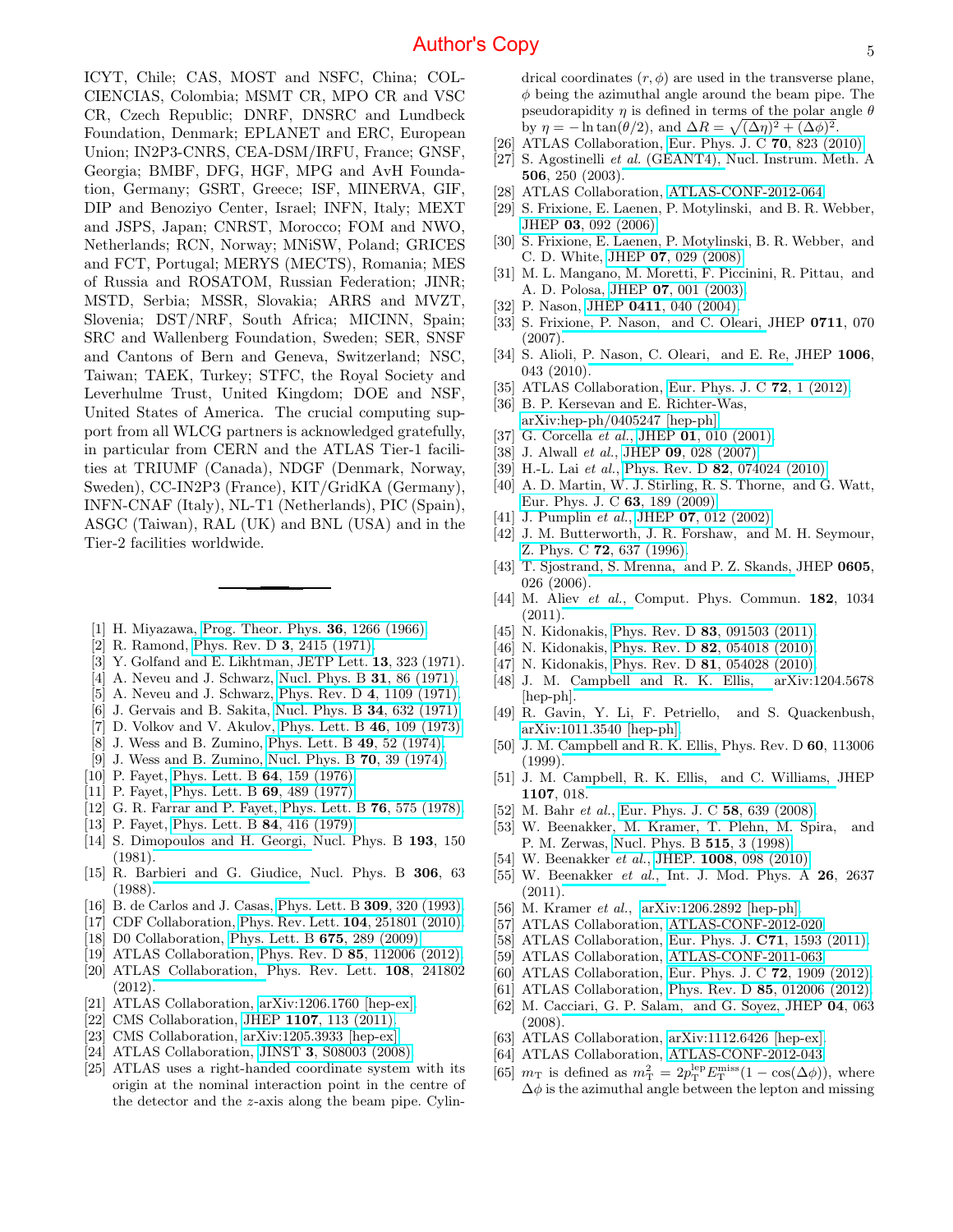<span id="page-6-0"></span>momentum direction. [66] A. Read, Journal of Physics G: Nucl. Part. Phys. 28, 2693 (200[2\).](http://dx.doi.org/10.1088/0954-3899/28/10/313)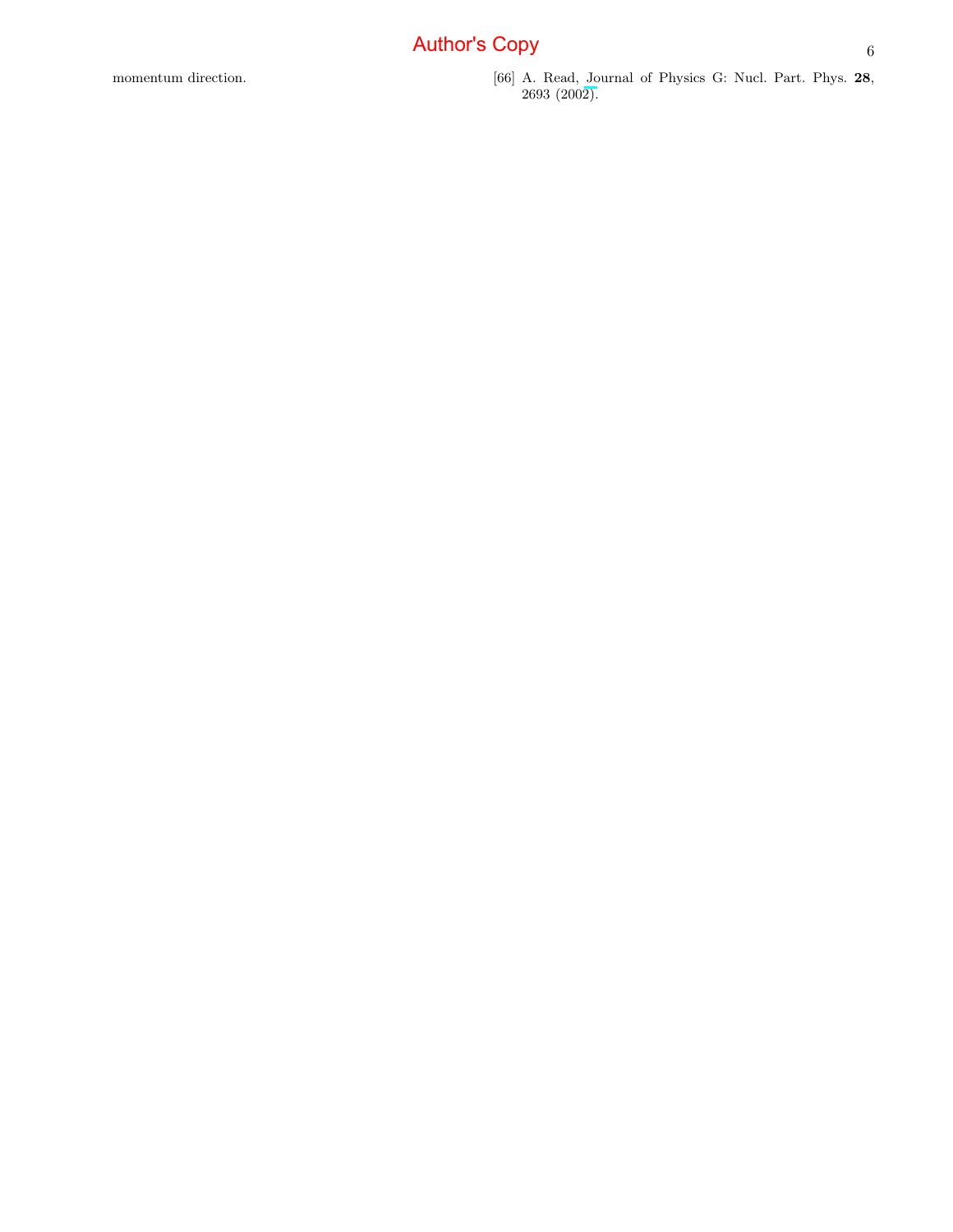#### The ATLAS Collaboration

G. Aad<sup>48</sup>, T. Abajyan<sup>21</sup>, B. Abbott<sup>111</sup>, J. Abdallah<sup>12</sup>, S. Abdel Khalek<sup>115</sup>, A.A. Abdelalim<sup>49</sup>, O. Abdinov<sup>11</sup>, R. Aben<sup>105</sup>, B. Abi<sup>112</sup>, M. Abolins<sup>88</sup>, O.S. AbouZeid<sup>158</sup>, H. Abramowicz<sup>153</sup>, H. Abreu<sup>136</sup>, B.S. Acharya<sup>164a,164b</sup>, L. Adamczyk<sup>38</sup>, D.L. Adams<sup>25</sup>, T.N. Addy<sup>56</sup>, J. Adelman<sup>176</sup>, S. Adomeit<sup>98</sup>, P. Adragna<sup>75</sup>, T. Adye<sup>129</sup>, S. Aefsky<sup>23</sup>, J.A. Aguilar-Saavedra<sup>124b,a</sup>, M. Agustoni<sup>17</sup>, M. Aharrouche<sup>81</sup>, S.P. Ahlen<sup>22</sup>, F. Ahles<sup>48</sup>, A. Ahmad<sup>148</sup>, M. Ahsan<sup>41</sup>, G. Aielli<sup>133a,133b</sup>, T. Akdogan<sup>19a</sup>, T.P.A. Åkesson<sup>79</sup>, G. Akimoto<sup>155</sup>, A.V. Akimov<sup>94</sup>, M.S. Alam<sup>2</sup>, M.A. Alam<sup>76</sup>, J. Albert<sup>169</sup>, S. Albrand<sup>55</sup>, M. Aleksa<sup>30</sup>, I.N. Aleksandrov<sup>64</sup>, F. Alessandria<sup>89a</sup>, C. Alexa<sup>26a</sup>, G. Alexander<sup>153</sup>, G. Alexandre<sup>49</sup>, T. Alexopoulos<sup>10</sup>, M. Alhroob<sup>164a,164c</sup>, M. Aliev<sup>16</sup>, G. Alimonti<sup>89a</sup>, J. Alison<sup>120</sup>, B.M.M. Allbrooke<sup>18</sup>, P.P. Allport<sup>73</sup>, S.E. Allwood-Spiers<sup>53</sup>, J. Almond<sup>82</sup>, A. Aloisio<sup>102a,102b</sup>, R. Alon<sup>172</sup>, A. Alonso<sup>79</sup>, F. Alonso<sup>70</sup>, A.D. Altheimer<sup>35</sup>, B. Alvarez Gonzalez<sup>88</sup>, M.G. Alviggi<sup>102a,102b</sup>, K. Amako<sup>65</sup>, C. Amelung<sup>23</sup>, V.V. Ammosov<sup>128,\*</sup>, A. Amorim<sup>124a,b</sup>, N. Amram<sup>153</sup>, C. Anastopoulos<sup>30</sup>, L.S. Ancu<sup>17</sup>, N. Andari<sup>115</sup>, T. Andeen<sup>35</sup>, C.F. Anders<sup>58b</sup>, G. Anders<sup>58a</sup>, K.J. Anderson<sup>31</sup>, A. Andreazza<sup>89a,89b</sup>, V. Andrei<sup>58a</sup>, X.S. Anduaga<sup>70</sup>, P. Anger<sup>44</sup>, A. Angerami<sup>35</sup>, F. Anghinolfi<sup>30</sup>, A. Anisenkov<sup>107</sup>, N. Anjos<sup>124a</sup>, A. Annovi<sup>47</sup>, A. Antonaki<sup>9</sup>, M. Antonelli<sup>47</sup>, A. Antonov<sup>96</sup>, J. Antos<sup>144b</sup>, F. Anulli<sup>132a</sup>, M. Aoki<sup>101</sup>, S. Aoun<sup>83</sup>, L. Aperio Bella<sup>5</sup>, R. Apolle<sup>118,c</sup>, G. Arabidze<sup>88</sup>, I. Aracena<sup>143</sup>, Y. Arai<sup>65</sup>, A.T.H. Arce<sup>45</sup>, S. Arfaoui<sup>148</sup>, J-F. Arguin<sup>15</sup>, E. Arik<sup>19a,\*</sup>, M. Arik<sup>19a</sup>, A.J. Armbruster<sup>87</sup>, O. Arnaez<sup>81</sup>, V. Arnal<sup>80</sup>, C. Arnault<sup>115</sup>, A. Artamonov<sup>95</sup>, G. Artoni<sup>132a,132b</sup>, D. Arutinov<sup>21</sup>, S. Asai<sup>155</sup>, R. Asfandiyarov<sup>173</sup>, S. Ask<sup>28</sup>, B. Åsman<sup>146a,146b</sup>, L. Asquith<sup>6</sup>, K. Assamagan<sup>25</sup>, A. Astbury<sup>169</sup>, M. Atkinson<sup>165</sup>, B. Aubert<sup>5</sup>, E. Auge<sup>115</sup>, K. Augsten<sup>127</sup>, M. Aurousseau<sup>145a</sup>, G. Avolio<sup>163</sup>, R. Avramidou<sup>10</sup>, D. Axen<sup>168</sup>, G. Azuelos<sup>93,d</sup>, Y. Azuma<sup>155</sup>, M.A. Baak<sup>30</sup>, G. Baccaglioni<sup>89a</sup>, C. Bacci<sup>134a,134b</sup>, A.M. Bach<sup>15</sup>, H. Bachacou<sup>136</sup>, K. Bachas<sup>30</sup>, M. Backes<sup>49</sup>, M. Backhaus<sup>21</sup>, E. Badescu<sup>26a</sup>, P. Bagnaia<sup>132a,132b</sup>, S. Bahinipati<sup>3</sup>, Y. Bai<sup>33a</sup>, D.C. Bailey<sup>158</sup>, T. Bain<sup>158</sup>, J.T. Baines<sup>129</sup>, O.K. Baker<sup>176</sup>, M.D. Baker<sup>25</sup>, S. Baker<sup>77</sup>, E. Banas<sup>39</sup>, P. Banerjee<sup>93</sup>, Sw. Banerjee<sup>173</sup>, D. Banfi<sup>30</sup>, A. Bangert<sup>150</sup>, V. Bansal<sup>169</sup>, H.S. Bansil<sup>18</sup>, L. Barak<sup>172</sup>, S.P. Baranov<sup>94</sup>, A. Barbaro Galtieri<sup>15</sup>, T. Barber<sup>48</sup>, E.L. Barberio<sup>86</sup>, D. Barberis<sup>50a,50b</sup>, M. Barbero<sup>21</sup>, D.Y. Bardin<sup>64</sup>, T. Barillari<sup>99</sup>, M. Barisonzi<sup>175</sup>, T. Barklow<sup>143</sup>, N. Barlow<sup>28</sup>, B.M. Barnett<sup>129</sup>, R.M. Barnett<sup>15</sup>, A. Baroncelli<sup>134a</sup>, G. Barone<sup>49</sup>, A.J. Barr<sup>118</sup>, F. Barreiro<sup>80</sup>, J. Barreiro Guimarães da Costa<sup>57</sup>, P. Barrillon<sup>115</sup>, R. Bartoldus<sup>143</sup>, A.E. Barton<sup>71</sup>, V. Bartsch<sup>149</sup>, A. Basye<sup>165</sup>, R.L. Bates<sup>53</sup>, L. Batkova<sup>144a</sup>, J.R. Batley<sup>28</sup>, A. Battaglia<sup>17</sup>, M. Battistin<sup>30</sup>, F. Bauer<sup>136</sup>, H.S. Bawa<sup>143,e</sup>, S. Beale<sup>98</sup>, T. Beau<sup>78</sup>, P.H. Beauchemin<sup>161</sup>, R. Beccherle<sup>50a</sup>, P. Bechtle<sup>21</sup>, H.P. Beck<sup>17</sup>, A.K. Becker<sup>175</sup>, S. Becker<sup>98</sup>, M. Beckingham<sup>138</sup>, K.H. Becks<sup>175</sup>, A.J. Beddall<sup>19c</sup>, A. Beddall<sup>19c</sup>, S. Bedikian<sup>176</sup>, V.A. Bednyakov<sup>64</sup>, C.P. Bee<sup>83</sup>, L.J. Beemster<sup>105</sup>, M. Begel<sup>25</sup>, S. Behar Harpaz<sup>152</sup>, M. Beimforde<sup>99</sup>, C. Belanger-Champagne<sup>85</sup>, P.J. Bell<sup>49</sup>, W.H. Bell<sup>49</sup>, G. Bella<sup>153</sup>, L. Bellagamba<sup>20a</sup>, F. Bellina<sup>30</sup>, M. Bellomo<sup>30</sup>, A. Belloni<sup>57</sup>, O. Beloborodova<sup>107,f</sup>, K. Belotskiy<sup>96</sup>, O. Beltramello<sup>30</sup>, O. Benary<sup>153</sup>, D. Benchekroun<sup>135a</sup>, K. Bendtz<sup>146a,146b</sup>, N. Benekos<sup>165</sup>, Y. Benhammou<sup>153</sup>, E. Benhar Noccioli<sup>49</sup>, J.A. Benitez Garcia<sup>159b</sup>, D.P. Benjamin<sup>45</sup>, M. Benoit<sup>115</sup>, J.R. Bensinger<sup>23</sup>, K. Benslama<sup>130</sup>, S. Bentvelsen<sup>105</sup>, D. Berge<sup>30</sup>, E. Bergeaas Kuutmann<sup>42</sup>, N. Berger<sup>5</sup>, F. Berghaus<sup>169</sup>, E. Berglund<sup>105</sup>, J. Beringer<sup>15</sup>, P. Bernat<sup>77</sup>, R. Bernhard<sup>48</sup>, C. Bernius<sup>25</sup>, T. Berry<sup>76</sup>, C. Bertella<sup>83</sup>, A. Bertin<sup>20a,20b</sup>, F. Bertolucci<sup>122a,122b</sup>, M.I. Besana<sup>89a,89b</sup>, G.J. Besjes<sup>104</sup>, N. Besson<sup>136</sup>, S. Bethke<sup>99</sup>, W. Bhimji<sup>46</sup>, R.M. Bianchi<sup>30</sup>, M. Bianco<sup>72a,72b</sup>, O. Biebel<sup>98</sup>, S.P. Bieniek<sup>77</sup>, K. Bierwagen<sup>54</sup>, J. Biesiada<sup>15</sup>, M. Biglietti<sup>134a</sup>, H. Bilokon<sup>47</sup>, M. Bindi<sup>20a,20b</sup>, S. Binet<sup>115</sup>, A. Bingul<sup>19c</sup>, C. Bini<sup>132a,132b</sup>, C. Biscarat<sup>178</sup>, B. Bittner<sup>99</sup>, K.M. Black<sup>22</sup>, R.E. Blair<sup>6</sup>, J.-B. Blanchard<sup>136</sup>, G. Blanchot<sup>30</sup>, T. Blazek<sup>144a</sup>, I. Bloch<sup>42</sup>, C. Blocker<sup>23</sup>, J. Blocki<sup>39</sup>, A. Blondel<sup>49</sup>, W. Blum<sup>81</sup>, U. Blumenschein<sup>54</sup>, G.J. Bobbink<sup>105</sup>, V.B. Bobrovnikov<sup>107</sup>, S.S. Bocchetta<sup>79</sup>, A. Bocci<sup>45</sup>, C.R. Boddy<sup>118</sup>, M. Boehler<sup>48</sup>, J. Boek<sup>175</sup>, N. Boelaert<sup>36</sup>, J.A. Bogaerts<sup>30</sup>, A. Bogdanchikov<sup>107</sup>, A. Bogouch<sup>90,\*</sup>, C. Bohm<sup>146a</sup>, J. Bohm<sup>125</sup>, V. Boisvert<sup>76</sup>, T. Bold<sup>38</sup>, V. Boldea<sup>26a</sup>, N.M. Bolnet<sup>136</sup>, M. Bomben<sup>78</sup>, M. Bona<sup>75</sup>, M. Boonekamp<sup>136</sup>, S. Bordoni<sup>78</sup>, C. Borer<sup>17</sup>, A. Borisov<sup>128</sup>, G. Borissov<sup>71</sup>, I. Borjanovic<sup>13a</sup>, M. Borri<sup>82</sup>, S. Borroni<sup>87</sup>, V. Bortolotto<sup>134a,134b</sup>, K. Bos<sup>105</sup>, D. Boscherini<sup>20a</sup>, M. Bosman<sup>12</sup>, H. Boterenbrood<sup>105</sup>, J. Bouchami<sup>93</sup>, J. Boudreau<sup>123</sup>, E.V. Bouhova-Thacker<sup>71</sup>, D. Boumediene<sup>34</sup>, C. Bourdarios<sup>115</sup>, N. Bousson<sup>83</sup>, A. Boveia<sup>31</sup>, J. Boyd<sup>30</sup>, I.R. Boyko<sup>64</sup>, I. Bozovic-Jelisavcic<sup>13b</sup>, J. Bracinik<sup>18</sup>, P. Branchini<sup>134a</sup>, A. Brandt<sup>8</sup>, G. Brandt<sup>118</sup>, O. Brandt<sup>54</sup>, U. Bratzler<sup>156</sup>, B. Brau<sup>84</sup>, J.E. Brau<sup>114</sup>, H.M. Braun<sup>175,\*</sup>, S.F. Brazzale<sup>164a,164c</sup>, B. Brelier<sup>158</sup>, J. Bremer<sup>30</sup>, K. Brendlinger<sup>120</sup>, R. Brenner<sup>166</sup>, S. Bressler<sup>172</sup>, D. Britton<sup>53</sup>, F.M. Brochu<sup>28</sup>, I. Brock<sup>21</sup>, R. Brock<sup>88</sup>, F. Broggi<sup>89a</sup>, C. Bromberg<sup>88</sup>, J. Bronner<sup>99</sup>, G. Brooijmans<sup>35</sup>, T. Brooks<sup>76</sup>, W.K. Brooks<sup>32b</sup>, G. Brown<sup>82</sup>, H. Brown<sup>8</sup>, P.A. Bruckman de Renstrom<sup>39</sup>, D. Bruncko<sup>144b</sup>, R. Bruneliere<sup>48</sup>, S. Brunet<sup>60</sup>, A. Bruni<sup>20a</sup>, G. Bruni<sup>20a</sup>, M. Bruschi<sup>20a</sup>, T. Buanes<sup>14</sup>, Q. Buat<sup>55</sup>, F. Bucci<sup>49</sup>, J. Buchanan<sup>118</sup>, P. Buchholz<sup>141</sup>, R.M. Buckingham<sup>118</sup>, A.G. Buckley<sup>46</sup>, S.I. Buda<sup>26a</sup>, I.A. Budagov<sup>64</sup>, B. Budick<sup>108</sup>, V. Büscher<sup>81</sup>, L. Bugge<sup>117</sup>, O. Bulekov<sup>96</sup>, A.C. Bundock<sup>73</sup>, M. Bunse<sup>43</sup>, T. Buran<sup>117</sup>, H. Burckhart<sup>30</sup>, S. Burdin<sup>73</sup>, T. Burgess<sup>14</sup>, S. Burke<sup>129</sup>, E. Busato<sup>34</sup>, P. Bussey<sup>53</sup>, C.P. Buszello<sup>166</sup>, B. Butler<sup>143</sup>, J.M. Butler<sup>22</sup>, C.M. Buttar<sup>53</sup>, J.M. Butterworth<sup>77</sup>, W. Buttinger<sup>28</sup>, S. Cabrera Urbán<sup>167</sup>, D. Caforio<sup>20a,20b</sup>, O. Cakir<sup>4a</sup>, P. Calafiura<sup>15</sup>, G. Calderini<sup>78</sup>, P. Calfayan<sup>98</sup>, R. Calkins<sup>106</sup>, L.P. Caloba<sup>24a</sup>, R. Caloi<sup>132a,132b</sup>, D. Calvet<sup>34</sup>, S. Calvet<sup>34</sup>,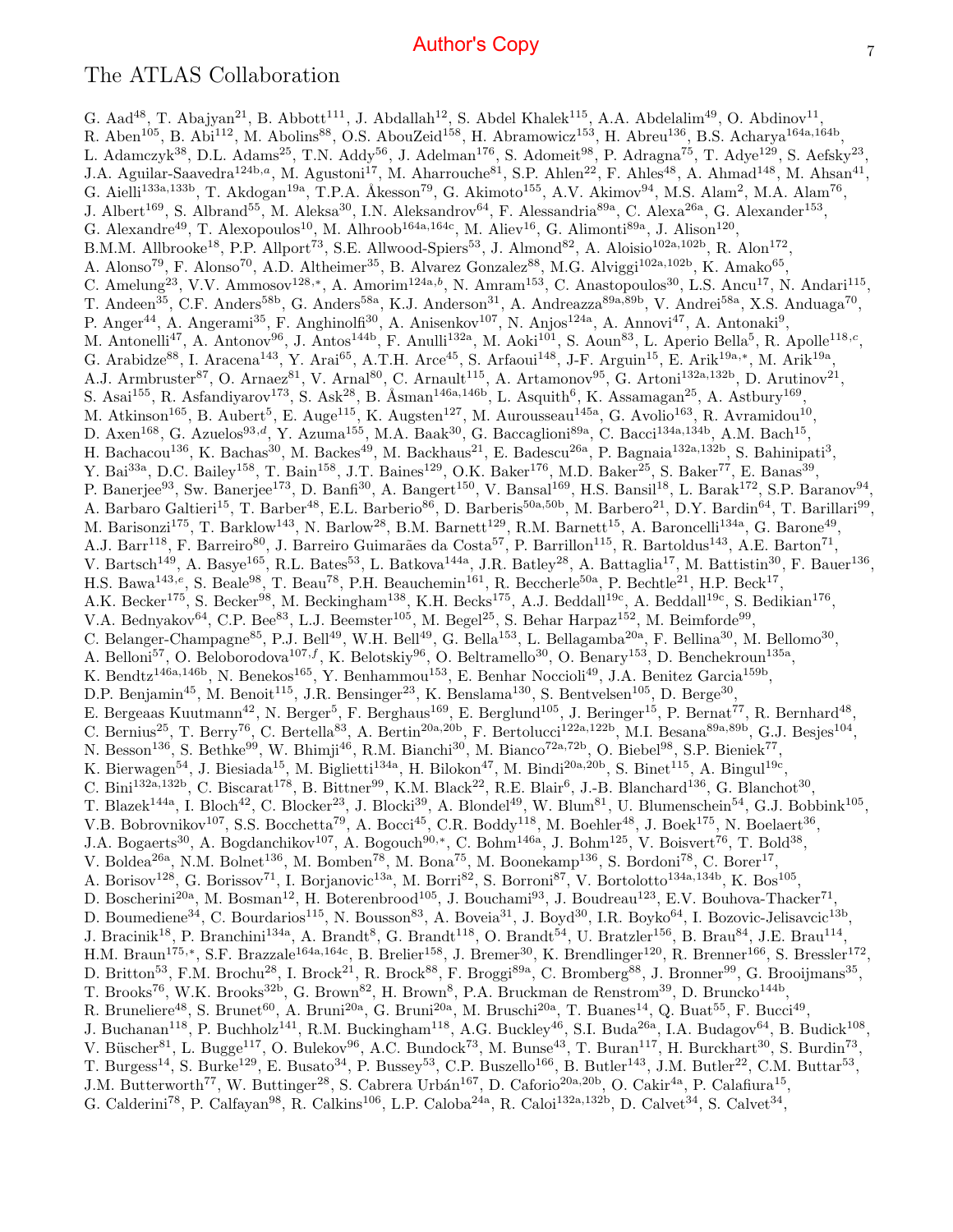R. Camacho Toro<sup>34</sup>, P. Camarri<sup>133a,133b</sup>, D. Cameron<sup>117</sup>, L.M. Caminada<sup>15</sup>, R. Caminal Armadans<sup>12</sup>, S. Campana<sup>30</sup>, M. Campanelli<sup>77</sup>, V. Canale<sup>102a,102b</sup>, F. Canelli<sup>31,g</sup>, A. Canepa<sup>159a</sup>, J. Cantero<sup>80</sup>, R. Cantrill<sup>76</sup>, L. Capasso<sup>102a,102b</sup>, M.D.M. Capeans Garrido<sup>30</sup>, I. Caprini<sup>26a</sup>, M. Caprini<sup>26a</sup>, D. Capriotti<sup>99</sup>, M. Capua<sup>37a,37b</sup>, R. Caputo<sup>81</sup>, R. Cardarelli<sup>133a</sup>, T. Carli<sup>30</sup>, G. Carlino<sup>102a</sup>, L. Carminati<sup>89a,89b</sup>, B. Caron<sup>85</sup>, S. Caron<sup>104</sup>, E. Carquin<sup>32b</sup>, G.D. Carrillo Montoya<sup>173</sup>, A.A. Carter<sup>75</sup>, J.R. Carter<sup>28</sup>, J. Carvalho<sup>124a,h</sup>, D. Casadei<sup>108</sup>, M.P. Casado<sup>12</sup>, M. Cascella<sup>122a,122b</sup>, C. Caso<sup>50a,50b,\*</sup>, A.M. Castaneda Hernandez<sup>173,*i*</sup>, E. Castaneda-Miranda<sup>173</sup>, V. Castillo Gimenez<sup>167</sup>, N.F. Castro<sup>124a</sup>, G. Cataldi<sup>72a</sup>, P. Catastini<sup>57</sup>, A. Catinaccio<sup>30</sup>, J.R. Catmore<sup>30</sup>, A. Cattai<sup>30</sup>, G. Cattani<sup>133a,133b</sup>, S. Caughron<sup>88</sup>, V. Cavaliere<sup>165</sup>, P. Cavalleri<sup>78</sup>, D. Cavalli<sup>89a</sup>, M. Cavalli-Sforza<sup>12</sup>, V. Cavasinni<sup>122a,122b</sup>, F. Ceradini<sup>134a,134b</sup>, A.S. Cerqueira<sup>24b</sup>, A. Cerri<sup>30</sup>, L. Cerrito<sup>75</sup>, F. Cerutti<sup>47</sup>, S.A. Cetin<sup>19b</sup>, A. Chafaq<sup>135a</sup>, D. Chakraborty<sup>106</sup>, I. Chalupkova<sup>126</sup>, K. Chan<sup>3</sup>, P. Chang<sup>165</sup>, B. Chapleau<sup>85</sup>, J.D. Chapman<sup>28</sup>, J.W. Chapman<sup>87</sup>, E. Chareyre<sup>78</sup>, D.G. Charlton<sup>18</sup>, V. Chavda<sup>82</sup>, C.A. Chavez Barajas<sup>30</sup>, S. Cheatham<sup>85</sup>, S. Chekanov<sup>6</sup>, S.V. Chekulaev<sup>159a</sup>, G.A. Chelkov<sup>64</sup>, M.A. Chelstowska<sup>104</sup>, C. Chen<sup>63</sup>, H. Chen<sup>25</sup>, S. Chen<sup>33c</sup>, X. Chen<sup>173</sup>, Y. Chen<sup>35</sup>, A. Cheplakov<sup>64</sup>, R. Cherkaoui El Moursli<sup>135e</sup>, V. Chernyatin<sup>25</sup>, E. Cheu<sup>7</sup>, S.L. Cheung<sup>158</sup>, L. Chevalier<sup>136</sup>, G. Chiefari<sup>102a,102b</sup>, L. Chikovani<sup>51a,\*</sup>, J.T. Childers<sup>30</sup>, A. Chilingarov<sup>71</sup>, G. Chiodini<sup>72a</sup>, A.S. Chisholm<sup>18</sup>, R.T. Chislett<sup>77</sup>, A. Chitan<sup>26a</sup>, M.V. Chizhov<sup>64</sup>, G. Choudalakis<sup>31</sup>, S. Chouridou<sup>137</sup>, I.A. Christidi<sup>77</sup>, A. Christov<sup>48</sup>, D. Chromek-Burckhart<sup>30</sup>, M.L. Chu<sup>151</sup>, J. Chudoba<sup>125</sup>, G. Ciapetti<sup>132a,132b</sup>, A.K. Ciftci<sup>4a</sup>, R. Ciftci<sup>4a</sup>, D. Cinca<sup>34</sup>, V. Cindro<sup>74</sup>, C. Ciocca<sup>20a,20b</sup>, A. Ciocio<sup>15</sup>, M. Cirilli<sup>87</sup>, P. Cirkovic<sup>13b</sup>, M. Citterio<sup>89a</sup>, M. Ciubancan<sup>26a</sup>, A. Clark<sup>49</sup>, P.J. Clark<sup>46</sup>, R.N. Clarke<sup>15</sup>, W. Cleland<sup>123</sup>, J.C. Clemens<sup>83</sup>, B. Clement<sup>55</sup>, C. Clement<sup>146a,146b</sup>, Y. Coadou<sup>83</sup>, M. Cobal<sup>164a,164c</sup>, A. Coccaro<sup>138</sup>, J. Cochran<sup>63</sup>, L. Coffey<sup>23</sup>, J.G. Cogan<sup>143</sup>, J. Coggeshall<sup>165</sup>, E. Cogneras<sup>178</sup>, J. Colas<sup>5</sup>, S. Cole<sup>106</sup>, A.P. Colijn<sup>105</sup>, N.J. Collins<sup>18</sup>, C. Collins-Tooth<sup>53</sup>, J. Collot<sup>55</sup>, T. Colombo<sup>119a,119b</sup>, G. Colon<sup>84</sup>, P. Conde Muiño<sup>124a</sup>, E. Coniavitis<sup>118</sup>, M.C. Conidi<sup>12</sup>, S.M. Consonni<sup>89a,89b</sup>, V. Consorti<sup>48</sup>, S. Constantinescu<sup>26a</sup>, C. Conta<sup>119a,119b</sup>, G. Conti<sup>57</sup>, F. Conventi<sup>102a,j</sup>, M. Cooke<sup>15</sup>, B.D. Cooper<sup>77</sup>, A.M. Cooper-Sarkar<sup>118</sup>, K. Copic<sup>15</sup>, T. Cornelissen<sup>175</sup>, M. Corradi<sup>20a</sup>, F. Corriveau<sup>85,k</sup>, A. Cortes-Gonzalez<sup>165</sup>, G. Cortiana<sup>99</sup>, G. Costa<sup>89a</sup>, M.J. Costa<sup>167</sup>, D. Costanzo<sup>139</sup>, D. Côté<sup>30</sup>, L. Courneyea<sup>169</sup>, G. Cowan<sup>76</sup>, C. Cowden<sup>28</sup>, B.E. Cox<sup>82</sup>, K. Cranmer<sup>108</sup>, F. Crescioli<sup>122a,122b</sup>, M. Cristinziani<sup>21</sup>, G. Crosetti<sup>37a,37b</sup>, S. Crépé-Renaudin<sup>55</sup>, C.-M. Cuciuc<sup>26a</sup>, C. Cuenca Almenar<sup>176</sup>, T. Cuhadar Donszelmann<sup>139</sup>, M. Curatolo<sup>47</sup>, C.J. Curtis<sup>18</sup>, C. Cuthbert<sup>150</sup>, P. Cwetanski<sup>60</sup>, H. Czirr<sup>141</sup>, P. Czodrowski<sup>44</sup>, Z. Czyczula<sup>176</sup>, S. D'Auria<sup>53</sup>, M. D'Onofrio<sup>73</sup>, A. D'Orazio<sup>132a,132b</sup>, M.J. Da Cunha Sargedas De Sousa<sup>124a</sup>, C. Da Via<sup>82</sup>, W. Dabrowski<sup>38</sup>, A. Dafinca<sup>118</sup>, T. Dai<sup>87</sup>, C. Dallapiccola<sup>84</sup>, M. Dam<sup>36</sup>, M. Dameri<sup>50a,50b</sup>, D.S. Damiani<sup>137</sup>, H.O. Danielsson<sup>30</sup>, V. Dao<sup>49</sup>, G. Darbo<sup>50a</sup>, G.L. Darlea<sup>26b</sup>, J.A. Dassoulas<sup>42</sup>, W. Davey<sup>21</sup>, T. Davidek<sup>126</sup>, N. Davidson<sup>86</sup>, R. Davidson<sup>71</sup>, E. Davies<sup>118,c</sup>, M. Davies<sup>93</sup>, O. Davignon<sup>78</sup>, A.R. Davison<sup>77</sup>, Y. Davygora<sup>58a</sup>, E. Dawe<sup>142</sup>, I. Dawson<sup>139</sup>, R.K. Daya-Ishmukhametova<sup>23</sup>, K. De<sup>8</sup>, R. de Asmundis<sup>102a</sup>, S. De Castro<sup>20a,20b</sup>, S. De Cecco<sup>78</sup>, J. de Graat<sup>98</sup>, N. De Groot<sup>104</sup>, P. de Jong<sup>105</sup>, C. De La Taille<sup>115</sup>, H. De la Torre<sup>80</sup>, F. De Lorenzi<sup>63</sup>, L. de Mora<sup>71</sup>, L. De Nooij<sup>105</sup>, D. De Pedis<sup>132a</sup>, A. De Salvo<sup>132a</sup>, U. De Sanctis<sup>164a,164c</sup>, A. De Santo<sup>149</sup>, J.B. De Vivie De Regie<sup>115</sup>, G. De Zorzi<sup>132a,132b</sup>, W.J. Dearnaley<sup>71</sup>, R. Debbe<sup>25</sup>, C. Debenedetti<sup>46</sup>, B. Dechenaux<sup>55</sup>, D.V. Dedovich<sup>64</sup>, J. Degenhardt<sup>120</sup>, C. Del Papa<sup>164a,164c</sup>, J. Del Peso<sup>80</sup>, T. Del Prete<sup>122a,122b</sup>, T. Delemontex<sup>55</sup>, M. Deliyergiyev<sup>74</sup>, A. Dell'Acqua<sup>30</sup>, L. Dell'Asta<sup>22</sup>, M. Della Pietra<sup>102a,j</sup>, D. della Volpe<sup>102a,102b</sup>, M. Delmastro<sup>5</sup>, P.A. Delsart<sup>55</sup>, C. Deluca<sup>105</sup>, S. Demers<sup>176</sup>, M. Demichev<sup>64</sup>, B. Demirkoz<sup>12,*l*</sup>, J. Deng<sup>163</sup>, S.P. Denisov<sup>128</sup>, D. Derendarz<sup>39</sup>, J.E. Derkaoui<sup>135d</sup>, F. Derue<sup>78</sup>, P. Dervan<sup>73</sup>, K. Desch<sup>21</sup>, E. Devetak<sup>148</sup>, P.O. Deviveiros<sup>105</sup>, A. Dewhurst<sup>129</sup>, B. DeWilde<sup>148</sup>, S. Dhaliwal<sup>158</sup>, R. Dhullipudi<sup>25,*m*</sup>, A. Di Ciaccio<sup>133a,133b</sup>, L. Di Ciaccio<sup>5</sup>, A. Di Girolamo<sup>30</sup>, B. Di Girolamo<sup>30</sup>, S. Di Luise<sup>134a,134b</sup>, A. Di Mattia<sup>173</sup>, B. Di Micco<sup>30</sup>, R. Di Nardo<sup>47</sup>, A. Di Simone<sup>133a,133b</sup>, R. Di Sipio<sup>20a,20b</sup>, M.A. Diaz<sup>32a</sup>, E.B. Diehl<sup>87</sup>, J. Dietrich<sup>42</sup>, T.A. Dietzsch<sup>58a</sup>, S. Diglio<sup>86</sup>, K. Dindar Yagci<sup>40</sup>, J. Dingfelder<sup>21</sup>, F. Dinut<sup>26a</sup>, C. Dionisi<sup>132a,132b</sup>, P. Dita<sup>26a</sup>, S. Dita<sup>26a</sup>, F. Dittus<sup>30</sup>, F. Djama<sup>83</sup>, T. Djobava<sup>51b</sup>, M.A.B. do Vale<sup>24c</sup>, A. Do Valle Wemans<sup>124a,n</sup>, T.K.O. Doan<sup>5</sup>, M. Dobbs<sup>85</sup>, R. Dobinson<sup>30,\*</sup>, D. Dobos<sup>30</sup>, E. Dobson<sup>30,o</sup>, J. Dodd<sup>35</sup>, C. Doglioni<sup>49</sup>, T. Doherty<sup>53</sup>, Y. Doi<sup>65,\*</sup>, J. Dolejsi<sup>126</sup>, I. Dolenc<sup>74</sup>, Z. Dolezal<sup>126</sup>, B.A. Dolgoshein<sup>96,\*</sup>, T. Dohmae<sup>155</sup>, M. Donadelli<sup>24d</sup>, J. Donini<sup>34</sup>, J. Dopke<sup>30</sup>, A. Doria<sup>102a</sup>, A. Dos Anjos<sup>173</sup>, A. Dotti<sup>122a,122b</sup>, M.T. Dova<sup>70</sup>, A.D. Doxiadis<sup>105</sup>, A.T. Doyle<sup>53</sup>, M. Dris<sup>10</sup>, J. Dubbert<sup>99</sup>, S. Dube<sup>15</sup>, E. Duchovni<sup>172</sup>, G. Duckeck<sup>98</sup>, D. Duda<sup>175</sup>, A. Dudarev<sup>30</sup>, F. Dudziak<sup>63</sup>, M. Dührssen<sup>30</sup>, I.P. Duerdoth<sup>82</sup>, L. Duflot<sup>115</sup>, M-A. Dufour<sup>85</sup>, L. Duguid<sup>76</sup>, M. Dunford<sup>30</sup>, H. Duran Yildiz<sup>4a</sup>, R. Duxfield<sup>139</sup>, M. Dwuznik<sup>38</sup>, F. Dydak<sup>30</sup>, M. Düren<sup>52</sup>, J. Ebke<sup>98</sup>, S. Eckweiler<sup>81</sup>, K. Edmonds<sup>81</sup>, W. Edson<sup>2</sup>, C.A. Edwards<sup>76</sup>, N.C. Edwards<sup>53</sup>, W. Ehrenfeld<sup>42</sup>, T. Eifert<sup>143</sup>, G. Eigen<sup>14</sup>, K. Einsweiler<sup>15</sup>, E. Eisenhandler<sup>75</sup>, T. Ekelof<sup>166</sup>, M. El Kacimi<sup>135c</sup>, M. Ellert<sup>166</sup>, S. Elles<sup>5</sup>, F. Ellinghaus<sup>81</sup>, K. Ellis<sup>75</sup>, N. Ellis<sup>30</sup>, J. Elmsheuser<sup>98</sup>, M. Elsing<sup>30</sup>, D. Emeliyanov<sup>129</sup>, R. Engelmann<sup>148</sup>, A. Engl<sup>98</sup>, B. Epp<sup>61</sup>, J. Erdmann<sup>54</sup>, A. Ereditato<sup>17</sup>, D. Eriksson<sup>146a</sup>, J. Ernst<sup>2</sup>, M. Ernst<sup>25</sup>, J. Ernwein<sup>136</sup>, D. Errede<sup>165</sup>, S. Errede<sup>165</sup>, E. Ertel<sup>81</sup>, M. Escalier<sup>115</sup>, H. Esch<sup>43</sup>, C. Escobar<sup>123</sup>, X. Espinal Curull<sup>12</sup>, B. Esposito<sup>47</sup>, F. Etienne<sup>83</sup>, A.I. Etienvre<sup>136</sup>, E. Etzion<sup>153</sup>, D. Evangelakou<sup>54</sup>, H. Evans<sup>60</sup>, L. Fabbri<sup>20a,20b</sup>, C. Fabre<sup>30</sup>, R.M. Fakhrutdinov<sup>128</sup>, S. Falciano<sup>132a</sup>, Y. Fang<sup>173</sup>, M. Fanti<sup>89a,89b</sup>, A. Farbin<sup>8</sup>,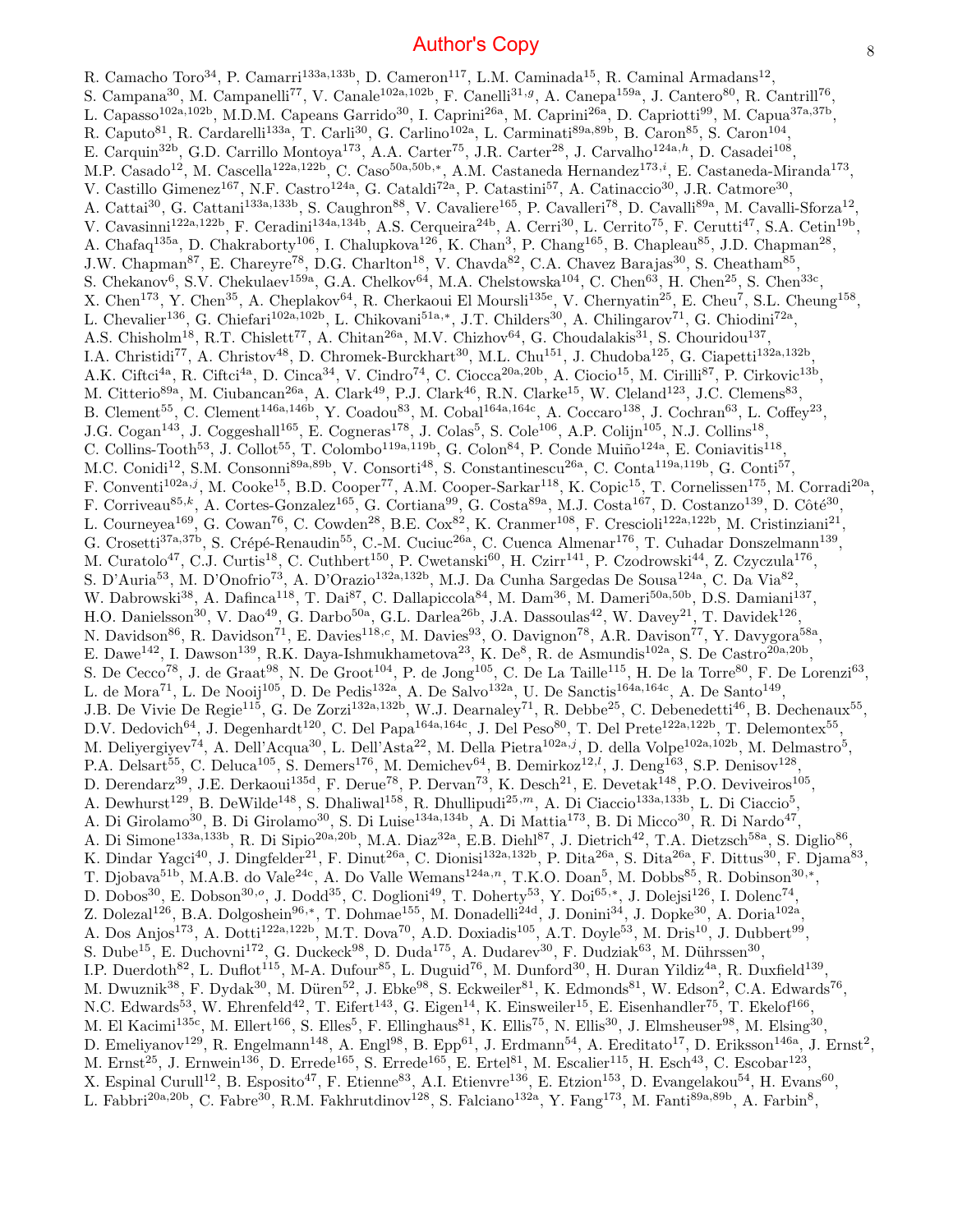A. Farilla<sup>134a</sup>, J. Farley<sup>148</sup>, T. Farooque<sup>158</sup>, S. Farrell<sup>163</sup>, S.M. Farrington<sup>170</sup>, P. Farthouat<sup>30</sup>, F. Fassi<sup>167</sup>, P. Fassnacht<sup>30</sup>, D. Fassouliotis<sup>9</sup>, B. Fatholahzadeh<sup>158</sup>, A. Favareto<sup>89a,89b</sup>, L. Fayard<sup>115</sup>, S. Fazio<sup>37a,37b</sup>, R. Febbraro $^{34}$ , P. Federic $^{144}$ a, O.L. Fedin $^{121}$ , W. Fedorko $^{88}$ , M. Fehling-Kaschek $^{48}$ , L. Feligioni $^{83}$ , D. Fellmann $^6$ , C. Feng<sup>33d</sup>, E.J. Feng<sup>6</sup>, A.B. Fenyuk<sup>128</sup>, J. Ferencei<sup>144b</sup>, W. Fernando<sup>6</sup>, S. Ferrag<sup>53</sup>, J. Ferrando<sup>53</sup>, V. Ferrara<sup>42</sup>, A. Ferrari<sup>166</sup>, P. Ferrari<sup>105</sup>, R. Ferrari<sup>119a</sup>, D.E. Ferreira de Lima<sup>53</sup>, A. Ferrer<sup>167</sup>, D. Ferrere<sup>49</sup>, C. Ferretti<sup>87</sup>, A. Ferretto Parodi<sup>50a,50b</sup>, M. Fiascaris<sup>31</sup>, F. Fiedler<sup>81</sup>, A. Filipčič<sup>74</sup>, F. Filthaut<sup>104</sup>, M. Fincke-Keeler<sup>169</sup>, M.C.N. Fiolhais<sup>124a,h</sup>, L. Fiorini<sup>167</sup>, A. Firan<sup>40</sup>, G. Fischer<sup>42</sup>, M.J. Fisher<sup>109</sup>, M. Flechl<sup>48</sup>, I. Fleck<sup>141</sup>, J. Fleckner<sup>81</sup>, P. Fleischmann<sup>174</sup>, S. Fleischmann<sup>175</sup>, T. Flick<sup>175</sup>, A. Floderus<sup>79</sup>, L.R. Flores Castillo<sup>173</sup>, M.J. Flowerdew<sup>99</sup>, T. Fonseca Martin<sup>17</sup>, A. Formica<sup>136</sup>, A. Forti<sup>82</sup>, D. Fortin<sup>159a</sup>, D. Fournier<sup>115</sup>, H. Fox<sup>71</sup>, P. Francavilla<sup>12</sup>, M. Franchini<sup>20a,20b</sup>, S. Franchino<sup>119a,119b</sup>, D. Francis<sup>30</sup>, T. Frank<sup>172</sup>, S. Franz<sup>30</sup>, M. Fraternali<sup>119a,119b</sup>, S. Fratina<sup>120</sup>, S.T. French<sup>28</sup>, C. Friedrich<sup>42</sup>, F. Friedrich<sup>44</sup>, R. Froeschl<sup>30</sup>, D. Froidevaux<sup>30</sup>, J.A. Frost<sup>28</sup>, C. Fukunaga<sup>156</sup>, E. Fullana Torregrosa<sup>30</sup>, B.G. Fulsom<sup>143</sup>, J. Fuster<sup>167</sup>, C. Gabaldon<sup>30</sup>, O. Gabizon<sup>172</sup>, T. Gadfort<sup>25</sup>, S. Gadomski<sup>49</sup>, G. Gagliardi<sup>50a,50b</sup>, P. Gagnon<sup>60</sup>, C. Galea<sup>98</sup>, E.J. Gallas<sup>118</sup>, V. Gallo<sup>17</sup>, B.J. Gallop<sup>129</sup>, P. Gallus<sup>125</sup>, K.K. Gan<sup>109</sup>, Y.S. Gao<sup>143,e</sup>, A. Gaponenko<sup>15</sup>, F. Garberson<sup>176</sup>, M. Garcia-Sciveres<sup>15</sup>, C. García<sup>167</sup>, J.E. García Navarro<sup>167</sup>, R.W. Gardner<sup>31</sup>, N. Garelli<sup>30</sup>, H. Garitaonandia<sup>105</sup>, V. Garonne<sup>30</sup>, C. Gatti<sup>47</sup>, G. Gaudio<sup>119a</sup>, B. Gaur<sup>141</sup>, L. Gauthier<sup>136</sup>, P. Gauzzi<sup>132a,132b</sup>, I.L. Gavrilenko<sup>94</sup>, C. Gay<sup>168</sup>, G. Gaycken<sup>21</sup>, E.N. Gazis<sup>10</sup>, P. Ge<sup>33d</sup>, Z. Gecse<sup>168</sup>, C.N.P. Gee<sup>129</sup>, D.A.A. Geerts<sup>105</sup>, Ch. Geich-Gimbel<sup>21</sup>, K. Gellerstedt<sup>146a,146b</sup>, C. Gemme<sup>50a</sup>, A. Gemmell<sup>53</sup>, M.H. Genest<sup>55</sup>, S. Gentile<sup>132a,132b</sup>, M. George<sup>54</sup>, S. George<sup>76</sup>, P. Gerlach<sup>175</sup>, A. Gershon<sup>153</sup>, C. Geweniger<sup>58a</sup>, H. Ghazlane<sup>135b</sup>, N. Ghodbane<sup>34</sup>, B. Giacobbe<sup>20a</sup>, S. Giagu<sup>132a,132b</sup>, V. Giakoumopoulou<sup>9</sup>, V. Giangiobbe<sup>12</sup>, F. Gianotti<sup>30</sup>, B. Gibbard<sup>25</sup>, A. Gibson<sup>158</sup>, S.M. Gibson<sup>30</sup>, D. Gillberg<sup>29</sup>, A.R. Gillman<sup>129</sup>, D.M. Gingrich<sup>3,d</sup>, J. Ginzburg<sup>153</sup>, N. Giokaris<sup>9</sup>, M.P. Giordani<sup>164c</sup>, R. Giordano<sup>102a,102b</sup>, F.M. Giorgi<sup>16</sup>, P. Giovannini<sup>99</sup>, P.F. Giraud<sup>136</sup>, D. Giugni<sup>89a</sup>, M. Giunta<sup>93</sup>, P. Giusti<sup>20a</sup>, B.K. Gjelsten<sup>117</sup>, L.K. Gladilin<sup>97</sup>, C. Glasman<sup>80</sup>, J. Glatzer<sup>48</sup>, A. Glazov<sup>42</sup>, K.W. Glitza<sup>175</sup>, G.L. Glonti<sup>64</sup>, J.R. Goddard<sup>75</sup>, J. Godfrey<sup>142</sup>, J. Godlewski<sup>30</sup>, M. Goebel<sup>42</sup>, T. Göpfert<sup>44</sup>, C. Goeringer<sup>81</sup>, C. Gössling<sup>43</sup>, S. Goldfarb<sup>87</sup>, T. Golling<sup>176</sup>, A. Gomes<sup>124a,b</sup>, L.S. Gomez Fajardo<sup>42</sup>, R. Gonçalo<sup>76</sup>, J. Goncalves Pinto Firmino Da Costa<sup>42</sup>, L. Gonella<sup>21</sup>, S. González de la Hoz<sup>167</sup>, G. Gonzalez Parra<sup>12</sup>, M.L. Gonzalez Silva<sup>27</sup>, S. Gonzalez-Sevilla<sup>49</sup>, J.J. Goodson<sup>148</sup>, L. Goossens<sup>30</sup>, P.A. Gorbounov<sup>95</sup>, H.A. Gordon<sup>25</sup>, I. Gorelov<sup>103</sup>, G. Gorfine<sup>175</sup>, B. Gorini<sup>30</sup>, E. Gorini<sup>72a,72b</sup>, A. Gorišek<sup>74</sup>, E. Gornicki<sup>39</sup>, B. Gosdzik<sup>42</sup>, A.T. Goshaw<sup>6</sup>, M. Gosselink<sup>105</sup>, M.I. Gostkin<sup>64</sup>, I. Gough Eschrich<sup>163</sup>, M. Gouighri<sup>135a</sup>, D. Goujdami<sup>135c</sup>, M.P. Goulette<sup>49</sup>, A.G. Goussiou<sup>138</sup>, C. Goy<sup>5</sup>, S. Gozpinar<sup>23</sup>, I. Grabowska-Bold<sup>38</sup>, P. Grafström<sup>20a,20b</sup>, K-J. Grahn<sup>42</sup>, F. Grancagnolo<sup>72a</sup>, S. Grancagnolo<sup>16</sup>, V. Grassi<sup>148</sup>, V. Gratchev<sup>121</sup>, N. Grau<sup>35</sup>, H.M. Gray<sup>30</sup>, J.A. Gray<sup>148</sup>, E. Graziani<sup>134a</sup>, O.G. Grebenyuk<sup>121</sup>, T. Greenshaw<sup>73</sup>, Z.D. Greenwood<sup>25,*m*</sup>, K. Gregersen<sup>36</sup>, I.M. Gregor<sup>42</sup>, P. Grenier<sup>143</sup>, J. Griffiths<sup>8</sup>, N. Grigalashvili<sup>64</sup>, A.A. Grillo<sup>137</sup>, S. Grinstein<sup>12</sup>, Ph. Gris<sup>34</sup>, Y.V. Grishkevich<sup>97</sup>, J.-F. Grivaz<sup>115</sup>, E. Gross<sup>172</sup>, J. Grosse-Knetter<sup>54</sup>, J. Groth-Jensen<sup>172</sup>, K. Grybel<sup>141</sup>, D. Guest<sup>176</sup>, C. Guicheney<sup>34</sup>, S. Guindon<sup>54</sup>, U. Gul<sup>53</sup>, H. Guler<sup>85,p</sup>, J. Gunther<sup>125</sup>, B. Guo<sup>158</sup>, J. Guo<sup>35</sup>, P. Gutierrez<sup>111</sup>, N. Guttman<sup>153</sup>, O. Gutzwiller<sup>173</sup>, C. Guyot<sup>136</sup>, C. Gwenlan<sup>118</sup>, C.B. Gwilliam<sup>73</sup>, A. Haas<sup>143</sup>, S. Haas<sup>30</sup>, C. Haber<sup>15</sup>, H.K. Hadavand<sup>40</sup>, D.R. Hadley<sup>18</sup>, P. Haefner<sup>21</sup>, F. Hahn<sup>30</sup>, S. Haider<sup>30</sup>, Z. Hajduk<sup>39</sup>, H. Hakobyan<sup>177</sup>, D. Hall<sup>118</sup>, J. Haller<sup>54</sup>, K. Hamacher<sup>175</sup>, P. Hamal<sup>113</sup>, M. Hamer<sup>54</sup>, A. Hamilton<sup>145b,q</sup>, S. Hamilton<sup>161</sup>, L. Han<sup>33b</sup>, K. Hanagaki<sup>116</sup>, K. Hanawa<sup>160</sup>, M. Hance<sup>15</sup>, C. Handel<sup>81</sup>, P. Hanke<sup>58a</sup>, J.R. Hansen<sup>36</sup>, J.B. Hansen<sup>36</sup>, J.D. Hansen<sup>36</sup>, P.H. Hansen<sup>36</sup>, P. Hansson<sup>143</sup>, K. Hara<sup>160</sup>, G.A. Hare<sup>137</sup>, T. Harenberg<sup>175</sup>, S. Harkusha<sup>90</sup>, D. Harper<sup>87</sup>, R.D. Harrington<sup>46</sup>, O.M. Harris<sup>138</sup>, J. Hartert<sup>48</sup>, F. Hartjes<sup>105</sup>, T. Haruyama<sup>65</sup>, A. Harvey<sup>56</sup>, S. Hasegawa<sup>101</sup>, Y. Hasegawa<sup>140</sup>, S. Hassani<sup>136</sup>, S. Haug<sup>17</sup>, M. Hauschild<sup>30</sup>, R. Hauser<sup>88</sup>, M. Havranek<sup>21</sup>, C.M. Hawkes<sup>18</sup>, R.J. Hawkings<sup>30</sup>, A.D. Hawkins<sup>79</sup>, T. Hayakawa<sup>66</sup>, T. Hayashi<sup>160</sup>, D. Hayden<sup>76</sup>, C.P. Hays<sup>118</sup>, H.S. Hayward<sup>73</sup>, S.J. Haywood<sup>129</sup>, S.J. Head<sup>18</sup>, V. Hedberg<sup>79</sup>, L. Heelan<sup>8</sup>, S. Heim<sup>88</sup>, B. Heinemann<sup>15</sup>, S. Heisterkamp<sup>36</sup>, L. Helary<sup>22</sup>, C. Heller<sup>98</sup>, M. Heller<sup>30</sup>, S. Hellman<sup>146a,146b</sup>, D. Hellmich<sup>21</sup>, C. Helsens<sup>12</sup>, R.C.W. Henderson<sup>71</sup>, M. Henke<sup>58a</sup>, A. Henrichs<sup>54</sup>, A.M. Henriques Correia<sup>30</sup>, S. Henrot-Versille<sup>115</sup>, C. Hensel<sup>54</sup>, T. Hen $6^{175}$ , C.M. Hernandez<sup>8</sup>, Y. Hernández Jiménez<sup>167</sup>, R. Herrberg<sup>16</sup>, G. Herten<sup>48</sup>, R. Hertenberger<sup>98</sup>, L. Hervas<sup>30</sup>, G.G. Hesketh<sup>77</sup>, N.P. Hessey<sup>105</sup>, E. Higón-Rodriguez<sup>167</sup>, J.C. Hill<sup>28</sup>, K.H. Hiller<sup>42</sup>, S. Hillert<sup>21</sup>, S.J. Hillier<sup>18</sup>, I. Hinchliffe<sup>15</sup>, E. Hines<sup>120</sup>, M. Hirose<sup>116</sup>, F. Hirsch<sup>43</sup>, D. Hirschbuehl<sup>175</sup>, J. Hobbs<sup>148</sup>, N. Hod<sup>153</sup>, M.C. Hodgkinson<sup>139</sup>, P. Hodgson<sup>139</sup>, A. Hoecker<sup>30</sup>, M.R. Hoeferkamp<sup>103</sup>, J. Hoffman<sup>40</sup>, D. Hoffmann<sup>83</sup>, M. Hohlfeld<sup>81</sup>, M. Holder<sup>141</sup>, S.O. Holmgren<sup>146a</sup>, T. Holy<sup>127</sup>, J.L. Holzbauer<sup>88</sup>, T.M. Hong<sup>120</sup>, L. Hooft van Huysduynen<sup>108</sup>, S. Horner<sup>48</sup>, J-Y. Hostachy<sup>55</sup>, S. Hou<sup>151</sup>, A. Hoummada<sup>135a</sup>, J. Howard<sup>118</sup>, J. Howarth<sup>82</sup>, I. Hristova<sup>16</sup>, J. Hrivnac<sup>115</sup>, T. Hryn'ova<sup>5</sup>, P.J. Hsu<sup>81</sup>, S.-C. Hsu<sup>15</sup>, D. Hu<sup>35</sup>, Z. Hubacek<sup>127</sup>, F. Hubaut<sup>83</sup>, F. Huegging<sup>21</sup>, A. Huettmann<sup>42</sup>, T.B. Huffman<sup>118</sup>, E.W. Hughes<sup>35</sup>, G. Hughes<sup>71</sup>, M. Huhtinen<sup>30</sup>, M. Hurwitz<sup>15</sup>, U. Husemann<sup>42</sup>, N. Huseynov<sup>64,r</sup>, J. Huston<sup>88</sup>, J. Huth<sup>57</sup>, G. Iacobucci<sup>49</sup>, G. Iakovidis<sup>10</sup>, M. Ibbotson<sup>82</sup>, I. Ibragimov<sup>141</sup>, L. Iconomidou-Fayard<sup>115</sup>, J. Idarraga<sup>115</sup>, P. Iengo<sup>102a</sup>, O. Igonkina<sup>105</sup>, Y. Ikegami<sup>65</sup>, M. Ikeno<sup>65</sup>, D. Iliadis<sup>154</sup>, N. Ilic<sup>158</sup>, T. Ince<sup>21</sup>, J. Inigo-Golfin<sup>30</sup>, P. Ioannou<sup>9</sup>, M. Iodice<sup>134a</sup>, K. Iordanidou<sup>9</sup>,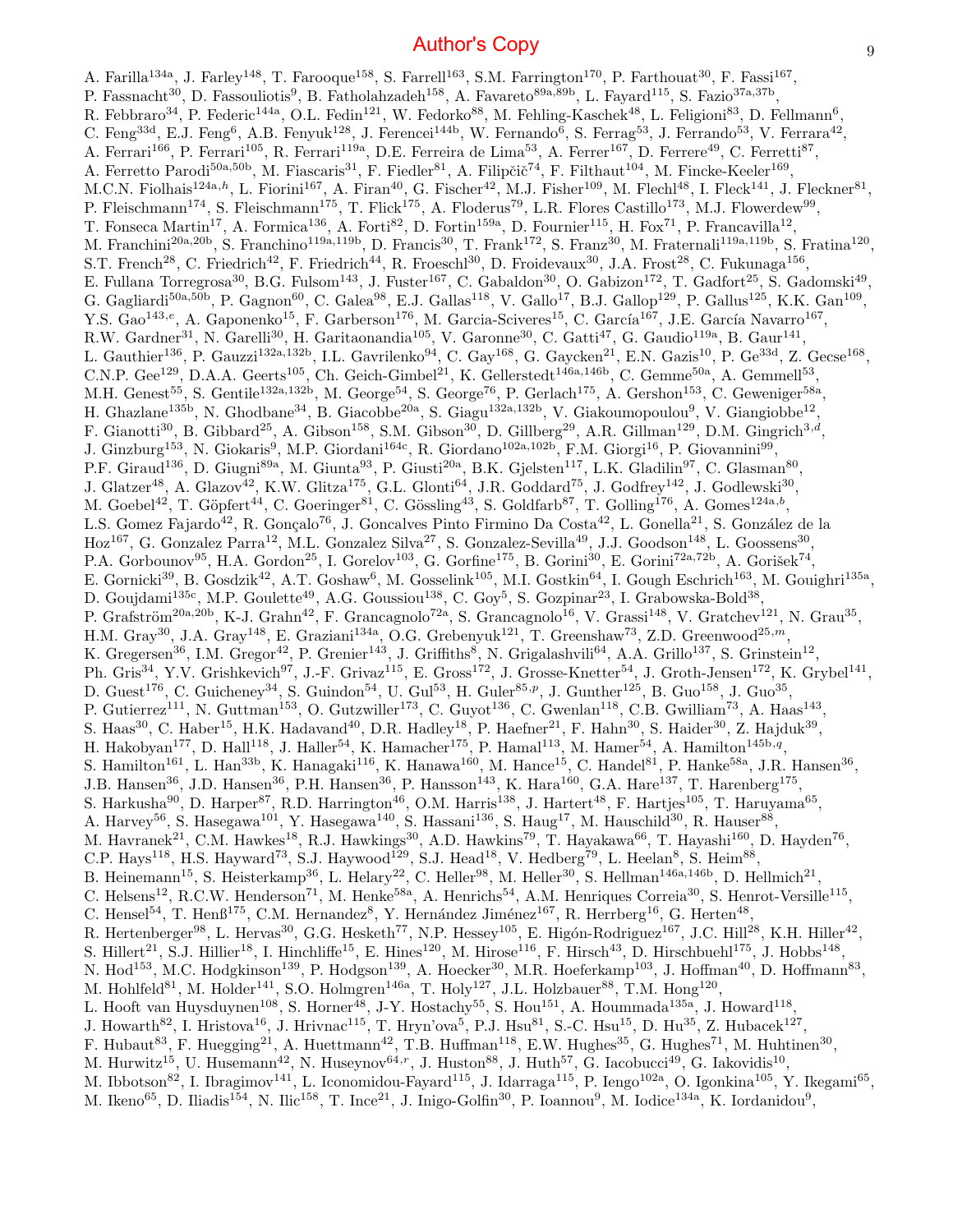V. Ippolito<sup>132a,132b</sup>, A. Irles Quiles<sup>167</sup>, C. Isaksson<sup>166</sup>, M. Ishino<sup>67</sup>, M. Ishitsuka<sup>157</sup>, R. Ishmukhametov<sup>40</sup>, C. Issever<sup>118</sup>, S. Istin<sup>19a</sup>, A.V. Ivashin<sup>128</sup>, W. Iwanski<sup>39</sup>, H. Iwasaki<sup>65</sup>, J.M. Izen<sup>41</sup>, V. Izzo<sup>102a</sup>, B. Jackson<sup>120</sup>, J.N. Jackson<sup>73</sup>, P. Jackson<sup>1</sup>, M.R. Jaekel<sup>30</sup>, V. Jain<sup>60</sup>, K. Jakobs<sup>48</sup>, S. Jakobsen<sup>36</sup>, T. Jakoubek<sup>125</sup>, J. Jakubek<sup>127</sup>, D.K. Jana<sup>111</sup>, E. Jansen<sup>77</sup>, H. Jansen<sup>30</sup>, A. Jantsch<sup>99</sup>, M. Janus<sup>48</sup>, G. Jarlskog<sup>79</sup>, L. Jeanty<sup>57</sup>, I. Jen-La Plante<sup>31</sup>, D. Jennens<sup>86</sup>, P. Jenni<sup>30</sup>, A.E. Loevschall-Jensen<sup>36</sup>, P. Jež<sup>36</sup>, S. Jézéquel<sup>5</sup>, M.K. Jha<sup>20a</sup>, H. Ji<sup>173</sup>, W. Ji<sup>81</sup>, J. Jia<sup>148</sup>, Y. Jiang<sup>33b</sup>, M. Jimenez Belenguer<sup>42</sup>, S. Jin<sup>33a</sup>, O. Jinnouchi<sup>157</sup>, M.D. Joergensen<sup>36</sup>, D. Joffe<sup>40</sup>, M. Johansen<sup>146a,146b</sup>, K.E. Johansson<sup>146a</sup>, P. Johansson<sup>139</sup>, S. Johnert<sup>42</sup>, K.A. Johns<sup>7</sup>, K. Jon-And<sup>146a,146b</sup>, G. Jones<sup>170</sup>, R.W.L. Jones<sup>71</sup>, T.J. Jones<sup>73</sup>, C. Joram<sup>30</sup>, P.M. Jorge<sup>124a</sup>, K.D. Joshi<sup>82</sup>, J. Jovicevic<sup>147</sup>, T. Jovin<sup>13b</sup>, X. Ju<sup>173</sup>, C.A. Jung<sup>43</sup>, R.M. Jungst<sup>30</sup>, V. Juranek<sup>125</sup>, P. Jussel<sup>61</sup>, A. Juste Rozas<sup>12</sup>, S. Kabana<sup>17</sup>, M. Kaci<sup>167</sup>, A. Kaczmarska<sup>39</sup>, P. Kadlecik<sup>36</sup>, M. Kado<sup>115</sup>, H. Kagan<sup>109</sup>, M. Kagan<sup>57</sup>, E. Kajomovitz<sup>152</sup>, S. Kalinin<sup>175</sup>, L.V. Kalinovskaya $^{64}$ , S. Kama $^{40}$ , N. Kanaya $^{155}$ , M. Kaneda $^{30}$ , S. Kaneti $^{28}$ , T. Kanno $^{157}$ , V.A. Kantserov $^{96}$ , J. Kanzaki<sup>65</sup>, B. Kaplan<sup>108</sup>, A. Kapliy<sup>31</sup>, J. Kaplon<sup>30</sup>, D. Kar<sup>53</sup>, M. Karagounis<sup>21</sup>, K. Karakostas<sup>10</sup>, M. Karnevskiy<sup>42</sup>, V. Kartvelishvili<sup>71</sup>, A.N. Karyukhin<sup>128</sup>, L. Kashif<sup>173</sup>, G. Kasieczka<sup>58b</sup>, R.D. Kass<sup>109</sup>, A. Kastanas<sup>14</sup>, M. Kataoka<sup>5</sup>, Y. Kataoka<sup>155</sup>, E. Katsoufis<sup>10</sup>, J. Katzy<sup>42</sup>, V. Kaushik<sup>7</sup>, K. Kawagoe<sup>69</sup>, T. Kawamoto<sup>155</sup>, G. Kawamura<sup>81</sup>, M.S. Kayl<sup>105</sup>, S. Kazama<sup>155</sup>, V.A. Kazanin<sup>107</sup>, M.Y. Kazarinov<sup>64</sup>, R. Keeler<sup>169</sup>, R. Kehoe $^{40}$ , M. Keil $^{54}$ , G.D. Kekelidze $^{64}$ , J.S. Keller $^{138}$ , M. Kenyon $^{53}$ , O. Kepka $^{125}$ , N. Kerschen $^{30}$ , B.P. Kerševan $^{74}$ , S. Kersten<sup>175</sup>, K. Kessoku<sup>155</sup>, J. Keung<sup>158</sup>, F. Khalil-zada<sup>11</sup>, H. Khandanyan<sup>146a,146b</sup>, A. Khanov<sup>112</sup>, D. Kharchenko<sup>64</sup>, A. Khodinov<sup>96</sup>, A. Khomich<sup>58a</sup>, T.J. Khoo<sup>28</sup>, G. Khoriauli<sup>21</sup>, A. Khoroshilov<sup>175</sup>, V. Khovanskiy<sup>95</sup>, E. Khramov<sup>64</sup>, J. Khubua<sup>51b</sup>, H. Kim<sup>146a,146b</sup>, S.H. Kim<sup>160</sup>, N. Kimura<sup>171</sup>, O. Kind<sup>16</sup>, B.T. King<sup>73</sup>, M. King<sup>66</sup>, R.S.B. King<sup>118</sup>, J. Kirk<sup>129</sup>, A.E. Kiryunin<sup>99</sup>, T. Kishimoto<sup>66</sup>, D. Kisielewska<sup>38</sup>, T. Kitamura<sup>66</sup>, T. Kittelmann<sup>123</sup>, K. Kiuchi<sup>160</sup>, E. Kladiva<sup>144b</sup>, M. Klein<sup>73</sup>, U. Klein<sup>73</sup>, K. Kleinknecht<sup>81</sup>, M. Klemetti<sup>85</sup>, A. Klier<sup>172</sup>, P. Klimek<sup>146a,146b</sup>, A. Klimentov<sup>25</sup>, R. Klingenberg<sup>43</sup>, J.A. Klinger<sup>82</sup>, E.B. Klinkby<sup>36</sup>, T. Klioutchnikova<sup>30</sup>, P.F. Klok<sup>104</sup>, S. Klous<sup>105</sup>, E.-E. Kluge<sup>58a</sup>, T. Kluge<sup>73</sup>, P. Kluit<sup>105</sup>, S. Kluth<sup>99</sup>, N.S. Knecht<sup>158</sup>, E. Kneringer<sup>61</sup>, E.B.F.G. Knoops<sup>83</sup>, A. Knue<sup>54</sup>, B.R. Ko<sup>45</sup>, T. Kobayashi<sup>155</sup>, M. Kobel<sup>44</sup>, M. Kocian<sup>143</sup>, P. Kodys<sup>126</sup>, K. Köneke<sup>30</sup>, A.C. König<sup>104</sup>, S. Koenig<sup>81</sup>, L. Köpke<sup>81</sup>, F. Koetsveld<sup>104</sup>, P. Koevesarki<sup>21</sup>, T. Koffas<sup>29</sup>, E. Koffeman<sup>105</sup>, L.A. Kogan<sup>118</sup>, S. Kohlmann<sup>175</sup>, F. Kohn<sup>54</sup>, Z. Kohout<sup>127</sup>, T. Kohriki<sup>65</sup>, T. Koi<sup>143</sup>, G.M. Kolachev<sup>107,\*</sup>, H. Kolanoski<sup>16</sup>, V. Kolesnikov<sup>64</sup>, I. Koletsou<sup>89a</sup>, J. Koll<sup>88</sup>, A.A. Komar<sup>94</sup>, Y. Komori<sup>155</sup>, T. Kondo<sup>65</sup>, T. Kono<sup>42,s</sup>, A.I. Kononov<sup>48</sup>, R. Konoplich<sup>108,*t*</sup>, N. Konstantinidis<sup>77</sup>, S. Koperny<sup>38</sup>, K. Korcyl<sup>39</sup>, K. Kordas<sup>154</sup>, A. Korn<sup>118</sup>, A. Korol<sup>107</sup>, I. Korolkov<sup>12</sup>, E.V. Korolkova<sup>139</sup>, V.A. Korotkov<sup>128</sup>, O. Kortner<sup>99</sup>, S. Kortner<sup>99</sup>, V.V. Kostyukhin<sup>21</sup>, S. Kotov<sup>99</sup>, V.M. Kotov<sup>64</sup>, A. Kotwal<sup>45</sup>, C. Kourkoumelis<sup>9</sup>, V. Kouskoura<sup>154</sup>, A. Koutsman<sup>159a</sup>, R. Kowalewski<sup>169</sup>, T.Z. Kowalski<sup>38</sup>, W. Kozanecki<sup>136</sup>, A.S. Kozhin<sup>128</sup>, V. Kral<sup>127</sup>, V.A. Kramarenko<sup>97</sup>, G. Kramberger<sup>74</sup>, M.W. Krasny<sup>78</sup>, A. Krasznahorkay<sup>108</sup>, J.K. Kraus<sup>21</sup>, S. Kreiss<sup>108</sup>, F. Krejci<sup>127</sup>, J. Kretzschmar<sup>73</sup>, N. Krieger<sup>54</sup>, P. Krieger<sup>158</sup>, K. Kroeninger<sup>54</sup>, H. Kroha<sup>99</sup>, J. Kroll<sup>120</sup>, J. Kroseberg<sup>21</sup>, J. Krstic<sup>13a</sup>, U. Kruchonak<sup>64</sup>, H. Krüger<sup>21</sup>, T. Kruker<sup>17</sup>, N. Krumnack<sup>63</sup>, Z.V. Krumshteyn<sup>64</sup>, T. Kubota<sup>86</sup>, S. Kuday<sup>4a</sup>, S. Kuehn<sup>48</sup>, A. Kugel<sup>58c</sup>, T. Kuhl<sup>42</sup>, D. Kuhn<sup>61</sup>, V. Kukhtin<sup>64</sup>, Y. Kulchitsky<sup>90</sup>, S. Kuleshov<sup>32b</sup>, C. Kummer<sup>98</sup>, M. Kuna<sup>78</sup>, J. Kunkle<sup>120</sup>, A. Kupco<sup>125</sup>, H. Kurashige $^{66}$ , M. Kurata $^{160}$ , Y.A. Kurochkin $^{90}$ , V. Kus $^{125}$ , E.S. Kuwertz $^{147}$ , M. Kuze $^{157}$ , J. Kvita $^{142}$ , R. Kwee $^{16}$ , A. La Rosa<sup>49</sup>, L. La Rotonda<sup>37a,37b</sup>, L. Labarga<sup>80</sup>, J. Labbe<sup>5</sup>, S. Lablak<sup>135a</sup>, C. Lacasta<sup>167</sup>, F. Lacava<sup>132a,132b</sup>, H. Lacker<sup>16</sup>, D. Lacour<sup>78</sup>, V.R. Lacuesta<sup>167</sup>, E. Ladygin<sup>64</sup>, R. Lafaye<sup>5</sup>, B. Laforge<sup>78</sup>, T. Lagouri<sup>176</sup>, S. Lai<sup>48</sup>, E. Laisne<sup>55</sup>, M. Lamanna<sup>30</sup>, L. Lambourne<sup>77</sup>, C.L. Lampen<sup>7</sup>, W. Lampl<sup>7</sup>, E. Lancon<sup>136</sup>, U. Landgraf<sup>48</sup>, M.P.J. Landon<sup>75</sup>, J.L. Lane<sup>82</sup>, V.S. Lang<sup>58a</sup>, C. Lange<sup>42</sup>, A.J. Lankford<sup>163</sup>, F. Lanni<sup>25</sup>, K. Lantzsch<sup>175</sup>, S. Laplace<sup>78</sup>, C. Lapoire<sup>21</sup>, J.F. Laporte<sup>136</sup>, T. Lari<sup>89a</sup>, A. Larner<sup>118</sup>, M. Lassnig<sup>30</sup>, P. Laurelli<sup>47</sup>, V. Lavorini<sup>37a,37b</sup>, W. Lavrijsen<sup>15</sup>, P. Laycock<sup>73</sup>, O. Le Dortz<sup>78</sup>, E. Le Guirriec<sup>83</sup>, E. Le Menedeu<sup>12</sup>, T. LeCompte<sup>6</sup>, F. Ledroit-Guillon<sup>55</sup>, H. Lee<sup>105</sup>, J.S.H. Lee<sup>116</sup>, S.C. Lee<sup>151</sup>, L. Lee<sup>176</sup>, M. Lefebvre<sup>169</sup>, M. Legendre<sup>136</sup>, F. Legger<sup>98</sup>, C. Leggett<sup>15</sup>, M. Lehmacher<sup>21</sup>, G. Lehmann Miotto<sup>30</sup>, X. Lei<sup>7</sup>, M.A.L. Leite<sup>24d</sup>, R. Leitner<sup>126</sup>, D. Lellouch<sup>172</sup>, B. Lemmer<sup>54</sup>, V. Lendermann<sup>58a</sup>, K.J.C. Leney<sup>145b</sup>, T. Lenz<sup>105</sup>, G. Lenzen<sup>175</sup>, B. Lenzi<sup>30</sup>, K. Leonhardt<sup>44</sup>, S. Leontsinis<sup>10</sup>, F. Lepold<sup>58a</sup>, C. Leroy<sup>93</sup>, J-R. Lessard<sup>169</sup>, C.G. Lester<sup>28</sup>, C.M. Lester<sup>120</sup>, J. Levêque<sup>5</sup>, D. Levin<sup>87</sup>, L.J. Levinson<sup>172</sup>, A. Lewis<sup>118</sup>, G.H. Lewis<sup>108</sup>, A.M. Leyko<sup>21</sup>, M. Leyton<sup>16</sup>, B. Li<sup>83</sup>, H. Li<sup>173,*u*</sup>, S. Li<sup>33b,*v*</sup>, X. Li<sup>87</sup>, Z. Liang<sup>118,w</sup>, H. Liao<sup>34</sup>, B. Liberti<sup>133a</sup>, P. Lichard<sup>30</sup>, M. Lichtnecker<sup>98</sup>, K. Lie<sup>165</sup>, W. Liebig<sup>14</sup>, C. Limbach<sup>21</sup>, A. Limosani<sup>86</sup>, M. Limper<sup>62</sup>, S.C. Lin<sup>151,x</sup>, F. Linde<sup>105</sup>, J.T. Linnemann<sup>88</sup>, E. Lipeles<sup>120</sup>, A. Lipniacka<sup>14</sup>, T.M. Liss<sup>165</sup>, D. Lissauer<sup>25</sup>, A. Lister<sup>49</sup>, A.M. Litke<sup>137</sup>, C. Liu<sup>29</sup>, D. Liu<sup>151</sup>, H. Liu<sup>87</sup>, J.B. Liu<sup>87</sup>, L. Liu<sup>87</sup>, M. Liu<sup>33b</sup>, Y. Liu<sup>33b</sup>, M. Livan<sup>119a,119b</sup>, S.S.A. Livermore<sup>118</sup>, A. Lleres<sup>55</sup>, J. Llorente Merino<sup>80</sup>, S.L. Lloyd<sup>75</sup>, E. Lobodzinska<sup>42</sup>, P. Loch<sup>7</sup>, W.S. Lockman<sup>137</sup>, T. Loddenkoetter<sup>21</sup>, F.K. Loebinger<sup>82</sup>, A. Loginov<sup>176</sup>, C.W. Loh<sup>168</sup>, T. Lohse<sup>16</sup>, K. Lohwasser<sup>48</sup>, M. Lokajicek<sup>125</sup>, V.P. Lombardo<sup>5</sup>, R.E. Long<sup>71</sup>, L. Lopes<sup>124a</sup>, D. Lopez Mateos<sup>57</sup>, J. Lorenz<sup>98</sup>, N. Lorenzo Martinez<sup>115</sup>, M. Losada<sup>162</sup>, P. Loscutoff<sup>15</sup>, F. Lo Sterzo<sup>132a,132b</sup>, M.J. Losty<sup>159a,\*</sup>, X. Lou<sup>41</sup>, A. Lounis<sup>115</sup>, K.F. Loureiro<sup>162</sup>, J. Love<sup>6</sup>, P.A. Love<sup>71</sup>, A.J. Lowe<sup>143,e</sup>, F. Lu<sup>33a</sup>, H.J. Lubatti<sup>138</sup>, C. Luci<sup>132a,132b</sup>, A. Lucotte<sup>55</sup>, A. Ludwig<sup>44</sup>, D. Ludwig<sup>42</sup>, I. Ludwig<sup>48</sup>, J. Ludwig<sup>48</sup>, F. Luehring<sup>60</sup>, G. Luijckx<sup>105</sup>, W. Lukas<sup>61</sup>,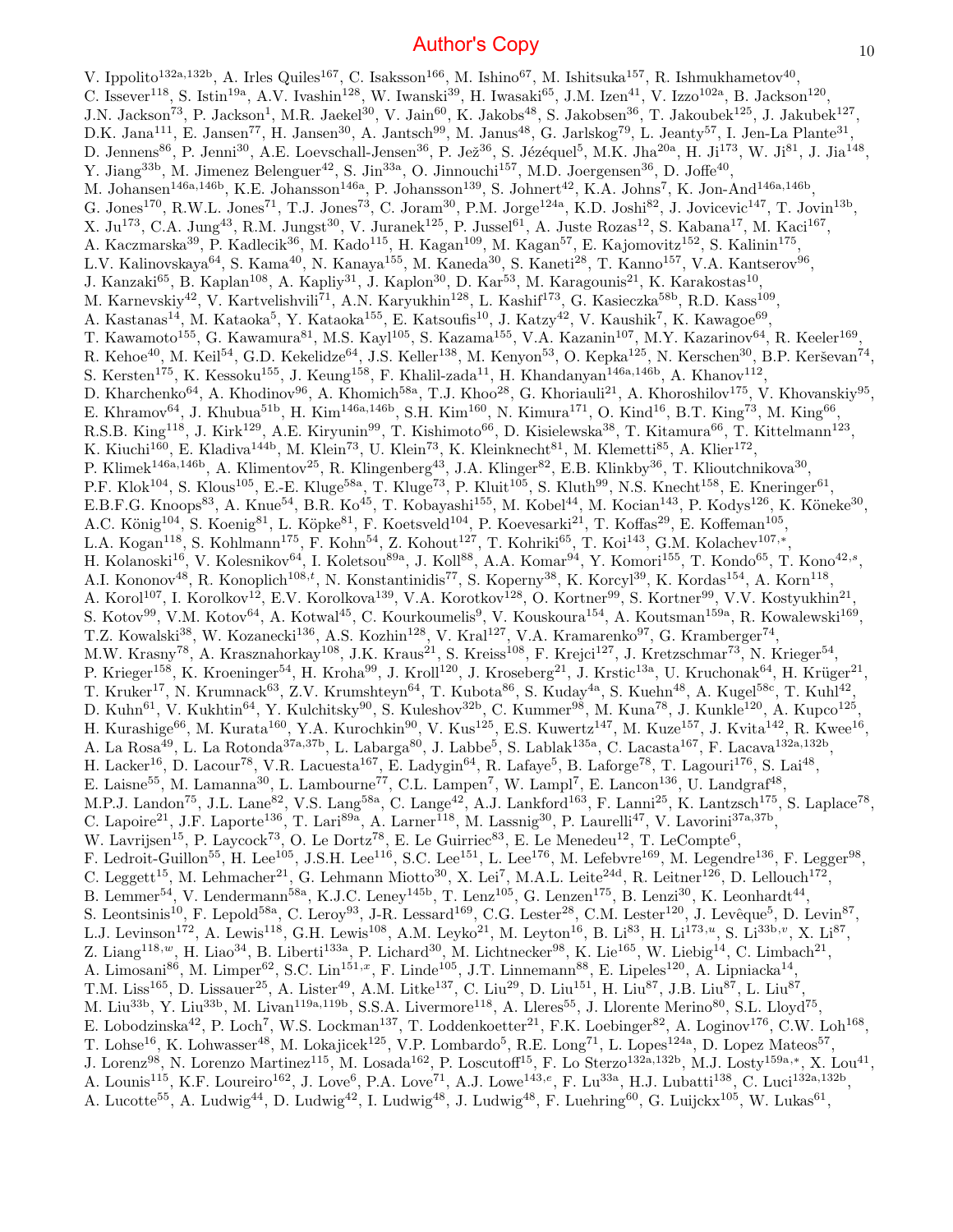D. Lumb<sup>48</sup>, L. Luminari<sup>132a</sup>, E. Lund<sup>117</sup>, B. Lund-Jensen<sup>147</sup>, B. Lundberg<sup>79</sup>, J. Lundberg<sup>146a,146b</sup>, O. Lundberg<sup>146a,146b</sup>, J. Lundquist<sup>36</sup>, M. Lungwitz<sup>81</sup>, D. Lynn<sup>25</sup>, E. Lytken<sup>79</sup>, H. Ma<sup>25</sup>, L.L. Ma<sup>173</sup>, G. Maccarrone<sup>47</sup>, A. Macchiolo<sup>99</sup>, B. Maček<sup>74</sup>, J. Machado Miguens<sup>124a</sup>, R. Mackeprang<sup>36</sup>, R.J. Madaras<sup>15</sup>, H.J. Maddocks<sup>71</sup>, W.F. Mader<sup>44</sup>, R. Maenner<sup>58c</sup>, T. Maeno<sup>25</sup>, P. Mättig<sup>175</sup>, S. Mättig<sup>81</sup>, L. Magnoni<sup>163</sup>, E. Magradze<sup>54</sup>, K. Mahboubi<sup>48</sup>, S. Mahmoud<sup>73</sup>, G. Mahout<sup>18</sup>, C. Maiani<sup>136</sup>, C. Maidantchik<sup>24a</sup>, A. Maio<sup>124a,b</sup>, S. Majewski<sup>25</sup>, Y. Makida<sup>65</sup>, N. Makovec<sup>115</sup>, P. Mal<sup>136</sup>, B. Malaescu<sup>30</sup>, Pa. Malecki<sup>39</sup>, P. Malecki<sup>39</sup>, V.P. Maleev<sup>121</sup>, F. Malek<sup>55</sup>, U. Mallik<sup>62</sup>, D. Malon<sup>6</sup>, C. Malone<sup>143</sup>, S. Maltezos<sup>10</sup>, V. Malyshev<sup>107</sup>, S. Malyukov<sup>30</sup>, R. Mameghani<sup>98</sup>, J. Mamuzic<sup>13b</sup>, A. Manabe<sup>65</sup>, L. Mandelli<sup>89a</sup>, I. Mandić<sup>74</sup>, R. Mandrysch<sup>16</sup>, J. Maneira<sup>124a</sup>, A. Manfredini<sup>99</sup>, P.S. Mangeard<sup>88</sup>, L. Manhaes de Andrade Filho<sup>24b</sup>, J.A. Manjarres Ramos<sup>136</sup>, A. Mann<sup>54</sup>, P.M. Manning<sup>137</sup>, A. Manousakis-Katsikakis<sup>9</sup>, B. Mansoulie<sup>136</sup>, A. Mapelli<sup>30</sup>, L. Mapelli<sup>30</sup>, L. March<sup>80</sup>, J.F. Marchand<sup>29</sup>, F. Marchese<sup>133a,133b</sup>, G. Marchiori<sup>78</sup>, M. Marcisovsky<sup>125</sup>, C.P. Marino<sup>169</sup>, F. Marroquim<sup>24a</sup>, Z. Marshall<sup>30</sup>, F.K. Martens<sup>158</sup>, L.F. Marti<sup>17</sup>, S. Marti-Garcia<sup>167</sup>, B. Martin<sup>30</sup>, B. Martin<sup>88</sup>, J.P. Martin<sup>93</sup>, T.A. Martin<sup>18</sup>, V.J. Martin<sup>46</sup>, B. Martin dit Latour<sup>49</sup>, S. Martin-Haugh<sup>149</sup>, M. Martinez<sup>12</sup>, V. Martinez Outschoorn<sup>57</sup>, A.C. Martyniuk<sup>169</sup>, M. Marx<sup>82</sup>, F. Marzano<sup>132a</sup>, A. Marzin<sup>111</sup>, L. Masetti<sup>81</sup>, T. Mashimo<sup>155</sup>, R. Mashinistov<sup>94</sup>, J. Masik<sup>82</sup>, A.L. Maslennikov<sup>107</sup>, I. Massa<sup>20a,20b</sup>, G. Massaro<sup>105</sup>, N. Massol<sup>5</sup>, P. Mastrandrea<sup>148</sup>, A. Mastroberardino<sup>37a,37b</sup>, T. Masubuchi<sup>155</sup>, P. Matricon<sup>115</sup>, H. Matsunaga<sup>155</sup>, T. Matsushita<sup>66</sup>, C. Mattravers<sup>118,c</sup>, J. Maurer<sup>83</sup>, S.J. Maxfield<sup>73</sup>, A. Mayne<sup>139</sup>, R. Mazini<sup>151</sup>, M. Mazur<sup>21</sup>, L. Mazzaferro<sup>133a,133b</sup>, M. Mazzanti<sup>89a</sup>, J. Mc Donald<sup>85</sup>, S.P. Mc Kee<sup>87</sup>, A. McCarn<sup>165</sup>, R.L. McCarthy<sup>148</sup>, T.G. McCarthy<sup>29</sup>, N.A. McCubbin<sup>129</sup>, K.W. McFarlane<sup>56,\*</sup>, J.A. Mcfayden<sup>139</sup>, G. Mchedlidze<sup>51b</sup>, T. Mclaughlan<sup>18</sup>, S.J. McMahon<sup>129</sup>, R.A. McPherson<sup>169,k</sup>, A. Meade<sup>84</sup>, J. Mechnich<sup>105</sup>, M. Mechtel<sup>175</sup>, M. Medinnis<sup>42</sup>, R. Meera-Lebbai<sup>111</sup>, T. Meguro<sup>116</sup>, R. Mehdiyev<sup>93</sup>, S. Mehlhase<sup>36</sup>, A. Mehta<sup>73</sup>, K. Meier<sup>58a</sup>, B. Meirose<sup>79</sup>, C. Melachrinos<sup>31</sup>, B.R. Mellado Garcia<sup>173</sup>, F. Meloni<sup>89a,89b</sup>, L. Mendoza Navas<sup>162</sup>, Z. Meng<sup>151,*u*</sup>, A. Mengarelli<sup>20a,20b</sup>, S. Menke<sup>99</sup>, E. Meoni<sup>161</sup>, K.M. Mercurio<sup>57</sup>, P. Mermod<sup>49</sup>, L. Merola<sup>102a,102b</sup>, C. Meroni<sup>89a</sup>, F.S. Merritt<sup>31</sup>, H. Merritt<sup>109</sup>, A. Messina<sup>30, y</sup>, J. Metcalfe<sup>25</sup>, A.S. Mete<sup>163</sup>, C. Meyer<sup>81</sup>, C. Meyer<sup>31</sup>, J-P. Meyer<sup>136</sup>, J. Meyer<sup>174</sup>, J. Meyer<sup>54</sup>, T.C. Meyer<sup>30</sup>, J. Miao<sup>33d</sup>, S. Michal<sup>30</sup>, L. Micu<sup>26a</sup>, R.P. Middleton<sup>129</sup>, S. Migas<sup>73</sup>, L. Mijović<sup>136</sup>, G. Mikenberg<sup>172</sup>, M. Mikestikova<sup>125</sup>, M. Mikuž<sup>74</sup>, D.W. Miller<sup>31</sup>, R.J. Miller<sup>88</sup>, W.J. Mills<sup>168</sup>, C. Mills<sup>57</sup>, A. Milov<sup>172</sup>, D.A. Milstead<sup>146a,146b</sup>, D. Milstein<sup>172</sup>, A.A. Minaenko<sup>128</sup>, M. Miñano Moya<sup>167</sup>, I.A. Minashvili<sup>64</sup>, A.I. Mincer<sup>108</sup>, B. Mindur<sup>38</sup>, M. Mineev<sup>64</sup>, Y. Ming<sup>173</sup>, L.M. Mir<sup>12</sup>, G. Mirabelli<sup>132a</sup>, J. Mitrevski<sup>137</sup>, V.A. Mitsou<sup>167</sup>, S. Mitsui<sup>65</sup>, P.S. Miyagawa<sup>139</sup>, J.U. Mjörnmark<sup>79</sup>, T. Moa<sup>146a,146b</sup>, V. Moeller<sup>28</sup>, K. Mönig<sup>42</sup>, N. Möser<sup>21</sup>, S. Mohapatra<sup>148</sup>, W. Mohr<sup>48</sup>, R. Moles-Valls<sup>167</sup>, J. Monk<sup>77</sup>, E. Monnier<sup>83</sup>, J. Montejo Berlingen<sup>12</sup>, F. Monticelli<sup>70</sup>, S. Monzani<sup>20a,20b</sup>, R.W. Moore<sup>3</sup>, G.F. Moorhead<sup>86</sup>, C. Mora Herrera<sup>49</sup>, A. Moraes<sup>53</sup>, N. Morange<sup>136</sup>, J. Morel<sup>54</sup>, G. Morello<sup>37a,37b</sup>, D. Moreno<sup>81</sup>, M. Moreno Llácer<sup>167</sup>, P. Morettini<sup>50a</sup>, M. Morgenstern<sup>44</sup>, M. Morii<sup>57</sup>, A.K. Morley<sup>30</sup>, G. Mornacchi<sup>30</sup>, J.D. Morris<sup>75</sup>, L. Morvaj<sup>101</sup>, H.G. Moser<sup>99</sup>, M. Mosidze<sup>51b</sup>, J. Moss<sup>109</sup>, R. Mount<sup>143</sup>, E. Mountricha<sup>10,z</sup>, S.V. Mouraviev<sup>94,\*</sup>, E.J.W. Moyse<sup>84</sup>, F. Mueller<sup>58a</sup>, J. Mueller<sup>123</sup>, K. Mueller<sup>21</sup>, T.A. Müller<sup>98</sup>, T. Mueller<sup>81</sup>, D. Muenstermann<sup>30</sup>, Y. Munwes<sup>153</sup>, W.J. Murray<sup>129</sup>, I. Mussche<sup>105</sup>, E. Musto<sup>102a,102b</sup>, A.G. Myagkov<sup>128</sup>, M. Myska<sup>125</sup>, J. Nadal<sup>12</sup>, K. Nagai<sup>160</sup>, R. Nagai<sup>157</sup>, K. Nagano<sup>65</sup>, A. Nagarkar<sup>109</sup>, Y. Nagasaka<sup>59</sup>, M. Nagel<sup>99</sup>, A.M. Nairz<sup>30</sup>, Y. Nakahama<sup>30</sup>, K. Nakamura<sup>155</sup>, T. Nakamura<sup>155</sup>, I. Nakano<sup>110</sup>, G. Nanava<sup>21</sup>, A. Napier<sup>161</sup>, R. Narayan<sup>58b</sup>, M. Nash<sup>77,c</sup>, T. Nattermann<sup>21</sup>, T. Naumann<sup>42</sup>, G. Navarro<sup>162</sup>, H.A. Neal<sup>87</sup>, P.Yu. Nechaeva<sup>94</sup>, T.J. Neep<sup>82</sup>, A. Negri<sup>119a,119b</sup>, G. Negri<sup>30</sup>, M. Negrini<sup>20a</sup>, S. Nektarijevic<sup>49</sup>, A. Nelson<sup>163</sup>, T.K. Nelson<sup>143</sup>, S. Nemecek<sup>125</sup>, P. Nemethy<sup>108</sup>, A.A. Nepomuceno<sup>24a</sup>, M. Nessi<sup>30,aa</sup>, M.S. Neubauer<sup>165</sup>, M. Neumann<sup>175</sup>, A. Neusiedl<sup>81</sup>, R.M. Neves<sup>108</sup>, P. Nevski<sup>25</sup>, P.R. Newman<sup>18</sup>, V. Nguyen Thi Hong<sup>136</sup>, R.B. Nickerson<sup>118</sup>, R. Nicolaidou<sup>136</sup>, B. Nicquevert<sup>30</sup>, F. Niedercorn<sup>115</sup>, J. Nielsen<sup>137</sup>, N. Nikiforou<sup>35</sup>, A. Nikiforov<sup>16</sup>, V. Nikolaenko<sup>128</sup>, I. Nikolic-Audit<sup>78</sup>, K. Nikolics<sup>49</sup>, K. Nikolopoulos<sup>18</sup>, H. Nilsen<sup>48</sup>, P. Nilsson<sup>8</sup>, Y. Ninomiya<sup>155</sup>, A. Nisati<sup>132a</sup>, R. Nisius<sup>99</sup>, T. Nobe<sup>157</sup>, L. Nodulman<sup>6</sup>, M. Nomachi<sup>116</sup>, I. Nomidis<sup>154</sup>, S. Norberg<sup>111</sup>, M. Nordberg<sup>30</sup>, P.R. Norton<sup>129</sup>, J. Novakova<sup>126</sup>, M. Nozaki<sup>65</sup>, L. Nozka<sup>113</sup>, I.M. Nugent<sup>159a</sup>, A.-E. Nuncio-Quiroz<sup>21</sup>, G. Nunes Hanninger<sup>86</sup>, T. Nunnemann<sup>98</sup>, E. Nurse<sup>77</sup>, B.J. O'Brien<sup>46</sup>, D.C. O'Neil<sup>142</sup>, V. O'Shea<sup>53</sup>, L.B. Oakes<sup>98</sup>, F.G. Oakham<sup>29,d</sup>, H. Oberlack<sup>99</sup>, J. Ocariz<sup>78</sup>, A. Ochi<sup>66</sup>, S. Oda<sup>69</sup>, S. Odaka<sup>65</sup>, J. Odier<sup>83</sup>, H. Ogren<sup>60</sup>, A. Oh<sup>82</sup>, S.H. Oh<sup>45</sup>, C.C. Ohm<sup>30</sup>, T. Ohshima<sup>101</sup>, H. Okawa<sup>25</sup>, Y. Okumura<sup>31</sup>, T. Okuyama<sup>155</sup>, A. Olariu<sup>26a</sup>, A.G. Olchevski<sup>64</sup>, S.A. Olivares Pino<sup>32a</sup>, M. Oliveira<sup>124a,h</sup>, D. Oliveira Damazio<sup>25</sup>, E. Oliver Garcia<sup>167</sup>, D. Olivito<sup>120</sup>, A. Olszewski<sup>39</sup>, J. Olszowska<sup>39</sup>, A. Onofre<sup>124a,ab</sup>, P.U.E. Onyisi<sup>31</sup>, C.J. Oram<sup>159a</sup>, M.J. Oreglia<sup>31</sup>, Y. Oren<sup>153</sup>, D. Orestano<sup>134a,134b</sup>, N. Orlando<sup>72a,72b</sup>, I. Orlov<sup>107</sup>, C. Oropeza Barrera<sup>53</sup>, R.S. Orr<sup>158</sup>, B. Osculati<sup>50a,50b</sup>, R. Ospanov<sup>120</sup>, C. Osuna<sup>12</sup>, G. Otero y Garzon<sup>27</sup>, J.P. Ottersbach<sup>105</sup>, M. Ouchrif<sup>135d</sup>, E.A. Ouellette<sup>169</sup>, F. Ould-Saada<sup>117</sup>, A. Ouraou<sup>136</sup>, Q. Ouyang<sup>33a</sup>, A. Ovcharova<sup>15</sup>, M. Owen<sup>82</sup>, S. Owen<sup>139</sup>, V.E. Ozcan<sup>19a</sup>, N. Ozturk<sup>8</sup>, A. Pacheco Pages<sup>12</sup>, C. Padilla Aranda<sup>12</sup>, S. Pagan Griso<sup>15</sup>, E. Paganis<sup>139</sup>, C. Pahl<sup>99</sup>, F. Paige<sup>25</sup>, P. Pais<sup>84</sup>, K. Pajchel<sup>117</sup>, G. Palacino<sup>159b</sup>, C.P. Paleari<sup>7</sup>, S. Palestini<sup>30</sup>, D. Pallin<sup>34</sup>, A. Palma<sup>124a</sup>, J.D. Palmer<sup>18</sup>, Y.B. Pan<sup>173</sup>, E. Panagiotopoulou<sup>10</sup>, P. Pani<sup>105</sup>, N. Panikashvili<sup>87</sup>, S. Panitkin<sup>25</sup>, D. Pantea<sup>26a</sup>,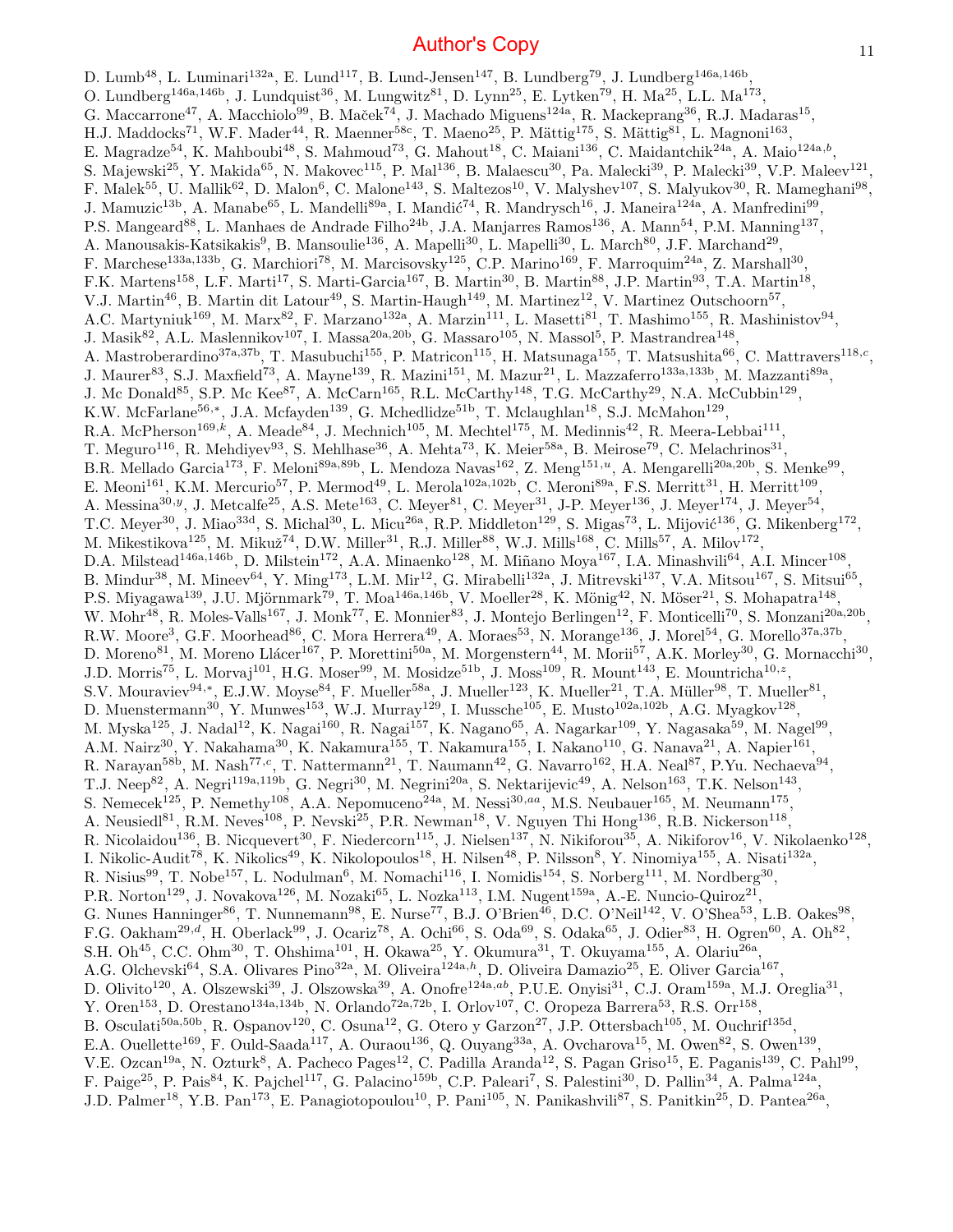A. Papadelis<sup>146a</sup>, Th.D. Papadopoulou<sup>10</sup>, A. Paramonov<sup>6</sup>, D. Paredes Hernandez<sup>34</sup>, W. Park<sup>25,ac</sup>, M.A. Parker<sup>28</sup>, F. Parodi<sup>50a,50b</sup>, J.A. Parsons<sup>35</sup>, U. Parzefall<sup>48</sup>, S. Pashapour<sup>54</sup>, E. Pasqualucci<sup>132a</sup>, S. Passaggio<sup>50a</sup>, A. Passeri<sup>134a</sup>, F. Pastore<sup>134a,134b,∗</sup>, Fr. Pastore<sup>76</sup>, G. Pásztor<sup>49,ad</sup>, S. Pataraia<sup>175</sup>, N. Patel<sup>150</sup>, J.R. Pater<sup>82</sup>, S. Patricelli<sup>102a,102b</sup>, T. Pauly<sup>30</sup>, M. Pecsy<sup>144a</sup>, S. Pedraza Lopez<sup>167</sup>, M.I. Pedraza Morales<sup>173</sup>, S.V. Peleganchuk<sup>107</sup>, D. Pelikan<sup>166</sup>, H. Peng<sup>33b</sup>, B. Penning<sup>31</sup>, A. Penson<sup>35</sup>, J. Penwell<sup>60</sup>, M. Perantoni<sup>24a</sup>, K. Perez<sup>35,ae</sup>, T. Perez Cavalcanti<sup>42</sup>, E. Perez Codina<sup>159a</sup>, M.T. Pérez García-Estañ<sup>167</sup>, V. Perez Reale<sup>35</sup>, L. Perini<sup>89a,89b</sup>, H. Pernegger<sup>30</sup>, R. Perrino<sup>72a</sup>, P. Perrodo<sup>5</sup>, V.D. Peshekhonov<sup>64</sup>, K. Peters<sup>30</sup>, B.A. Petersen<sup>30</sup>, J. Petersen<sup>30</sup>, T.C. Petersen<sup>36</sup>, E. Petit<sup>5</sup>, A. Petridis<sup>154</sup>, C. Petridou<sup>154</sup>, E. Petrolo<sup>132a</sup>, F. Petrucci<sup>134a,134b</sup>, D. Petschull<sup>42</sup>, M. Petteni<sup>142</sup>, R. Pezoa<sup>32b</sup>, A. Phan<sup>86</sup>, P.W. Phillips<sup>129</sup>, G. Piacquadio<sup>30</sup>, A. Picazio<sup>49</sup>, E. Piccaro<sup>75</sup>, M. Piccinini<sup>20a,20b</sup>, S.M. Piec<sup>42</sup>, R. Piegaia<sup>27</sup>, D.T. Pignotti<sup>109</sup>, J.E. Pilcher<sup>31</sup>, A.D. Pilkington<sup>82</sup>, J. Pina<sup>124a,b</sup>, M. Pinamonti<sup>164a,164c</sup>, A. Pinder<sup>118</sup>, J.L. Pinfold<sup>3</sup>, B. Pinto<sup>124a</sup>, C. Pizio<sup>89a,89b</sup>, M. Plamondon<sup>169</sup>, M.-A. Pleier<sup>25</sup>, E. Plotnikova<sup>64</sup>, A. Poblaguev<sup>25</sup>, S. Poddar<sup>58a</sup>, F. Podlyski<sup>34</sup>, L. Poggioli<sup>115</sup>, D. Pohl<sup>21</sup>, M. Pohl<sup>49</sup>, G. Polesello<sup>119a</sup>, A. Policicchio<sup>37a,37b</sup>, A. Polini<sup>20a</sup>,

J. Poll<sup>75</sup>, V. Polychronakos<sup>25</sup>, D. Pomeroy<sup>23</sup>, K. Pommès<sup>30</sup>, L. Pontecorvo<sup>132a</sup>, B.G. Pope<sup>88</sup>, G.A. Popeneciu<sup>26a</sup>, D.S. Popovic<sup>13a</sup>, A. Poppleton<sup>30</sup>, X. Portell Bueso<sup>30</sup>, G.E. Pospelov<sup>99</sup>, S. Pospisil<sup>127</sup>, I.N. Potrap<sup>99</sup>, C.J. Potter<sup>149</sup>,

C.T. Potter<sup>114</sup>, G. Poulard<sup>30</sup>, J. Poveda<sup>60</sup>, V. Pozdnyakov<sup>64</sup>, R. Prabhu<sup>77</sup>, P. Pralavorio<sup>83</sup>, A. Pranko<sup>15</sup>,

S. Prasad<sup>30</sup>, R. Pravahan<sup>25</sup>, S. Prell<sup>63</sup>, K. Pretzl<sup>17</sup>, D. Price<sup>60</sup>, J. Price<sup>73</sup>, L.E. Price<sup>6</sup>, D. Prieur<sup>123</sup>,

M. Primavera<sup>72a</sup>, K. Prokofiev<sup>108</sup>, F. Prokoshin<sup>32b</sup>, S. Protopopescu<sup>25</sup>, J. Proudfoot<sup>6</sup>, X. Prudent<sup>44</sup>,

M. Przybycien<sup>38</sup>, H. Przysiezniak<sup>5</sup>, S. Psoroulas<sup>21</sup>, E. Ptacek<sup>114</sup>, E. Pueschel<sup>84</sup>, J. Purdham<sup>87</sup>, M. Purohit<sup>25,ac</sup>, P. Puzo<sup>115</sup>, Y. Pylypchenko<sup>62</sup>, J. Qian<sup>87</sup>, A. Quadt<sup>54</sup>, D.R. Quarrie<sup>15</sup>, W.B. Quayle<sup>173</sup>, F. Quinonez<sup>32a</sup>, M. Raas<sup>104</sup>,

V. Radescu<sup>42</sup>, P. Radloff<sup>114</sup>, T. Rador<sup>19a</sup>, F. Ragusa<sup>89a,89b</sup>, G. Rahal<sup>178</sup>, A.M. Rahimi<sup>109</sup>, D. Rahm<sup>25</sup>,

S. Rajagopalan<sup>25</sup>, M. Rammensee<sup>48</sup>, M. Rammes<sup>141</sup>, A.S. Randle-Conde<sup>40</sup>, K. Randrianarivony<sup>29</sup>, F. Rauscher<sup>98</sup>,

T.C. Rave<sup>48</sup>, M. Raymond<sup>30</sup>, A.L. Read<sup>117</sup>, D.M. Rebuzzi<sup>119a,119b</sup>, A. Redelbach<sup>174</sup>, G. Redlinger<sup>25</sup>, R. Reece<sup>120</sup>,

K. Reeves<sup>41</sup>, E. Reinherz-Aronis<sup>153</sup>, A. Reinsch<sup>114</sup>, I. Reisinger<sup>43</sup>, C. Rembser<sup>30</sup>, Z.L. Ren<sup>151</sup>, A. Renaud<sup>115</sup>,

M. Rescigno<sup>132a</sup>, S. Resconi<sup>89a</sup>, B. Resende<sup>136</sup>, P. Reznicek<sup>98</sup>, R. Rezvani<sup>158</sup>, R. Richter<sup>99</sup>, E. Richter-Was<sup>5,af</sup>, M. Ridel<sup>78</sup>, M. Rijpstra<sup>105</sup>, M. Rijssenbeek<sup>148</sup>, A. Rimoldi<sup>119a,119b</sup>, L. Rinaldi<sup>20a</sup>, R.R. Rios<sup>40</sup>, I. Riu<sup>12</sup>,

G. Rivoltella<sup>89a,89b</sup>, F. Rizatdinova<sup>112</sup>, E. Rizvi<sup>75</sup>, S.H. Robertson<sup>85,k</sup>, A. Robichaud-Veronneau<sup>118</sup>, D. Robinson<sup>28</sup>,

J.E.M. Robinson<sup>82</sup>, A. Robson<sup>53</sup>, J.G. Rocha de Lima<sup>106</sup>, C. Roda<sup>122a,122b</sup>, D. Roda Dos Santos<sup>30</sup>, A. Roe<sup>54</sup>,

S. Roe<sup>30</sup>, O. Røhne<sup>117</sup>, S. Rolli<sup>161</sup>, A. Romaniouk<sup>96</sup>, M. Romano<sup>20a,20b</sup>, G. Romeo<sup>27</sup>, E. Romero Adam<sup>167</sup>,

N. Rompotis<sup>138</sup>, L. Roos<sup>78</sup>, E. Ros<sup>167</sup>, S. Rosati<sup>132a</sup>, K. Rosbach<sup>49</sup>, A. Rose<sup>149</sup>, M. Rose<sup>76</sup>, G.A. Rosenbaum<sup>158</sup>,

E.I. Rosenberg<sup>63</sup>, P.L. Rosendahl<sup>14</sup>, O. Rosenthal<sup>141</sup>, L. Rosselet<sup>49</sup>, V. Rossetti<sup>12</sup>, E. Rossi<sup>132a,132b</sup>, L.P. Rossi<sup>50a</sup>,

M. Rotaru<sup>26a</sup>, I. Roth<sup>172</sup>, J. Rothberg<sup>138</sup>, D. Rousseau<sup>115</sup>, C.R. Royon<sup>136</sup>, A. Rozanov<sup>83</sup>, Y. Rozen<sup>152</sup>,

X. Ruan<sup>33a,ag</sup>, F. Rubbo<sup>12</sup>, I. Rubinskiy<sup>42</sup>, N. Ruckstuhl<sup>105</sup>, V.I. Rud<sup>97</sup>, C. Rudolph<sup>44</sup>, G. Rudolph<sup>61</sup>, F. Rühr<sup>7</sup>,

A. Ruiz-Martinez<sup>63</sup>, L. Rumyantsev<sup>64</sup>, Z. Rurikova<sup>48</sup>, N.A. Rusakovich<sup>64</sup>, J.P. Rutherfoord<sup>7</sup>, C. Ruwiedel<sup>15,\*</sup>, P. Ruzicka<sup>125</sup>, Y.F. Ryabov<sup>121</sup>, M. Rybar<sup>126</sup>, G. Rybkin<sup>115</sup>, N.C. Ryder<sup>118</sup>, A.F. Saavedra<sup>150</sup>, I. Sadeh<sup>153</sup>,

H.F-W. Sadrozinski<sup>137</sup>, R. Sadykov<sup>64</sup>, F. Safai Tehrani<sup>132a</sup>, H. Sakamoto<sup>155</sup>, G. Salamanna<sup>75</sup>, A. Salamon<sup>133a</sup>,

M. Saleem<sup>111</sup>, D. Salek<sup>30</sup>, D. Salihagic<sup>99</sup>, A. Salnikov<sup>143</sup>, J. Salt<sup>167</sup>, B.M. Salvachua Ferrando<sup>6</sup>, D. Salvatore<sup>37a,37b</sup>,

F. Salvatore<sup>149</sup>, A. Salvucci<sup>104</sup>, A. Salzburger<sup>30</sup>, D. Sampsonidis<sup>154</sup>, B.H. Samset<sup>117</sup>, A. Sanchez<sup>102a,102b</sup>,

V. Sanchez Martinez<sup>167</sup>, H. Sandaker<sup>14</sup>, H.G. Sander<sup>81</sup>, M.P. Sanders<sup>98</sup>, M. Sandhoff<sup>175</sup>, T. Sandoval<sup>28</sup>,

C. Sandoval<sup>162</sup>, R. Sandstroem<sup>99</sup>, D.P.C. Sankey<sup>129</sup>, A. Sansoni<sup>47</sup>, C. Santamarina Rios<sup>85</sup>, C. Santoni<sup>34</sup>,

R. Santonico<sup>133a,133b</sup>, H. Santos<sup>124a</sup>, J.G. Saraiva<sup>124a</sup>, T. Sarangi<sup>173</sup>, E. Sarkisyan-Grinbaum<sup>8</sup>, F. Sarri<sup>122a,122b</sup>, G. Sartisohn<sup>175</sup>, O. Sasaki<sup>65</sup>, Y. Sasaki<sup>155</sup>, N. Sasao<sup>67</sup>, I. Satsounkevitch<sup>90</sup>, G. Sauvage<sup>5,\*</sup>, E. Sauvan<sup>5</sup>,

J.B. Sauvan<sup>115</sup>, P. Savard<sup>158,d</sup>, V. Savinov<sup>123</sup>, D.O. Savu<sup>30</sup>, L. Sawyer<sup>25,m</sup>, D.H. Saxon<sup>53</sup>, J. Saxon<sup>120</sup>, C. Sbarra<sup>20a</sup>,

A. Sbrizzi<sup>20a,20b</sup>, D.A. Scannicchio<sup>163</sup>, M. Scarcella<sup>150</sup>, J. Schaarschmidt<sup>115</sup>, P. Schacht<sup>99</sup>, D. Schaefer<sup>120</sup>,

U. Schäfer $^{81}$ , S. Schaepe<sup>21</sup>, S. Schaetzel<sup>58b</sup>, A.C. Schaffer<sup>115</sup>, D. Schaile<sup>98</sup>, R.D. Schamberger<sup>148</sup>, A.G. Schamov<sup>107</sup>,

V. Scharf<sup>58a</sup>, V.A. Schegelsky<sup>121</sup>, D. Scheirich<sup>87</sup>, M. Schernau<sup>163</sup>, M.I. Scherzer<sup>35</sup>, C. Schiavi<sup>50a,50b</sup>, J. Schieck<sup>98</sup>,

M. Schioppa<sup>37a,37b</sup>, S. Schlenker<sup>30</sup>, E. Schmidt<sup>48</sup>, K. Schmieden<sup>21</sup>, C. Schmitt<sup>81</sup>, S. Schmitt<sup>58b</sup>, M. Schmitz<sup>21</sup>,

B. Schneider<sup>17</sup>, U. Schnoor<sup>44</sup>, A. Schoening<sup>58b</sup>, A.L.S. Schorlemmer<sup>54</sup>, M. Schott<sup>30</sup>, D. Schouten<sup>159a</sup>,

J. Schovancova<sup>125</sup>, M. Schram<sup>85</sup>, C. Schroeder<sup>81</sup>, N. Schroer<sup>58c</sup>, M.J. Schultens<sup>21</sup>, J. Schultes<sup>175</sup>,

H.-C. Schultz-Coulon<sup>58a</sup>, H. Schulz<sup>16</sup>, M. Schumacher<sup>48</sup>, B.A. Schumm<sup>137</sup>, Ph. Schune<sup>136</sup>, C. Schwanenberger<sup>82</sup>,

A. Schwartzman<sup>143</sup>, Ph. Schwegler<sup>99</sup>, Ph. Schwemling<sup>78</sup>, R. Schwienhorst<sup>88</sup>, R. Schwierz<sup>44</sup>, J. Schwindling<sup>136</sup>,

T. Schwindt<sup>21</sup>, M. Schwoerer<sup>5</sup>, G. Sciolla<sup>23</sup>, W.G. Scott<sup>129</sup>, J. Searcy<sup>114</sup>, G. Sedov<sup>42</sup>, E. Sedykh<sup>121</sup>, S.C. Seidel<sup>103</sup>,

A. Seiden<sup>137</sup>, F. Seifert<sup>44</sup>, J.M. Seixas<sup>24a</sup>, G. Sekhniaidze<sup>102a</sup>, S.J. Sekula<sup>40</sup>, K.E. Selbach<sup>46</sup>, D.M. Seliverstov<sup>121</sup>,

B. Sellden<sup>146a</sup>, G. Sellers<sup>73</sup>, M. Seman<sup>144b</sup>, N. Semprini-Cesari<sup>20a,20b</sup>, C. Serfon<sup>98</sup>, L. Serin<sup>115</sup>, L. Serkin<sup>54</sup>,

R. Seuster<sup>99</sup>, H. Severini<sup>111</sup>, A. Sfyrla<sup>30</sup>, E. Shabalina<sup>54</sup>, M. Shamim<sup>114</sup>, L.Y. Shan<sup>33a</sup>, J.T. Shank<sup>22</sup>, Q.T. Shao<sup>86</sup>,

M. Shapiro<sup>15</sup>, P.B. Shatalov<sup>95</sup>, K. Shaw<sup>164a,164c</sup>, D. Sherman<sup>176</sup>, P. Sherwood<sup>77</sup>, A. Shibata<sup>108</sup>, S. Shimizu<sup>101</sup>,

M. Shimojima<sup>100</sup>, T. Shin<sup>56</sup>, M. Shiyakova<sup>64</sup>, A. Shmeleva<sup>94</sup>, M.J. Shochet<sup>31</sup>, D. Short<sup>118</sup>, S. Shrestha<sup>63</sup>,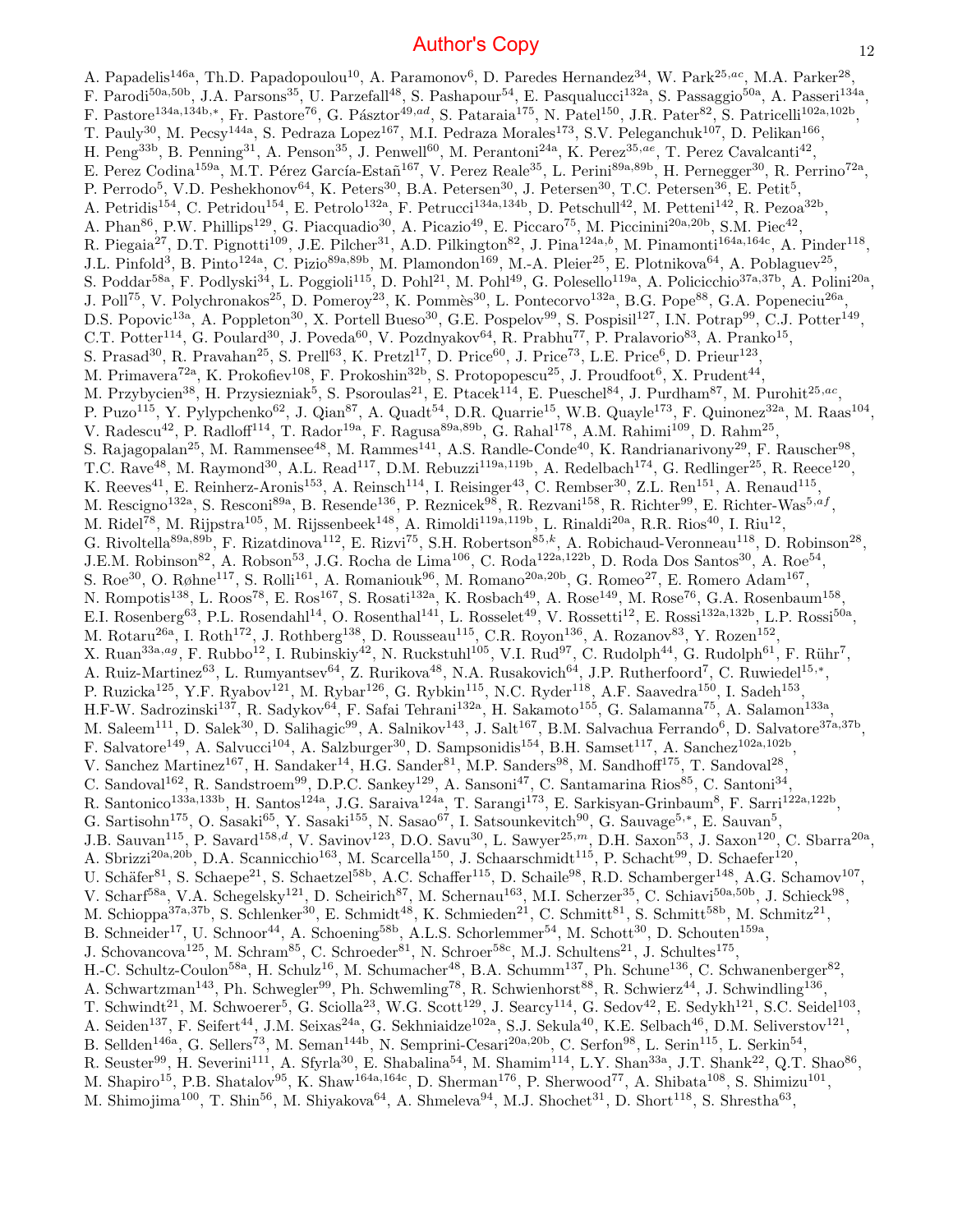E. Shulga<sup>96</sup>, M.A. Shupe<sup>7</sup>, P. Sicho<sup>125</sup>, A. Sidoti<sup>132a</sup>, F. Siegert<sup>48</sup>, Dj. Sijacki<sup>13a</sup>, O. Silbert<sup>172</sup>, J. Silva<sup>124a</sup>, Y. Silver<sup>153</sup>, D. Silverstein<sup>143</sup>, S.B. Silverstein<sup>146a</sup>, V. Simak<sup>127</sup>, O. Simard<sup>136</sup>, Lj. Simic<sup>13a</sup>, S. Simion<sup>115</sup>, E. Simioni<sup>81</sup>, B. Simmons<sup>77</sup>, R. Simoniello<sup>89a,89b</sup>, M. Simonyan<sup>36</sup>, P. Sinervo<sup>158</sup>, N.B. Sinev<sup>114</sup>, V. Sipica<sup>141</sup>, G. Siragusa<sup>174</sup>, A. Sircar<sup>25</sup>, A.N. Sisakyan<sup>64,\*</sup>, S.Yu. Sivoklokov<sup>97</sup>, J. Sjölin<sup>146a,146b</sup>, T.B. Sjursen<sup>14</sup>, L.A. Skinnari<sup>15</sup>, H.P. Skottowe<sup>57</sup>, K. Skovpen<sup>107</sup>, P. Skubic<sup>111</sup>, M. Slater<sup>18</sup>, T. Slavicek<sup>127</sup>, K. Sliwa<sup>161</sup>, V. Smakhtin<sup>172</sup>, B.H. Smart<sup>46</sup>, S.L. Smestad<sup>117</sup>, S.Yu. Smirnov<sup>96</sup>, Y. Smirnov<sup>96</sup>, L.N. Smirnova<sup>97</sup>, O. Smirnova<sup>79</sup>, B.C. Smith<sup>57</sup>, D. Smith<sup>143</sup>, K.M. Smith<sup>53</sup>, M. Smizanska<sup>71</sup>, K. Smolek<sup>127</sup>, A.A. Snesarev<sup>94</sup>, S.W. Snow<sup>82</sup>, J. Snow<sup>111</sup>, S. Snyder<sup>25</sup>, R. Sobie<sup>169,k</sup>, J. Sodomka<sup>127</sup>, A. Soffer<sup>153</sup>, C.A. Solans<sup>167</sup>, M. Solar<sup>127</sup>, J. Solc<sup>127</sup>, E.Yu. Soldatov<sup>96</sup>, U. Soldevila<sup>167</sup>, E. Solfaroli Camillocci<sup>132a,132b</sup>, A.A. Solodkov<sup>128</sup>, O.V. Solovyanov<sup>128</sup>, V. Solovyev<sup>121</sup>, N. Soni<sup>1</sup>, V. Sopko<sup>127</sup>, B. Sopko<sup>127</sup>, M. Sosebee<sup>8</sup>, R. Soualah<sup>164a,164c</sup>, A. Soukharev<sup>107</sup>, S. Spagnolo<sup>72a,72b</sup>, F. Spanò<sup>76</sup>, R. Spighi<sup>20a</sup>, G. Spigo<sup>30</sup>, R. Spiwoks<sup>30</sup>, M. Spousta<sup>126,ah</sup>, T. Spreitzer<sup>158</sup>, B. Spurlock<sup>8</sup>, R.D. St. Denis<sup>53</sup>, J. Stahlman<sup>120</sup>, R. Stamen<sup>58a</sup>, E. Stanecka<sup>39</sup>, R.W. Stanek<sup>6</sup>, C. Stanescu<sup>134a</sup>, M. Stanescu-Bellu<sup>42</sup>, M.M. Stanitzki<sup>42</sup>, S. Stapnes<sup>117</sup>, E.A. Starchenko<sup>128</sup>, J. Stark<sup>55</sup>, P. Staroba<sup>125</sup>, P. Starovoitov<sup>42</sup>, R. Staszewski<sup>39</sup>, A. Staude<sup>98</sup>, P. Stavina<sup>144a,\*</sup>, G. Steele<sup>53</sup>, P. Steinbach<sup>44</sup>, P. Steinberg<sup>25</sup>, I. Stekl<sup>127</sup>, B. Stelzer<sup>142</sup>, H.J. Stelzer<sup>88</sup>, O. Stelzer-Chilton<sup>159a</sup>, H. Stenzel<sup>52</sup>, S. Stern<sup>99</sup>, G.A. Stewart<sup>30</sup>, J.A. Stillings<sup>21</sup>, M.C. Stockton<sup>85</sup>, K. Stoerig<sup>48</sup>, G. Stoicea<sup>26a</sup>, S. Stonjek<sup>99</sup>, P. Strachota<sup>126</sup>, A.R. Stradling<sup>8</sup>, A. Straessner<sup>44</sup>, J. Strandberg<sup>147</sup>, S. Strandberg<sup>146a,146b</sup>, A. Strandlie<sup>117</sup>, M. Strang<sup>109</sup>, E. Strauss<sup>143</sup>, M. Strauss<sup>111</sup>, P. Strizenec<sup>144b</sup>, R. Ströhmer<sup>174</sup>, D.M. Strom<sup>114</sup>, J.A. Strong<sup>76,\*</sup>, R. Stroynowski<sup>40</sup>, J. Strube<sup>129</sup>, B. Stugu<sup>14</sup>, I. Stumer<sup>25,\*</sup>, J. Stupak<sup>148</sup>, P. Sturm<sup>175</sup>, N.A. Styles<sup>42</sup>, D.A. Soh<sup>151,w</sup>, D. Su<sup>143</sup>, HS. Subramania<sup>3</sup>, A. Succurro<sup>12</sup>, Y. Sugaya<sup>116</sup>, C. Suhr<sup>106</sup>, M. Suk<sup>126</sup>, V.V. Sulin<sup>94</sup>, S. Sultansoy<sup>4d</sup>, T. Sumida<sup>67</sup>, X. Sun<sup>55</sup>, J.E. Sundermann<sup>48</sup>, K. Suruliz<sup>139</sup>, G. Susinno<sup>37a,37b</sup>, M.R. Sutton<sup>149</sup>, Y. Suzuki<sup>65</sup>, Y. Suzuki<sup>66</sup>, M. Svatos<sup>125</sup>, S. Swedish<sup>168</sup>, I. Sykora<sup>144a</sup>, T. Sykora<sup>126</sup>, J. Sánchez<sup>167</sup>, D. Ta<sup>105</sup>, K. Tackmann<sup>42</sup>, A. Taffard<sup>163</sup>, R. Tafirout<sup>159a</sup>, N. Taiblum<sup>153</sup>, Y. Takahashi<sup>101</sup>, H. Takai<sup>25</sup>, R. Takashima<sup>68</sup>, H. Takeda<sup>66</sup>, T. Takeshita<sup>140</sup>, Y. Takubo<sup>65</sup>, M. Talby<sup>83</sup>, A. Talyshev<sup>107,f</sup>, M.C. Tamsett<sup>25</sup>, J. Tanaka<sup>155</sup>, R. Tanaka<sup>115</sup>, S. Tanaka<sup>131</sup>, S. Tanaka<sup>65</sup>, A.J. Tanasijczuk<sup>142</sup>, K. Tani<sup>66</sup>, N. Tannoury<sup>83</sup>, S. Tapprogge<sup>81</sup>, D. Tardif<sup>158</sup>, S. Tarem<sup>152</sup>, F. Tarrade<sup>29</sup>, G.F. Tartarelli<sup>89a</sup>, P. Tas<sup>126</sup>, M. Tasevsky<sup>125</sup>, E. Tassi<sup>37a,37b</sup>, M. Tatarkhanov<sup>15</sup>, Y. Tayalati<sup>135d</sup>, C. Taylor<sup>77</sup>, F.E. Taylor<sup>92</sup>, G.N. Taylor<sup>86</sup>, W. Taylor<sup>159b</sup>, M. Teinturier<sup>115</sup>, F.A. Teischinger<sup>30</sup>, M. Teixeira Dias Castanheira<sup>75</sup>, P. Teixeira-Dias<sup>76</sup>, K.K. Temming<sup>48</sup>, H. Ten Kate<sup>30</sup>, P.K. Teng<sup>151</sup>, S. Terada<sup>65</sup>, K. Terashi<sup>155</sup>, J. Terron<sup>80</sup>, M. Testa<sup>47</sup>, R.J. Teuscher<sup>158,k</sup>, J. Therhaag<sup>21</sup>, T. Theveneaux-Pelzer<sup>78</sup>, S. Thoma<sup>48</sup>, J.P. Thomas<sup>18</sup>, E.N. Thompson<sup>35</sup>, P.D. Thompson<sup>18</sup>, P.D. Thompson<sup>158</sup>, A.S. Thompson<sup>53</sup>, L.A. Thomsen<sup>36</sup>, E. Thomson<sup>120</sup>, M. Thomson<sup>28</sup>, W.M. Thong<sup>86</sup>, R.P. Thun<sup>87</sup>, F. Tian<sup>35</sup>, M.J. Tibbetts<sup>15</sup>, T. Tic<sup>125</sup>, V.O. Tikhomirov<sup>94</sup>, Y.A. Tikhonov<sup>107, f</sup>, S. Timoshenko<sup>96</sup>, P. Tipton<sup>176</sup>, S. Tisserant<sup>83</sup>, T. Todorov<sup>5</sup>, S. Todorova-Nova<sup>161</sup>, B. Toggerson<sup>163</sup>, J. Tojo<sup>69</sup>, S. Tokár<sup>144a</sup>, K. Tokushuku<sup>65</sup>, K. Tollefson<sup>88</sup>, M. Tomoto<sup>101</sup>, L. Tompkins<sup>31</sup>, K. Toms<sup>103</sup>, A. Tonoyan<sup>14</sup>, C. Topfel<sup>17</sup>, N.D. Topilin<sup>64</sup>, I. Torchiani<sup>30</sup>, E. Torrence<sup>114</sup>, H. Torres<sup>78</sup>, E. Torró Pastor<sup>167</sup>, J. Toth<sup>83,ad</sup>, F. Touchard<sup>83</sup>, D.R. Tovey<sup>139</sup>, T. Trefzger<sup>174</sup>, L. Tremblet<sup>30</sup>, A. Tricoli<sup>30</sup>, I.M. Trigger<sup>159a</sup>, S. Trincaz-Duvoid<sup>78</sup>, M.F. Tripiana<sup>70</sup>, N. Triplett<sup>25</sup>, W. Trischuk<sup>158</sup>, B. Trocmé<sup>55</sup>, C. Troncon<sup>89a</sup>, M. Trottier-McDonald<sup>142</sup>, M. Trzebinski<sup>39</sup>, A. Trzupek<sup>39</sup>, C. Tsarouchas<sup>30</sup>, J.C-L. Tseng<sup>118</sup>, M. Tsiakiris<sup>105</sup>, P.V. Tsiareshka<sup>90</sup>, D. Tsionou<sup>5,ai</sup>, G. Tsipolitis<sup>10</sup>, S. Tsiskaridze<sup>12</sup>, V. Tsiskaridze<sup>48</sup>, E.G. Tskhadadze<sup>51a</sup>, I.I. Tsukerman<sup>95</sup>, V. Tsulaia<sup>15</sup>, J.-W. Tsung<sup>21</sup>, S. Tsuno<sup>65</sup>, D. Tsybychev<sup>148</sup>, A. Tua<sup>139</sup>, A. Tudorache<sup>26a</sup>, V. Tudorache<sup>26a</sup>, J.M. Tuggle<sup>31</sup>, M. Turala<sup>39</sup>, D. Turecek<sup>127</sup>, I. Turk Cakir<sup>4e</sup>, E. Turlay<sup>105</sup>, R. Turra<sup>89a,89b</sup>, P.M. Tuts<sup>35</sup>, A. Tykhonov<sup>74</sup>, M. Tylmad<sup>146a,146b</sup>, M. Tyndel<sup>129</sup>, G. Tzanakos<sup>9</sup>, K. Uchida<sup>21</sup>, I. Ueda<sup>155</sup>, R. Ueno<sup>29</sup>, M. Ugland<sup>14</sup>, M. Uhlenbrock<sup>21</sup>, M. Uhrmacher<sup>54</sup>, F. Ukegawa<sup>160</sup>, G. Unal<sup>30</sup>, A. Undrus<sup>25</sup>, G. Unel<sup>163</sup>, Y. Unno<sup>65</sup>, D. Urbaniec<sup>35</sup>, P. Urquijo<sup>21</sup>, G. Usai<sup>8</sup>, M. Uslenghi<sup>119a,119b</sup>, L. Vacavant<sup>83</sup>, V. Vacek<sup>127</sup>, B. Vachon<sup>85</sup>, S. Vahsen<sup>15</sup>, J. Valenta<sup>125</sup>, S. Valentinetti<sup>20a,20b</sup>, A. Valero<sup>167</sup>, S. Valkar<sup>126</sup>, E. Valladolid Gallego<sup>167</sup>, S. Vallecorsa<sup>152</sup>, J.A. Valls Ferrer<sup>167</sup>, P.C. Van Der Deijl<sup>105</sup>, R. van der Geer<sup>105</sup>, H. van der Graaf<sup>105</sup>, R. Van Der Leeuw<sup>105</sup>, E. van der Poel<sup>105</sup>, D. van der Ster<sup>30</sup>, N. van Eldik<sup>30</sup>, P. van Gemmeren<sup>6</sup>, I. van Vulpen<sup>105</sup>, M. Vanadia<sup>99</sup>, W. Vandelli<sup>30</sup>, A. Vaniachine<sup>6</sup>, P. Vankov<sup>42</sup>, F. Vannucci<sup>78</sup>, R. Vari<sup>132a</sup>, T. Varol<sup>84</sup>, D. Varouchas<sup>15</sup>, A. Vartapetian<sup>8</sup>, K.E. Varvell<sup>150</sup>, V.I. Vassilakopoulos<sup>56</sup>, F. Vazeille<sup>34</sup>, T. Vazquez Schroeder<sup>54</sup>, G. Vegni<sup>89a,89b</sup>, J.J. Veillet<sup>115</sup>, F. Veloso<sup>124a</sup>, R. Veness<sup>30</sup>, S. Veneziano<sup>132a</sup>, A. Ventura<sup>72a,72b</sup>, D. Ventura<sup>84</sup>, M. Venturi<sup>48</sup>, N. Venturi<sup>158</sup>, V. Vercesi<sup>119a</sup>, M. Verducci<sup>138</sup>, W. Verkerke<sup>105</sup>, J.C. Vermeulen<sup>105</sup>, A. Vest<sup>44</sup>, M.C. Vetterli<sup>142,d</sup>, I. Vichou<sup>165</sup>, T. Vickey<sup>145b,aj</sup>, O.E. Vickey Boeriu<sup>145b</sup>, G.H.A. Viehhauser<sup>118</sup>, S. Viel<sup>168</sup>, M. Villa<sup>20a,20b</sup>, M. Villaplana Perez<sup>167</sup>, E. Vilucchi<sup>47</sup>, M.G. Vincter<sup>29</sup>, E. Vinek<sup>30</sup>, V.B. Vinogradov<sup>64</sup>, M. Virchaux<sup>136,\*</sup>, J. Virzi<sup>15</sup>, O. Vitells<sup>172</sup>, M. Viti<sup>42</sup>, I. Vivarelli<sup>48</sup>, F. Vives Vaque<sup>3</sup>, S. Vlachos<sup>10</sup>, D. Vladoiu<sup>98</sup>, M. Vlasak<sup>127</sup>, A. Vogel<sup>21</sup>, P. Vokac<sup>127</sup>, G. Volpi<sup>47</sup>, M. Volpi<sup>86</sup>, G. Volpini<sup>89a</sup>, H. von der Schmitt<sup>99</sup>, H. von Radziewski<sup>48</sup>, E. von Toerne<sup>21</sup>, V. Vorobel<sup>126</sup>, V. Vorwerk<sup>12</sup>, M. Vos<sup>167</sup>, R. Voss<sup>30</sup>, T.T. Voss<sup>175</sup>, J.H. Vossebeld<sup>73</sup>, N. Vranjes<sup>136</sup>, M. Vranjes Milosavljevic<sup>105</sup>, V. Vrba<sup>125</sup>, M. Vreeswijk<sup>105</sup>, T. Vu Anh<sup>48</sup>, R. Vuillermet<sup>30</sup>, I. Vukotic<sup>31</sup>, W. Wagner<sup>175</sup>, P. Wagner<sup>120</sup>, H. Wahlen<sup>175</sup>, S. Wahrmund<sup>44</sup>, J. Wakabayashi<sup>101</sup>, S. Walch<sup>87</sup>, J. Walder<sup>71</sup>,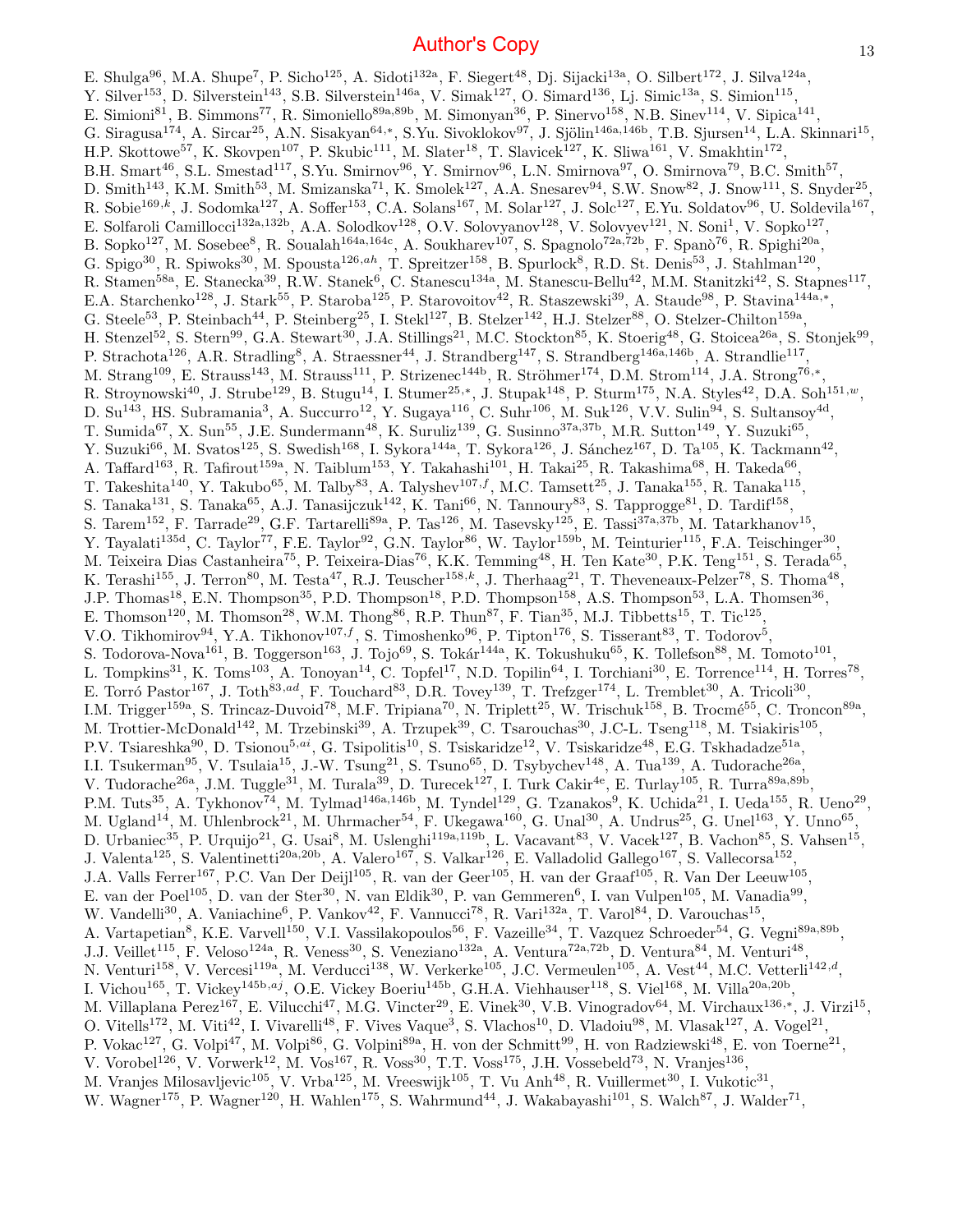R. Walker<sup>98</sup>, W. Walkowiak<sup>141</sup>, R. Wall<sup>176</sup>, P. Waller<sup>73</sup>, B. Walsh<sup>176</sup>, C. Wang<sup>45</sup>, H. Wang<sup>173</sup>, H. Wang<sup>33b,ak</sup>, , J. Wang<sup>151</sup>, J. Wang<sup>55</sup>, R. Wang<sup>103</sup>, S.M. Wang<sup>151</sup>, T. Wang<sup>21</sup>, A. Warburton<sup>85</sup>, C.P. Ward<sup>28</sup>, M. Warsinsky<sup>48</sup>, A. Washbrook<sup>46</sup>, C. Wasicki<sup>42</sup>, I. Watanabe<sup>66</sup>, P.M. Watkins<sup>18</sup>, A.T. Watson<sup>18</sup>, I.J. Watson<sup>150</sup>, M.F. Watson<sup>18</sup>, G. Watts<sup>138</sup>, S. Watts<sup>82</sup>, A.T. Waugh<sup>150</sup>, B.M. Waugh<sup>77</sup>, M.S. Weber<sup>17</sup>, P. Weber<sup>54</sup>, A.R. Weidberg<sup>118</sup>, P. Weigell<sup>99</sup>, J. Weingarten<sup>54</sup>, C. Weiser<sup>48</sup>, P.S. Wells<sup>30</sup>, T. Wenaus<sup>25</sup>, D. Wendland<sup>16</sup>, Z. Weng<sup>151,w</sup>, T. Wengler<sup>30</sup>, S. Wenig<sup>30</sup>, N. Wermes<sup>21</sup>, M. Werner<sup>48</sup>, P. Werner<sup>30</sup>, M. Werth<sup>163</sup>, M. Wessels<sup>58a</sup>, J. Wetter<sup>161</sup>, C. Weydert<sup>55</sup>, K. Whalen<sup>29</sup>, S.J. Wheeler-Ellis<sup>163</sup>, A. White<sup>8</sup>, M.J. White<sup>86</sup>, S. White<sup>122a,122b</sup>, S.R. Whitehead<sup>118</sup>, D. Whiteson<sup>163</sup>, D. Whittington<sup>60</sup>, F. Wicek<sup>115</sup>, D. Wicke<sup>175</sup>, F.J. Wickens<sup>129</sup>, W. Wiedenmann<sup>173</sup>, M. Wielers<sup>129</sup>, P. Wienemann<sup>21</sup>, C. Wiglesworth<sup>75</sup>, L.A.M. Wiik-Fuchs<sup>48</sup>, P.A. Wijeratne<sup>77</sup>, A. Wildauer<sup>99</sup>, M.A. Wildt<sup>42,s</sup>, I. Wilhelm<sup>126</sup>, H.G. Wilkens<sup>30</sup>, J.Z. Will<sup>98</sup>, E. Williams<sup>35</sup>, H.H. Williams<sup>120</sup>, W. Willis<sup>35</sup>, S. Willocq<sup>84</sup>, J.A. Wilson<sup>18</sup>, M.G. Wilson<sup>143</sup>, A. Wilson<sup>87</sup>, I. Wingerter-Seez<sup>5</sup>, S. Winkelmann<sup>48</sup>, F. Winklmeier<sup>30</sup>, M. Wittgen<sup>143</sup>, S.J. Wollstadt<sup>81</sup>, M.W. Wolter<sup>39</sup>, H. Wolters<sup>124a,h</sup>, W.C. Wong<sup>41</sup>, G. Wooden<sup>87</sup>, B.K. Wosiek<sup>39</sup>, J. Wotschack<sup>30</sup>, M.J. Woudstra $^{82}$ , K.W. Wozniak $^{39}$ , K. Wraight $^{53}$ , M. Wright $^{53}$ , B. Wrona $^{73}$ , S.L. Wu $^{173}$ , X. Wu $^{49}$ , Y. Wu $^{33b,al}$ , E. Wulf<sup>35</sup>, B.M. Wynne<sup>46</sup>, S. Xella<sup>36</sup>, M. Xiao<sup>136</sup>, S. Xie<sup>48</sup>, C. Xu<sup>33b, z</sup>, D. Xu<sup>139</sup>, B. Yabsley<sup>150</sup>, S. Yacoob<sup>145a,am</sup>, M. Yamada<sup>65</sup>, H. Yamaguchi<sup>155</sup>, A. Yamamoto<sup>65</sup>, K. Yamamoto<sup>63</sup>, S. Yamamoto<sup>155</sup>, T. Yamamura<sup>155</sup>, T. Yamanaka<sup>155</sup>, J. Yamaoka<sup>45</sup>, T. Yamazaki<sup>155</sup>, Y. Yamazaki<sup>66</sup>, Z. Yan<sup>22</sup>, H. Yang<sup>87</sup>, U.K. Yang<sup>82</sup>, Y. Yang<sup>60</sup>,  $Z.$  Yang<sup>146a,146b</sup>, S. Yanush<sup>91</sup>, L. Yao<sup>33a</sup>, Y. Yao<sup>15</sup>, Y. Yasu<sup>65</sup>, G.V. Ybeles Smit<sup>130</sup>, J. Ye<sup>40</sup>, S. Ye<sup>25</sup>, M. Yilmaz<sup>4c</sup>, R. Yoosoofmiya<sup>123</sup>, K. Yorita<sup>171</sup>, R. Yoshida<sup>6</sup>, C. Young<sup>143</sup>, C.J. Young<sup>118</sup>, S. Youssef<sup>22</sup>, D. Yu<sup>25</sup>, J. Yu<sup>8</sup>, J. Yu<sup>112</sup>, L. Yuan<sup>66</sup>, A. Yurkewicz<sup>106</sup>, M. Byszewski<sup>30</sup>, B. Zabinski<sup>39</sup>, R. Zaidan<sup>62</sup>, A.M. Zaitsev<sup>128</sup>, Z. Zajacova<sup>30</sup>, L. Zanello<sup>132a,132b</sup>, D. Zanzi<sup>99</sup>, A. Zaytsev<sup>25</sup>, C. Zeitnitz<sup>175</sup>, M. Zeman<sup>125</sup>, A. Zemla<sup>39</sup>, C. Zendler<sup>21</sup>, O. Zenin<sup>128</sup>, T. Ženiš<sup>144a</sup>, Z. Zinonos<sup>122a,122b</sup>, S. Zenz<sup>15</sup>, D. Zerwas<sup>115</sup>, G. Zevi della Porta<sup>57</sup>, Z. Zhan<sup>33d</sup>, D. Zhang<sup>33b,ak</sup>,  $H.$  Zhang<sup>88</sup>, J. Zhang<sup>6</sup>, X. Zhang<sup>33d</sup>, Z. Zhang<sup>115</sup>, L. Zhao<sup>108</sup>, T. Zhao<sup>138</sup>, Z. Zhao<sup>33b</sup>, A. Zhemchugov<sup>64</sup>, J. Zhong<sup>118</sup>, B. Zhou<sup>87</sup>, N. Zhou<sup>163</sup>, Y. Zhou<sup>151</sup>, C.G. Zhu<sup>33d</sup>, H. Zhu<sup>42</sup>, J. Zhu<sup>87</sup>, Y. Zhu<sup>33b</sup>, X. Zhuang<sup>98</sup>, V. Zhuravlov<sup>99</sup>, D. Zieminska<sup>60</sup>, N.I. Zimin<sup>64</sup>, R. Zimmermann<sup>21</sup>, S. Zimmermann<sup>21</sup>, S. Zimmermann<sup>48</sup>,

- M. Ziolkowski<sup>141</sup>, R. Zitoun<sup>5</sup>, L. Živković<sup>35</sup>, V.V. Zmouchko<sup>128,∗</sup>, G. Zobernig<sup>173</sup>, A. Zoccoli<sup>20a,20b</sup>,
- M. zur Nedden<sup>16</sup>, V. Zutshi<sup>106</sup>, L. Zwalinski<sup>30</sup>.

<sup>1</sup> School of Chemistry and Physics, University of Adelaide, North Terrace Campus, 5000, SA, Australia

<sup>2</sup> Physics Department, SUNY Albany, Albany NY, United States of America

<sup>3</sup> Department of Physics, University of Alberta, Edmonton AB, Canada

 $^{4}$  (a)Department of Physics, Ankara University, Ankara; (b)Department of Physics, Dumlupinar University, Kutahya;

 $(c)$ Department of Physics, Gazi University, Ankara;  $(d)$ Division of Physics, TOBB University of Economics and

Technology, Ankara; (e)Turkish Atomic Energy Authority, Ankara, Turkey

<sup>5</sup> LAPP, CNRS/IN2P3 and Université de Savoie, Annecy-le-Vieux, France

<sup>6</sup> High Energy Physics Division, Argonne National Laboratory, Argonne IL, United States of America

<sup>7</sup> Department of Physics, University of Arizona, Tucson AZ, United States of America

<sup>8</sup> Department of Physics, The University of Texas at Arlington, Arlington TX, United States of America

<sup>9</sup> Physics Department, University of Athens, Athens, Greece

<sup>10</sup> Physics Department, National Technical University of Athens, Zografou, Greece

<sup>11</sup> Institute of Physics, Azerbaijan Academy of Sciences, Baku, Azerbaijan

<sup>12</sup> Institut de Física d'Altes Energies and Departament de Física de la Universitat Autònoma de Barcelona and ICREA, Barcelona, Spain

<sup>13 (a)</sup>Institute of Physics, University of Belgrade, Belgrade; <sup>(b)</sup>Vinca Institute of Nuclear Sciences, University of Belgrade, Belgrade, Serbia

<sup>14</sup> Department for Physics and Technology, University of Bergen, Bergen, Norway

<sup>15</sup> Physics Division, Lawrence Berkeley National Laboratory and University of California, Berkeley CA, United States of America

<sup>16</sup> Department of Physics, Humboldt University, Berlin, Germany

<sup>17</sup> Albert Einstein Center for Fundamental Physics and Laboratory for High Energy Physics, University of Bern, Bern, Switzerland

<sup>18</sup> School of Physics and Astronomy, University of Birmingham, Birmingham, United Kingdom

<sup>19 (a)</sup>Department of Physics, Bogazici University, Istanbul; <sup>(b)</sup>Division of Physics, Dogus University, Istanbul;

 $(c)$ Department of Physics Engineering, Gaziantep University, Gaziantep;  $(d)$ Department of Physics, Istanbul Technical University, Istanbul, Turkey

<sup>20 (a)</sup>INFN Sezione di Bologna; <sup>(b)</sup>Dipartimento di Fisica, Università di Bologna, Bologna, Italy

<sup>21</sup> Physikalisches Institut, University of Bonn, Bonn, Germany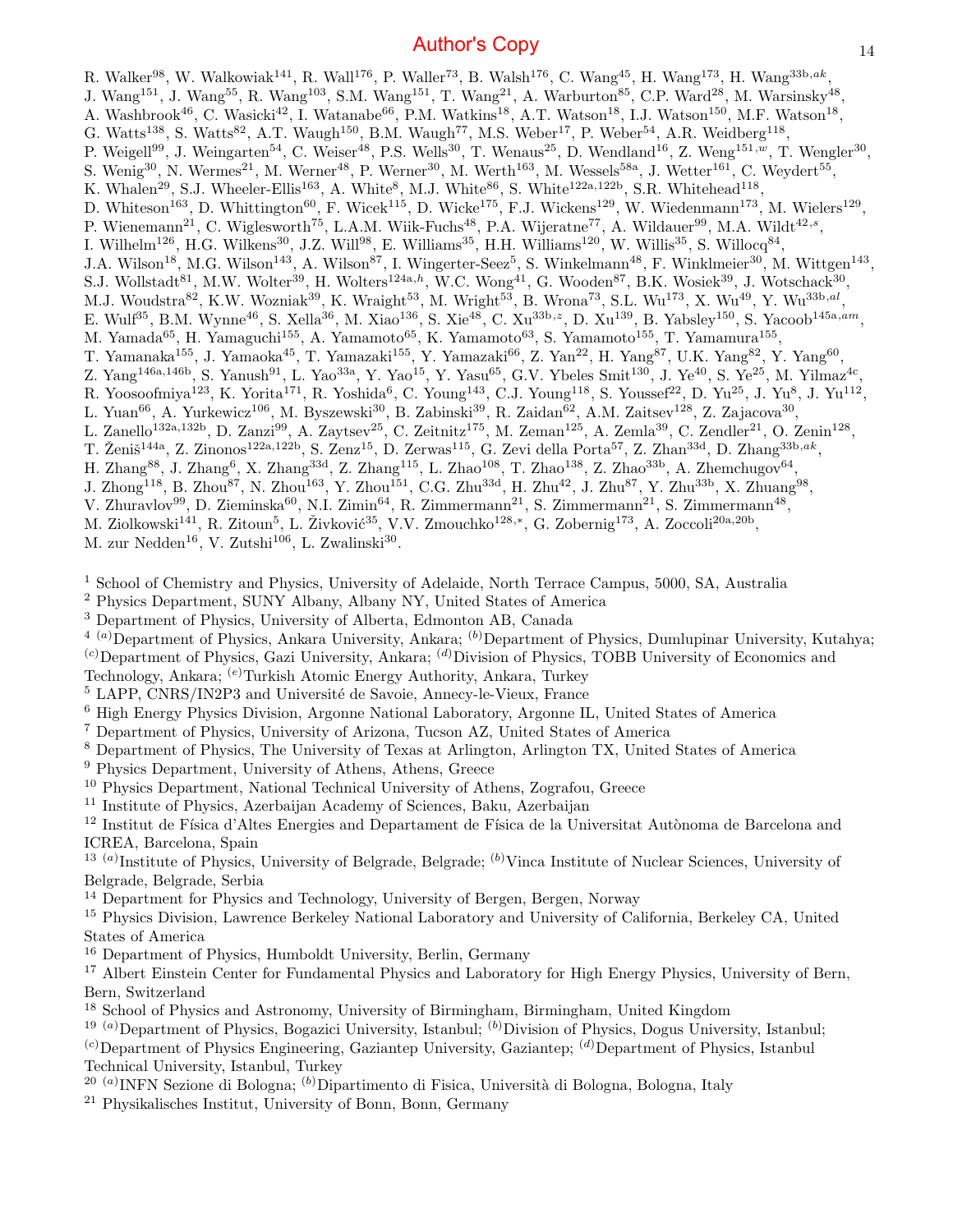<sup>22</sup> Department of Physics, Boston University, Boston MA, United States of America

<sup>23</sup> Department of Physics, Brandeis University, Waltham MA, United States of America

<sup>24 (a)</sup>Universidade Federal do Rio De Janeiro COPPE/EE/IF, Rio de Janeiro; <sup>(b)</sup>Federal University of Juiz de Fora

(UFJF), Juiz de Fora; <sup>(c)</sup>Federal University of Sao Joao del Rei (UFSJ), Sao Joao del Rei; <sup>(d)</sup>Instituto de Fisica,

Universidade de Sao Paulo, Sao Paulo, Brazil

<sup>25</sup> Physics Department, Brookhaven National Laboratory, Upton NY, United States of America

<sup>26 (a)</sup>National Institute of Physics and Nuclear Engineering, Bucharest; <sup>(b)</sup>University Politehnica Bucharest,

Bucharest; (c)West University in Timisoara, Timisoara, Romania

- <sup>27</sup> Departamento de Física, Universidad de Buenos Aires, Buenos Aires, Argentina
- <sup>28</sup> Cavendish Laboratory, University of Cambridge, Cambridge, United Kingdom
- <sup>29</sup> Department of Physics, Carleton University, Ottawa ON, Canada
- <sup>30</sup> CERN, Geneva, Switzerland
- <sup>31</sup> Enrico Fermi Institute, University of Chicago, Chicago IL, United States of America

 $32(a)$ Departamento de Física, Pontificia Universidad Católica de Chile, Santiago;  $(b)$ Departamento de Física,

Universidad Técnica Federico Santa María, Valparaíso, Chile

<sup>33 (a)</sup>Institute of High Energy Physics, Chinese Academy of Sciences, Beijing; <sup>(b)</sup>Department of Modern Physics, University of Science and Technology of China, Anhui; <sup>(c)</sup>Department of Physics, Nanjing University, Jiangsu;

 $(d)$ School of Physics, Shandong University, Shandong, China

<sup>34</sup> Laboratoire de Physique Corpusculaire, Clermont Université and Université Blaise Pascal and CNRS/IN2P3, Aubiere Cedex, France

<sup>35</sup> Nevis Laboratory, Columbia University, Irvington NY, United States of America

<sup>36</sup> Niels Bohr Institute, University of Copenhagen, Kobenhavn, Denmark

<sup>37 (a)</sup>INFN Gruppo Collegato di Cosenza; <sup>(b)</sup>Dipartimento di Fisica, Università della Calabria, Arcavata di Rende, Italy

- <sup>38</sup> AGH University of Science and Technology, Faculty of Physics and Applied Computer Science, Krakow, Poland
- <sup>39</sup> The Henryk Niewodniczanski Institute of Nuclear Physics, Polish Academy of Sciences, Krakow, Poland
- <sup>40</sup> Physics Department, Southern Methodist University, Dallas TX, United States of America
- <sup>41</sup> Physics Department, University of Texas at Dallas, Richardson TX, United States of America
- <sup>42</sup> DESY, Hamburg and Zeuthen, Germany
- $43$  Institut für Experimentelle Physik IV, Technische Universität Dortmund, Dortmund, Germany
- <sup>44</sup> Institut für Kern-und Teilchenphysik, Technical University Dresden, Dresden, Germany
- <sup>45</sup> Department of Physics, Duke University, Durham NC, United States of America
- <sup>46</sup> SUPA School of Physics and Astronomy, University of Edinburgh, Edinburgh, United Kingdom
- <sup>47</sup> INFN Laboratori Nazionali di Frascati, Frascati, Italy
- <sup>48</sup> Fakultät für Mathematik und Physik, Albert-Ludwigs-Universität, Freiburg, Germany
- $49$  Section de Physique, Université de Genève, Geneva, Switzerland
- <sup>50 (a)</sup>INFN Sezione di Genova; <sup>(b)</sup>Dipartimento di Fisica, Università di Genova, Genova, Italy

<sup>51 (a)</sup>E. Andronikashvili Institute of Physics, Tbilisi State University, Tbilisi; <sup>(b)</sup>High Energy Physics Institute,

Tbilisi State University, Tbilisi, Georgia

- $52$  II Physikalisches Institut, Justus-Liebig-Universität Giessen, Giessen, Germany
- <sup>53</sup> SUPA School of Physics and Astronomy, University of Glasgow, Glasgow, United Kingdom
- $54$  II Physikalisches Institut, Georg-August-Universität, Göttingen, Germany

<sup>55</sup> Laboratoire de Physique Subatomique et de Cosmologie, Université Joseph Fourier and CNRS/IN2P3 and Institut National Polytechnique de Grenoble, Grenoble, France

<sup>56</sup> Department of Physics, Hampton University, Hampton VA, United States of America

<sup>57</sup> Laboratory for Particle Physics and Cosmology, Harvard University, Cambridge MA, United States of America

<sup>58 (a)</sup>Kirchhoff-Institut für Physik, Ruprecht-Karls-Universität Heidelberg, Heidelberg; <sup>(b)</sup>Physikalisches Institut,

Ruprecht-Karls-Universität Heidelberg, Heidelberg; <sup>(c)</sup>ZITI Institut für technische Informatik,

Ruprecht-Karls-Universität Heidelberg, Mannheim, Germany

- <sup>59</sup> Faculty of Applied Information Science, Hiroshima Institute of Technology, Hiroshima, Japan
- <sup>60</sup> Department of Physics, Indiana University, Bloomington IN, United States of America
- $61$  Institut für Astro-und Teilchenphysik, Leopold-Franzens-Universität, Innsbruck, Austria
- <sup>62</sup> University of Iowa, Iowa City IA, United States of America
- <sup>63</sup> Department of Physics and Astronomy, Iowa State University, Ames IA, United States of America
- <sup>64</sup> Joint Institute for Nuclear Research, JINR Dubna, Dubna, Russia
- <sup>65</sup> KEK, High Energy Accelerator Research Organization, Tsukuba, Japan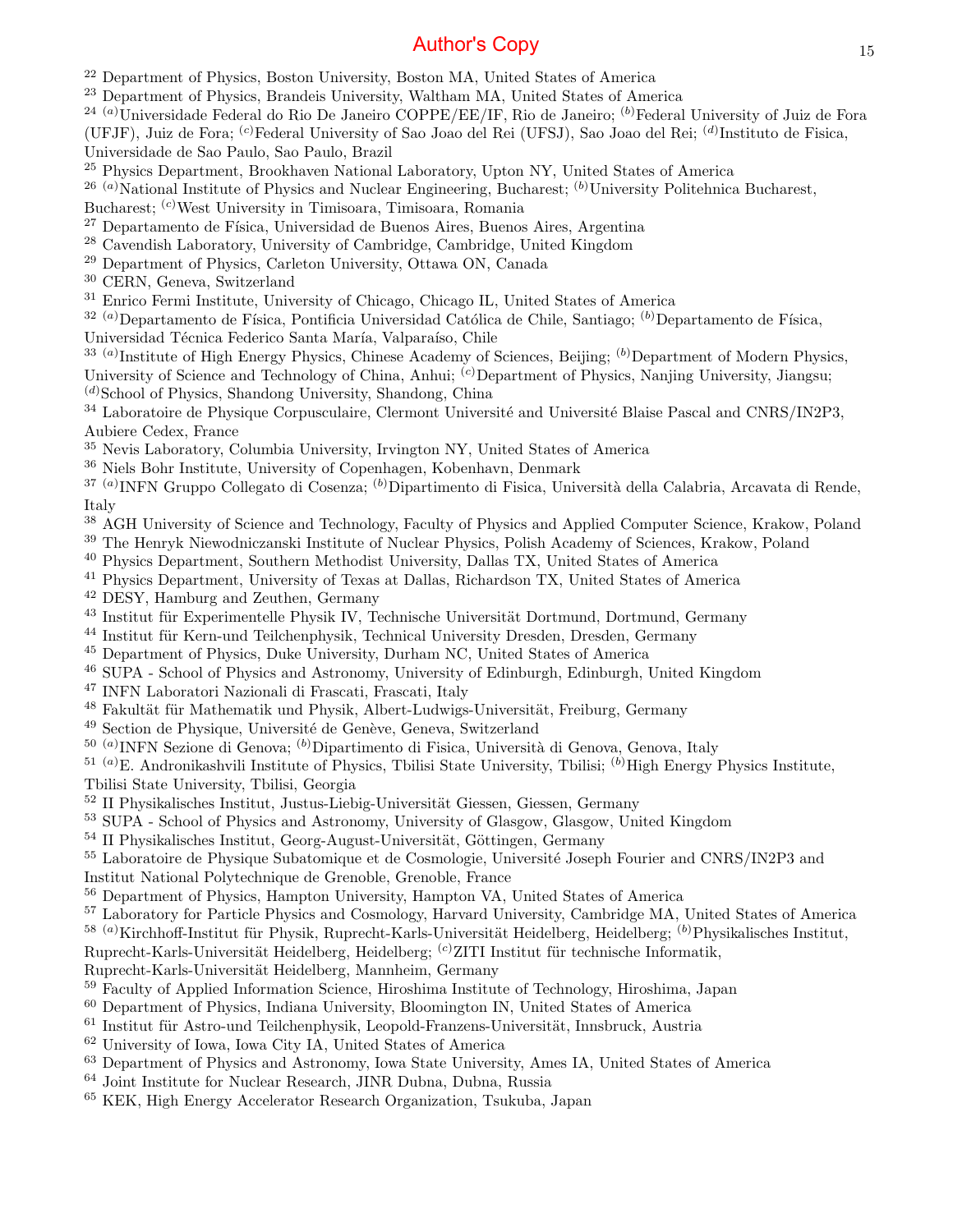- Graduate School of Science, Kobe University, Kobe, Japan
- Faculty of Science, Kyoto University, Kyoto, Japan
- Kyoto University of Education, Kyoto, Japan
- Department of Physics, Kyushu University, Fukuoka, Japan
- <sup>70</sup> Instituto de Física La Plata, Universidad Nacional de La Plata and CONICET, La Plata, Argentina
- Physics Department, Lancaster University, Lancaster, United Kingdom
- <sup>72 (a)</sup>INFN Sezione di Lecce; <sup>(b)</sup>Dipartimento di Matematica e Fisica, Università del Salento, Lecce, Italy
- Oliver Lodge Laboratory, University of Liverpool, Liverpool, United Kingdom
- <sup>74</sup> Department of Physics, Jožef Stefan Institute and University of Ljubljana, Ljubljana, Slovenia
- School of Physics and Astronomy, Queen Mary University of London, London, United Kingdom
- Department of Physics, Royal Holloway University of London, Surrey, United Kingdom
- Department of Physics and Astronomy, University College London, London, United Kingdom
- <sup>78</sup> Laboratoire de Physique Nucléaire et de Hautes Energies, UPMC and Université Paris-Diderot and
- CNRS/IN2P3, Paris, France
- Fysiska institutionen, Lunds universitet, Lund, Sweden
- Departamento de Fisica Teorica C-15, Universidad Autonoma de Madrid, Madrid, Spain
- Institut für Physik, Universität Mainz, Mainz, Germany
- School of Physics and Astronomy, University of Manchester, Manchester, United Kingdom
- <sup>83</sup> CPPM, Aix-Marseille Université and CNRS/IN2P3, Marseille, France
- Department of Physics, University of Massachusetts, Amherst MA, United States of America
- Department of Physics, McGill University, Montreal QC, Canada
- School of Physics, University of Melbourne, Victoria, Australia
- Department of Physics, The University of Michigan, Ann Arbor MI, United States of America
- Department of Physics and Astronomy, Michigan State University, East Lansing MI, United States of America
- <sup>89 (a)</sup>INFN Sezione di Milano; <sup>(b)</sup>Dipartimento di Fisica, Università di Milano, Milano, Italy
- B.I. Stepanov Institute of Physics, National Academy of Sciences of Belarus, Minsk, Republic of Belarus
- National Scientific and Educational Centre for Particle and High Energy Physics, Minsk, Republic of Belarus
- <sup>92</sup> Department of Physics, Massachusetts Institute of Technology, Cambridge MA, United States of America
- <sup>93</sup> Group of Particle Physics, University of Montreal, Montreal QC, Canada
- <sup>94</sup> P.N. Lebedev Institute of Physics, Academy of Sciences, Moscow, Russia
- <sup>95</sup> Institute for Theoretical and Experimental Physics (ITEP), Moscow, Russia
- Moscow Engineering and Physics Institute (MEPhI), Moscow, Russia
- Skobeltsyn Institute of Nuclear Physics, Lomonosov Moscow State University, Moscow, Russia
- 98 Fakultät für Physik, Ludwig-Maximilians-Universität München, München, Germany
- Max-Planck-Institut für Physik (Werner-Heisenberg-Institut), München, Germany
- Nagasaki Institute of Applied Science, Nagasaki, Japan
- Graduate School of Science and Kobayashi-Maskawa Institute, Nagoya University, Nagoya, Japan
- <sup>102 (a)</sup>INFN Sezione di Napoli; <sup>(b)</sup>Dipartimento di Scienze Fisiche, Università di Napoli, Napoli, Italy
- Department of Physics and Astronomy, University of New Mexico, Albuquerque NM, United States of America
- Institute for Mathematics, Astrophysics and Particle Physics, Radboud University Nijmegen/Nikhef, Nijmegen, Netherlands
- Nikhef National Institute for Subatomic Physics and University of Amsterdam, Amsterdam, Netherlands
- Department of Physics, Northern Illinois University, DeKalb IL, United States of America
- Budker Institute of Nuclear Physics, SB RAS, Novosibirsk, Russia
- Department of Physics, New York University, New York NY, United States of America
- Ohio State University, Columbus OH, United States of America
- Faculty of Science, Okayama University, Okayama, Japan
- Homer L. Dodge Department of Physics and Astronomy, University of Oklahoma, Norman OK, United States of America
- Department of Physics, Oklahoma State University, Stillwater OK, United States of America
- <sup>113</sup> Palacký University, RCPTM, Olomouc, Czech Republic
- Center for High Energy Physics, University of Oregon, Eugene OR, United States of America
- <sup>115</sup> LAL, Université Paris-Sud and CNRS/IN2P3, Orsay, France
- Graduate School of Science, Osaka University, Osaka, Japan
- Department of Physics, University of Oslo, Oslo, Norway
- Department of Physics, Oxford University, Oxford, United Kingdom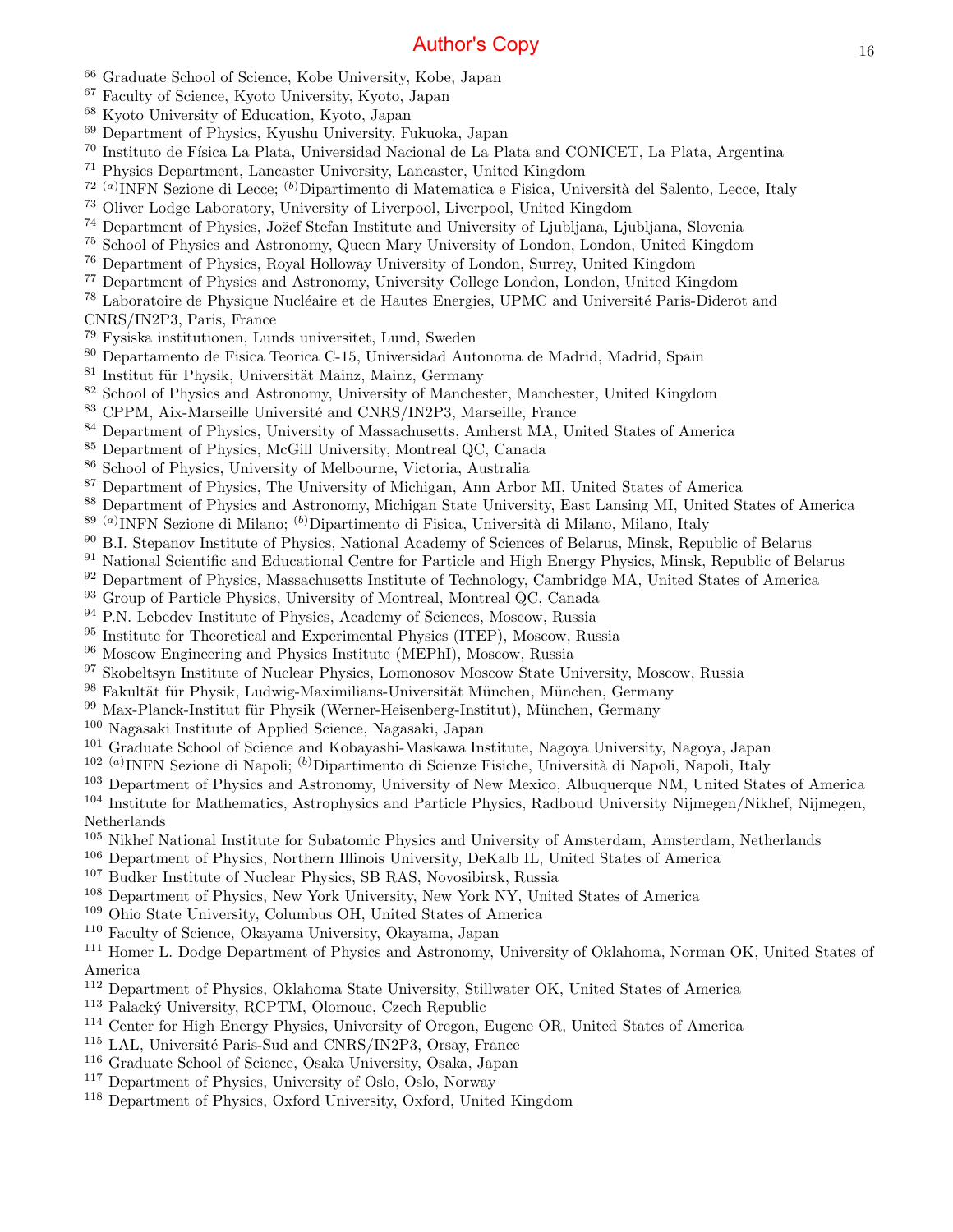<sup>119 (a)</sup>INFN Sezione di Pavia; <sup>(b)</sup>Dipartimento di Fisica, Università di Pavia, Pavia, Italy

- <sup>120</sup> Department of Physics, University of Pennsylvania, Philadelphia PA, United States of America
- <sup>121</sup> Petersburg Nuclear Physics Institute, Gatchina, Russia
- <sup>122 (a)</sup>INFN Sezione di Pisa; <sup>(b)</sup>Dipartimento di Fisica E. Fermi, Università di Pisa, Pisa, Italy
- <sup>123</sup> Department of Physics and Astronomy, University of Pittsburgh, Pittsburgh PA, United States of America
- <sup>124 (a)</sup>Laboratorio de Instrumentacao e Fisica Experimental de Particulas LIP, Lisboa, Portugal; <sup>(b)</sup>Departamento
- de Fisica Teorica y del Cosmos and CAFPE, Universidad de Granada, Granada, Spain
- <sup>125</sup> Institute of Physics, Academy of Sciences of the Czech Republic, Praha, Czech Republic
- <sup>126</sup> Faculty of Mathematics and Physics, Charles University in Prague, Praha, Czech Republic
- <sup>127</sup> Czech Technical University in Prague, Praha, Czech Republic
- <sup>128</sup> State Research Center Institute for High Energy Physics, Protvino, Russia
- <sup>129</sup> Particle Physics Department, Rutherford Appleton Laboratory, Didcot, United Kingdom
- <sup>130</sup> Physics Department, University of Regina, Regina SK, Canada
- <sup>131</sup> Ritsumeikan University, Kusatsu, Shiga, Japan

<sup>132 (a)</sup>INFN Sezione di Roma I; <sup>(b)</sup>Dipartimento di Fisica, Università La Sapienza, Roma, Italy

- <sup>133 (a)</sup>INFN Sezione di Roma Tor Vergata; <sup>(b)</sup>Dipartimento di Fisica, Università di Roma Tor Vergata, Roma, Italy <sup>134 (a)</sup>INFN Sezione di Roma Tre; <sup>(b)</sup>Dipartimento di Fisica, Università Roma Tre, Roma, Italy
- <sup>135 (a)</sup>Faculté des Sciences Ain Chock, Réseau Universitaire de Physique des Hautes Energies Université Hassan II,
- Casablanca; <sup>(b)</sup>Centre National de l'Energie des Sciences Techniques Nucleaires, Rabat; <sup>(c)</sup>Faculté des Sciences

Semlalia, Université Cadi Ayyad, LPHEA-Marrakech; <sup>(d)</sup>Faculté des Sciences, Université Mohamed Premier and

LPTPM, Oujda; <sup>(e)</sup>Faculté des sciences, Université Mohammed V-Agdal, Rabat, Morocco

<sup>136</sup> DSM/IRFU (Institut de Recherches sur les Lois Fondamentales de l'Univers), CEA Saclay (Commissariat a l'Energie Atomique), Gif-sur-Yvette, France

<sup>137</sup> Santa Cruz Institute for Particle Physics, University of California Santa Cruz, Santa Cruz CA, United States of America

- <sup>138</sup> Department of Physics, University of Washington, Seattle WA, United States of America
- <sup>139</sup> Department of Physics and Astronomy, University of Sheffield, Sheffield, United Kingdom
- <sup>140</sup> Department of Physics, Shinshu University, Nagano, Japan
- <sup>141</sup> Fachbereich Physik, Universität Siegen, Siegen, Germany
- <sup>142</sup> Department of Physics, Simon Fraser University, Burnaby BC, Canada
- <sup>143</sup> SLAC National Accelerator Laboratory, Stanford CA, United States of America
- <sup>144 (a)</sup>Faculty of Mathematics, Physics & Informatics, Comenius University, Bratislava; <sup>(b)</sup>Department of Subnuclear Physics, Institute of Experimental Physics of the Slovak Academy of Sciences, Kosice, Slovak Republic
- <sup>145 (a)</sup>Department of Physics, University of Johannesburg, Johannesburg;  $(b)$ School of Physics, University of the Witwatersrand, Johannesburg, South Africa
- <sup>146 (a)</sup>Department of Physics, Stockholm University; <sup>(b)</sup>The Oskar Klein Centre, Stockholm, Sweden
- <sup>147</sup> Physics Department, Royal Institute of Technology, Stockholm, Sweden

<sup>148</sup> Departments of Physics & Astronomy and Chemistry, Stony Brook University, Stony Brook NY, United States of America

- <sup>149</sup> Department of Physics and Astronomy, University of Sussex, Brighton, United Kingdom
- <sup>150</sup> School of Physics, University of Sydney, Sydney, Australia
- <sup>151</sup> Institute of Physics, Academia Sinica, Taipei, Taiwan
- <sup>152</sup> Department of Physics, Technion: Israel Institute of Technology, Haifa, Israel
- <sup>153</sup> Raymond and Beverly Sackler School of Physics and Astronomy, Tel Aviv University, Tel Aviv, Israel
- <sup>154</sup> Department of Physics, Aristotle University of Thessaloniki, Thessaloniki, Greece
- <sup>155</sup> International Center for Elementary Particle Physics and Department of Physics, The University of Tokyo, Tokyo, Japan
- <sup>156</sup> Graduate School of Science and Technology, Tokyo Metropolitan University, Tokyo, Japan
- <sup>157</sup> Department of Physics, Tokyo Institute of Technology, Tokyo, Japan
- <sup>158</sup> Department of Physics, University of Toronto, Toronto ON, Canada
- <sup>159 (a)</sup>TRIUMF, Vancouver BC; <sup>(b)</sup>Department of Physics and Astronomy, York University, Toronto ON, Canada
- <sup>160</sup> Institute of Pure and Applied Sciences, University of Tsukuba,1-1-1 Tennodai, Tsukuba, Ibaraki 305-8571, Japan
- <sup>161</sup> Science and Technology Center, Tufts University, Medford MA, United States of America
- <sup>162</sup> Centro de Investigaciones, Universidad Antonio Narino, Bogota, Colombia
- <sup>163</sup> Department of Physics and Astronomy, University of California Irvine, Irvine CA, United States of America
- <sup>164 (a)</sup>INFN Gruppo Collegato di Udine; <sup>(b)</sup>ICTP, Trieste; <sup>(c)</sup>Dipartimento di Chimica, Fisica e Ambiente, Università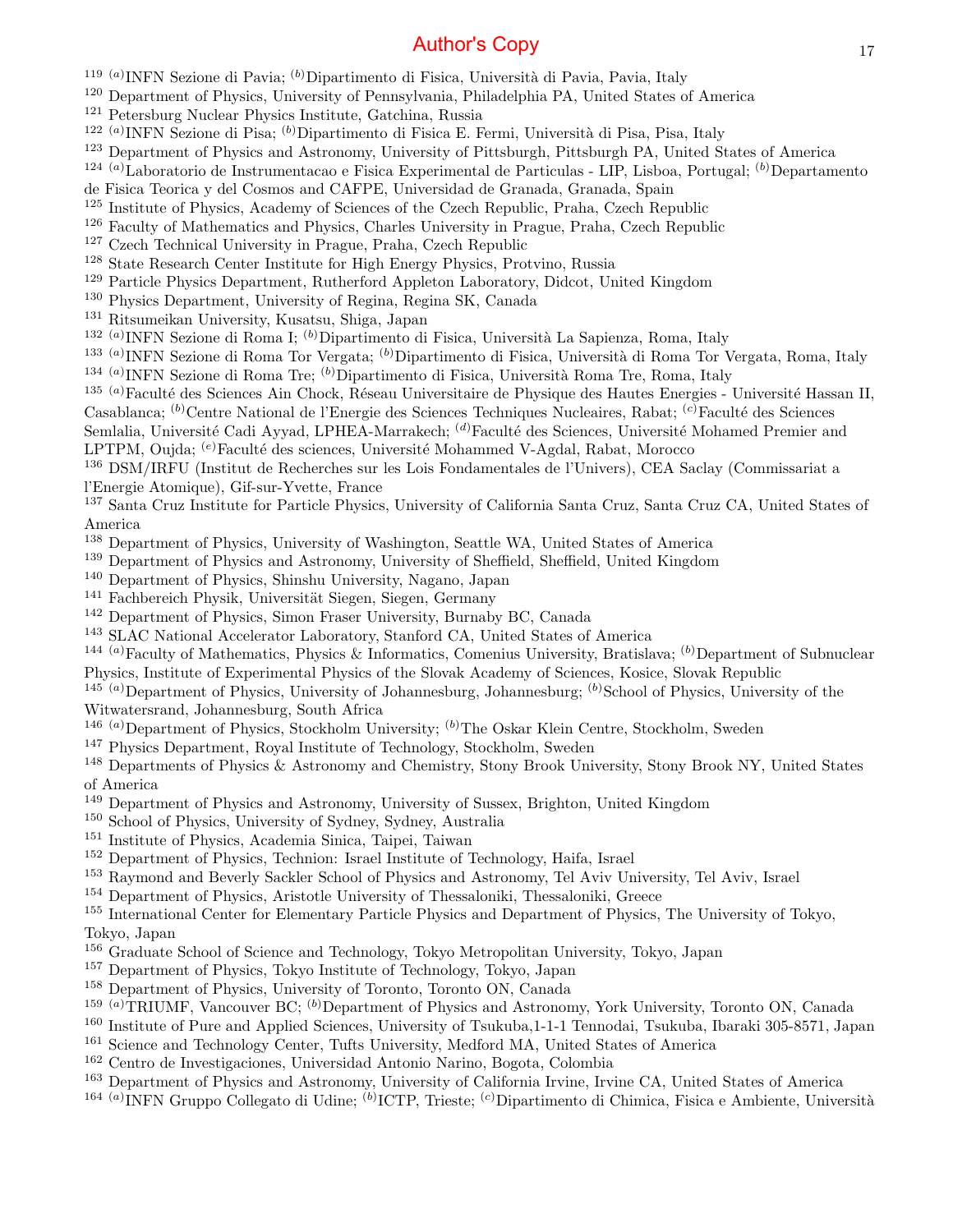di Udine, Udine, Italy

- <sup>165</sup> Department of Physics, University of Illinois, Urbana IL, United States of America
- <sup>166</sup> Department of Physics and Astronomy, University of Uppsala, Uppsala, Sweden
- <sup>167</sup> Instituto de Física Corpuscular (IFIC) and Departamento de Física Atómica, Molecular y Nuclear and

Departamento de Ingeniería Electrónica and Instituto de Microelectrónica de Barcelona (IMB-CNM), University of Valencia and CSIC, Valencia, Spain

- <sup>168</sup> Department of Physics, University of British Columbia, Vancouver BC, Canada
- <sup>169</sup> Department of Physics and Astronomy, University of Victoria, Victoria BC, Canada
- <sup>170</sup> Department of Physics, University of Warwick, Coventry, United Kingdom
- <sup>171</sup> Waseda University, Tokyo, Japan
- <sup>172</sup> Department of Particle Physics, The Weizmann Institute of Science, Rehovot, Israel
- <sup>173</sup> Department of Physics, University of Wisconsin, Madison WI, United States of America
- <sup>174</sup> Fakultät für Physik und Astronomie, Julius-Maximilians-Universität, Würzburg, Germany
- $175$  Fachbereich C Physik, Bergische Universität Wuppertal, Wuppertal, Germany
- <sup>176</sup> Department of Physics, Yale University, New Haven CT, United States of America
- <sup>177</sup> Yerevan Physics Institute, Yerevan, Armenia
- <sup>178</sup> Domaine scientifique de la Doua, Centre de Calcul CNRS/IN2P3, Villeurbanne Cedex, France
- <sup>a</sup> Also at Laboratorio de Instrumentacao e Fisica Experimental de Particulas LIP, Lisboa, Portugal
- $<sup>b</sup>$  Also at Faculdade de Ciencias and CFNUL, Universidade de Lisboa, Lisboa, Portugal</sup>
- <sup>c</sup> Also at Particle Physics Department, Rutherford Appleton Laboratory, Didcot, United Kingdom
- <sup>d</sup> Also at TRIUMF, Vancouver BC, Canada
- <sup>e</sup> Also at Department of Physics, California State University, Fresno CA, United States of America
- $f$  Also at Novosibirsk State University, Novosibirsk, Russia
- <sup>g</sup> Also at Fermilab, Batavia IL, United States of America
- <sup>h</sup> Also at Department of Physics, University of Coimbra, Coimbra, Portugal
- <sup>i</sup> Also at Department of Physics, UASLP, San Luis Potosi, Mexico
- $j$  Also at Università di Napoli Parthenope, Napoli, Italy
- <sup>k</sup> Also at Institute of Particle Physics (IPP), Canada
- $l$  Also at Department of Physics, Middle East Technical University, Ankara, Turkey
- $<sup>m</sup>$  Also at Louisiana Tech University, Ruston LA, United States of America</sup>

<sup>n</sup> Also at Dep Fisica and CEFITEC of Faculdade de Ciencias e Tecnologia, Universidade Nova de Lisboa, Caparica, Portugal

- <sup>o</sup> Also at Department of Physics and Astronomy, University College London, London, United Kingdom
- <sup>p</sup> Also at Group of Particle Physics, University of Montreal, Montreal QC, Canada
- <sup>q</sup> Also at Department of Physics, University of Cape Town, Cape Town, South Africa
- <sup>r</sup> Also at Institute of Physics, Azerbaijan Academy of Sciences, Baku, Azerbaijan
- <sup>8</sup> Also at Institut für Experimentalphysik, Universität Hamburg, Hamburg, Germany
- <sup>t</sup> Also at Manhattan College, New York NY, United States of America
- $^u$  Also at School of Physics, Shandong University, Shandong, China
- $v$  Also at CPPM, Aix-Marseille Université and CNRS/IN2P3, Marseille, France
- $W$  Also at School of Physics and Engineering, Sun Yat-sen University, Guanzhou, China
- $x$  Also at Academia Sinica Grid Computing, Institute of Physics, Academia Sinica, Taipei, Taiwan
- $y$  Also at Dipartimento di Fisica, Università La Sapienza, Roma, Italy
- <sup>z</sup> Also at DSM/IRFU (Institut de Recherches sur les Lois Fondamentales de l'Univers), CEA Saclay (Commissariat
- a l'Energie Atomique), Gif-sur-Yvette, France
- $^{aa}$  Also at Section de Physique, Université de Genève, Geneva, Switzerland
- ab Also at Departamento de Fisica, Universidade de Minho, Braga, Portugal

ac Also at Department of Physics and Astronomy, University of South Carolina, Columbia SC, United States of America

- <sup>ad</sup> Also at Institute for Particle and Nuclear Physics, Wigner Research Centre for Physics, Budapest, Hungary
- ae Also at California Institute of Technology, Pasadena CA, United States of America
- $a<sup>f</sup>$  Also at Institute of Physics, Jagiellonian University, Krakow, Poland
- <sup>ag</sup> Also at LAL, Université Paris-Sud and CNRS/IN2P3, Orsay, France
- ah Also at Nevis Laboratory, Columbia University, Irvington NY, United States of America
- <sup>ai</sup> Also at Department of Physics and Astronomy, University of Sheffield, Sheffield, United Kingdom
- $a_j$  Also at Department of Physics, Oxford University, Oxford, United Kingdom